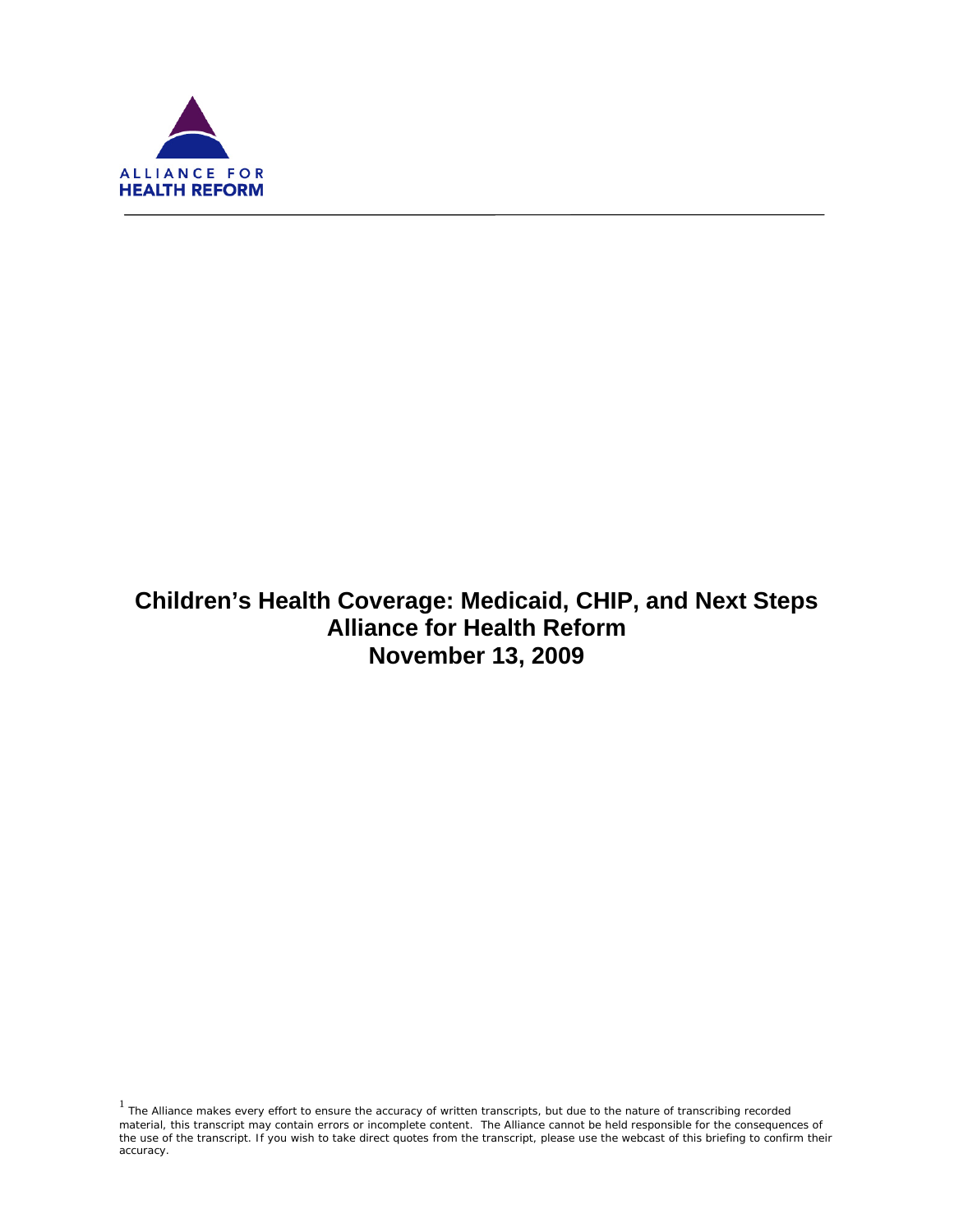[START RECORDING]

**ED HOWARD:** My name's Ed Howard. I'm with the Alliance For Health Reform. As you can hear, the acoustics in this room are not the greatest, despite the beauty of the room innately, so we're going to ask our speakers and you, when you ask your questions at the microphones to speak slowly and distinctly. Stan I know that's a problem [laughter] at least the first part.

I want to welcome you on behalf of Senator Rockefeller, and Senator Collins, and our board of directors, to this program on how well the public and private sectors are working to get America's kids covered.

I want to thank you for braving the weather. I want to thank you for overcoming your triskaidekaphobia, and we're going to, I think, have a great program today.

Now we know Congress took a big step forward early this year with the reauthorization of the Children's Health Insurance Program, CHIP, accompanied with a major increase in funding and some other provisions that are designed to bolster enrollment.

We also know that despite erosion in employer-sponsored coverage, between 2007 and 2008, and despite shortfalls in most states budgets, the number of uninsured children was actually reduced in that period by something like three-quarters of a

<sup>&</sup>lt;sup>1</sup> The Alliance makes every effort to ensure the accuracy of written transcripts, but due to the nature of transcribing recorded material, this transcript may contain errors or incomplete content. The Alliance cannot be held responsible for the consequences of the use of the transcript. If you wish to take direct quotes from the transcript, please use the webcast of this briefing to confirm their accuracy.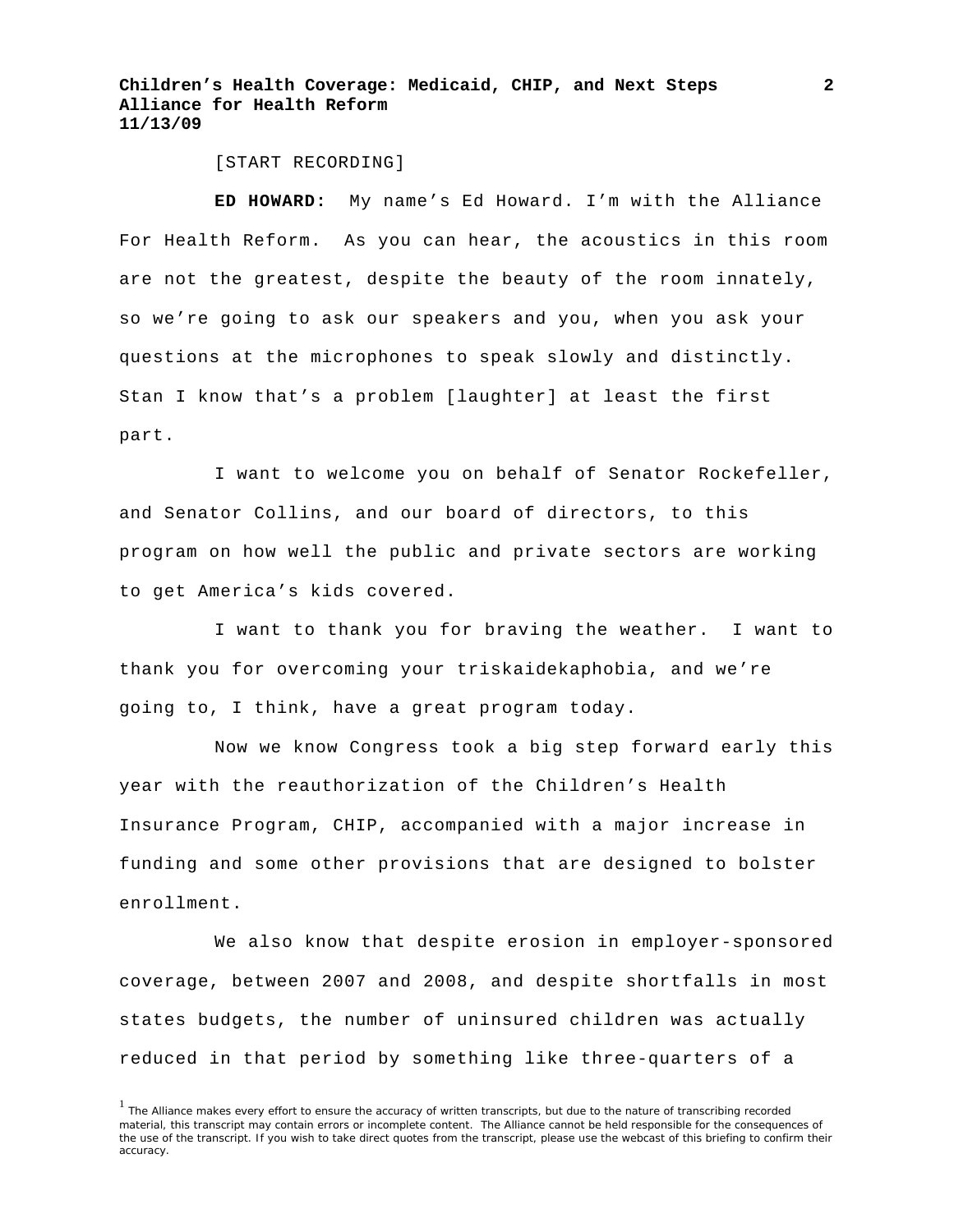million children. But 8 million remain uninsured in the US last year, and most of those kids are already eligible for either Medicaid or CHIP.

And we know that there are kids coverage improvements in the pending reform bills in both houses, which is why—all of those factors—that we thought this was an appropriate time to take stock of how well children are getting their health coverage these days. Our partner in this examination is the Robert Wood Johnson Foundation which has been helping improve children's coverage for many years as part of their mission to improve both health and healthcare in America.

Some of you may have been familiar with the Covering Kids Initiative, followed by the Covering Kids and Families Initiative. I think there's a piece in your packets from that project. And they help spur efforts around the country to sign up and retain eligible children for the available programs, and the foundation continues to support research and programs on this topic today. I don't think we have anyone here from the foundation do we?

Well thank you for your support and for helping us to frame this issue as well. The folks at the foundation have been very helpful.

Just a word about today's program, we have three terrific presenters for you, whom I'll introduce in a moment.

<sup>&</sup>lt;sup>1</sup> The Alliance makes every effort to ensure the accuracy of written transcripts, but due to the nature of transcribing recorded material, this transcript may contain errors or incomplete content. The Alliance cannot be held responsible for the consequences of the use of the transcript. If you wish to take direct quotes from the transcript, please use the webcast of this briefing to confirm their accuracy.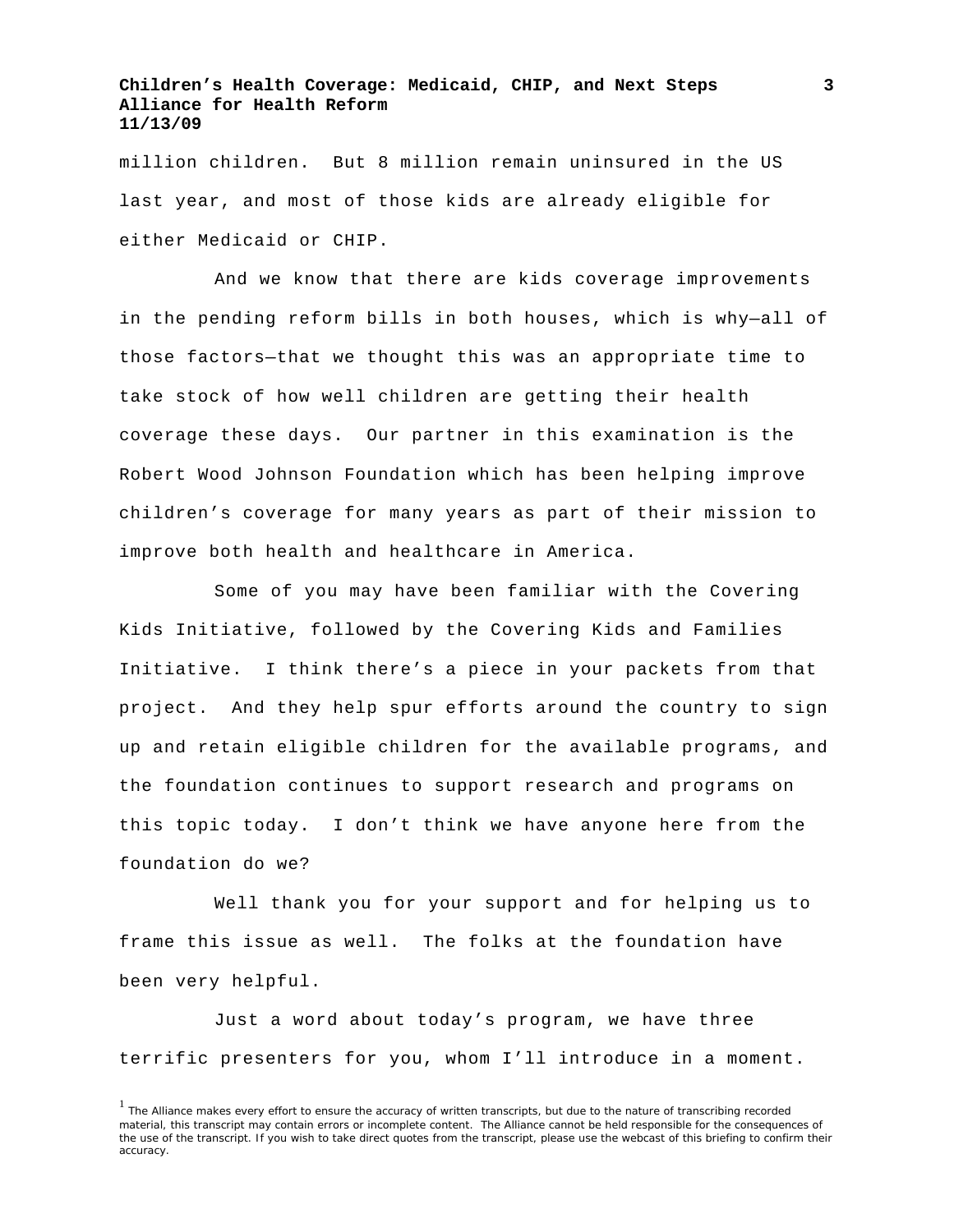You'll hear about the current state of Children's Coverage from Jocelyn Guyer; you'll get the scoop of what's happening on the ground from Nate Checketts; and you'll hear about the relevant parts of the pending reform legislation from Stan Dorn.

Now these are all knowledgeable, very smart people. They have very definite views on many issues affecting kid's coverage. But for purposes of their presentations we've asked them to concentrate on what's actually happening; or in the case of the pending bills, what's actually in them rather than making the case for one side or the other. That doesn't mean they don't have opinions on these topics.

We have a lot of time for questions and answers, some of that will surely surface during that period, but we wanted to get you started with a factual basis first.

A couple of logistical items that many of you are familiar with: Monday you can watch a webcast of this briefing on kff.org, a service of the Kaiser Family Foundation. You'll find there also copies of the materials in your packets, along with the same materials on our website allhealth.org.

A few days after that there will be a transcript available through our website, and besides a lot of background material that you see in your packets and you can find on those websites, you'll find biographical information more extensive than the intros I'll have time to give our speakers today.

<sup>&</sup>lt;sup>1</sup> The Alliance makes every effort to ensure the accuracy of written transcripts, but due to the nature of transcribing recorded material, this transcript may contain errors or incomplete content. The Alliance cannot be held responsible for the consequences of the use of the transcript. If you wish to take direct quotes from the transcript, please use the webcast of this briefing to confirm their accuracy.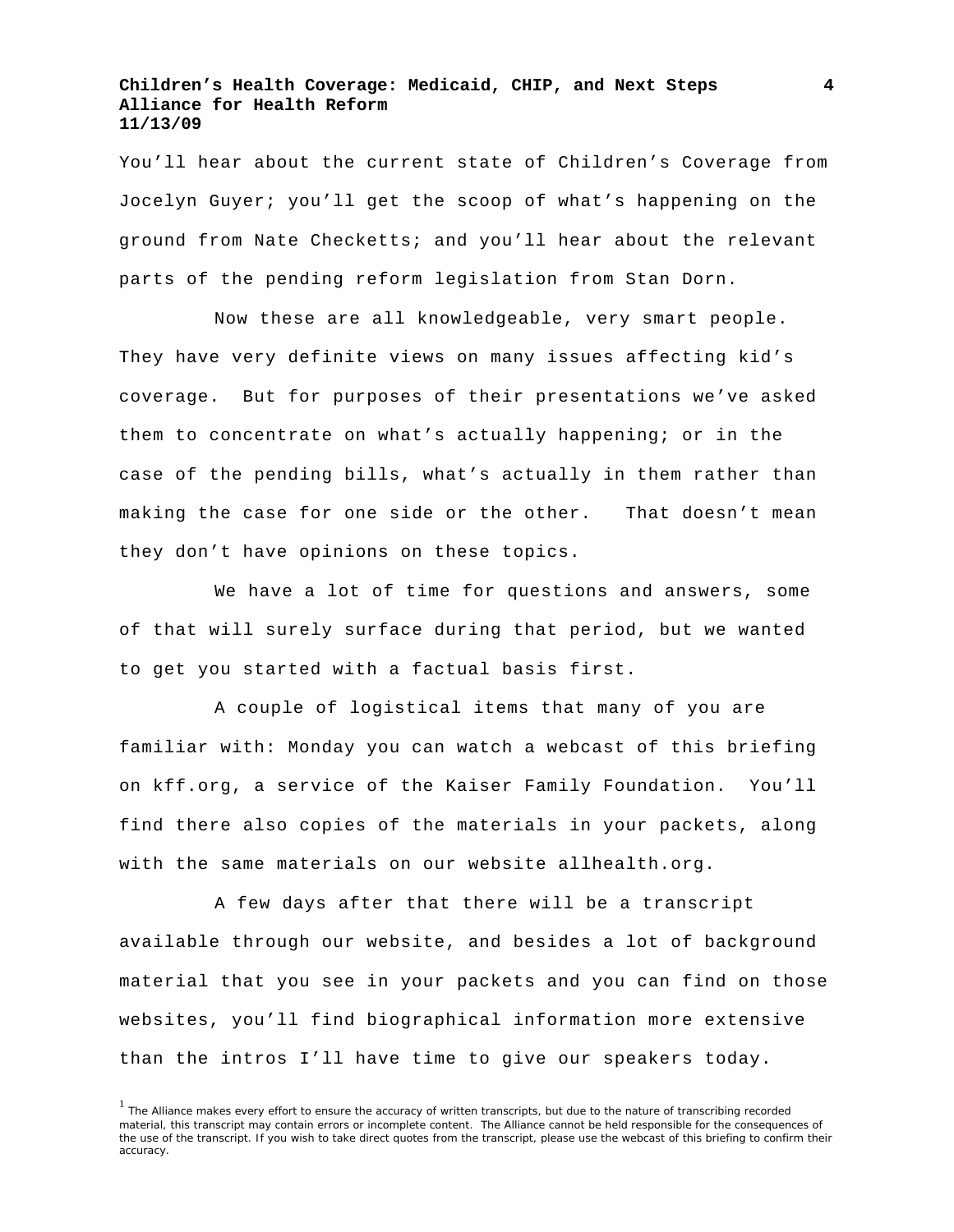At the appropriate time we're going to ask you to fill out green question cards if you have a question, or come to one of the floor mics and speak your question. And at the end of the briefing, to fill out that blue evaluation form to help us make these programs even better for you.

By the way, let me make just one more observation before we get going. We're going to try, beginning next year something many of you have suggested in your evaluation comments, which is, don't give us so much paper. And we're going to rely on our website, on which we will post all the materials—the background materials that we now run off these copies of, and give you printed versions of the speaker presentations and the bios and some other limited materials, and we'll keep you posted about that so you don't get surprised.

Now the program; as I said, we have a terrific group of panelists, nationally respected analyst's, people working on the ground. They're going to give a brief presentation and then answer your questions. And we're going to start with Jocelyn Guyer.

Jocelyn is the co-executive director of the Center for Children and Families at the Georgetown Public Policy Institute. She's done a ton of thoughtful work on issues of coverage for low income and vulnerable populations, and she's

<sup>&</sup>lt;sup>1</sup> The Alliance makes every effort to ensure the accuracy of written transcripts, but due to the nature of transcribing recorded material, this transcript may contain errors or incomplete content. The Alliance cannot be held responsible for the consequences of the use of the transcript. If you wish to take direct quotes from the transcript, please use the webcast of this briefing to confirm their accuracy.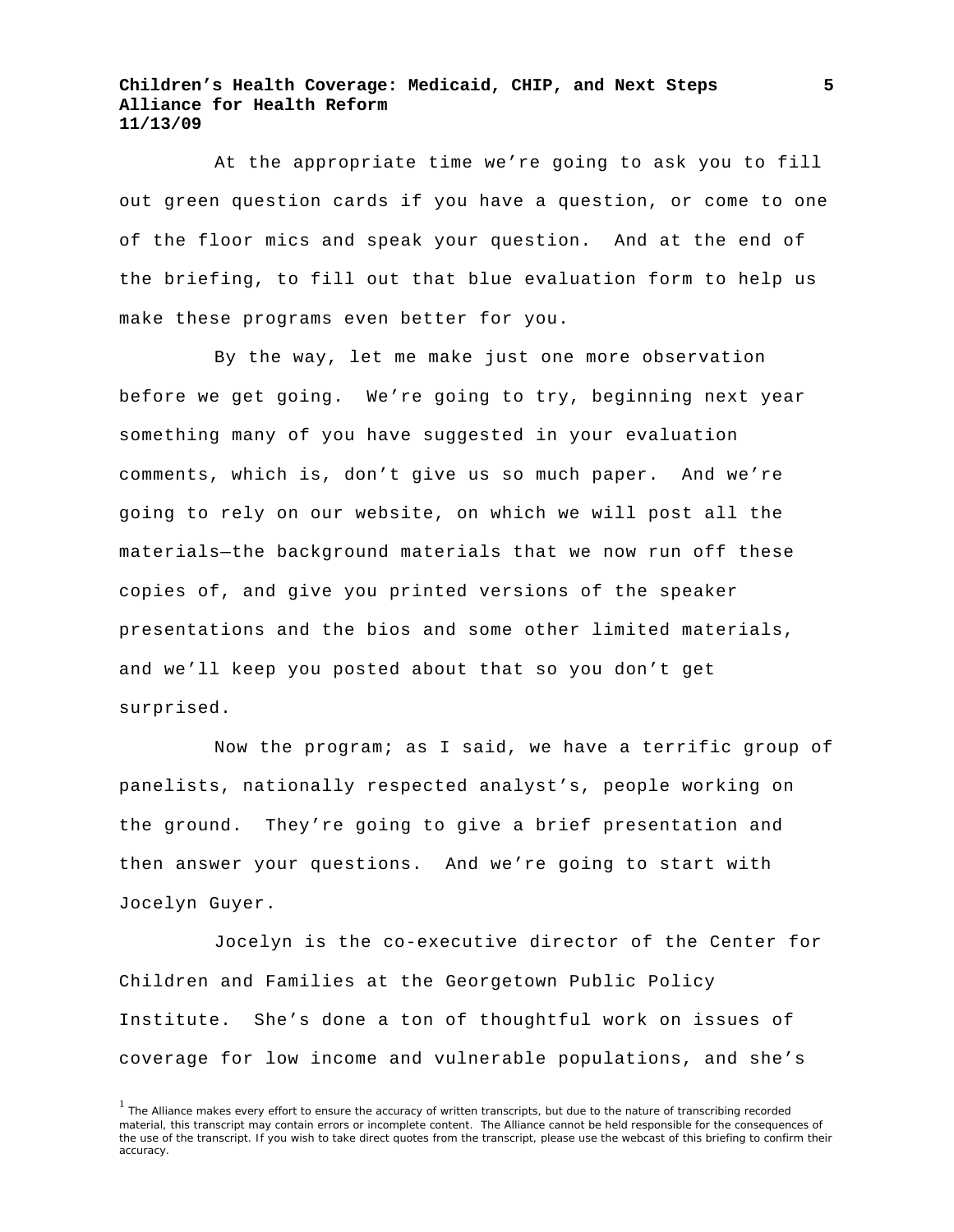done it in several respected, non-profit organizations around Washington, as well as here on the Hill. Today we've asked Jocelyn to give us sort of a snapshot of where America is in health coverage for children. Jocelyn, thanks for being with us.

**JOCELYN GUYER:** Good afternoon everyone, thank you so much Ed for having me, and to the Alliance for sponsoring what I think is an extraordinarily timely event on where we are with Children's Coverage, and what health reform might mean for children.

My job today is to give you a portrait of where we are with kids, and thankfully it's a very pleasant job. I think in recent years there's been a lot of bad news about healthcare costs rising; rising numbers of uninsured adults and what's been happening with Children's Coverage is really a bright spot in these recent trends, and we'll talk about why that is.

I think for a quick overview, it reflects a couple of different things. One is the very strong public support out there for covering children. It's a pretty basic instinct. Americans feel strongly that our children should have health coverage.

And then this Congress and other recent Congresses have really made a substantial commitment to supporting efforts to

<sup>&</sup>lt;sup>1</sup> The Alliance makes every effort to ensure the accuracy of written transcripts, but due to the nature of transcribing recorded material, this transcript may contain errors or incomplete content. The Alliance cannot be held responsible for the consequences of the use of the transcript. If you wish to take direct quotes from the transcript, please use the webcast of this briefing to confirm their accuracy.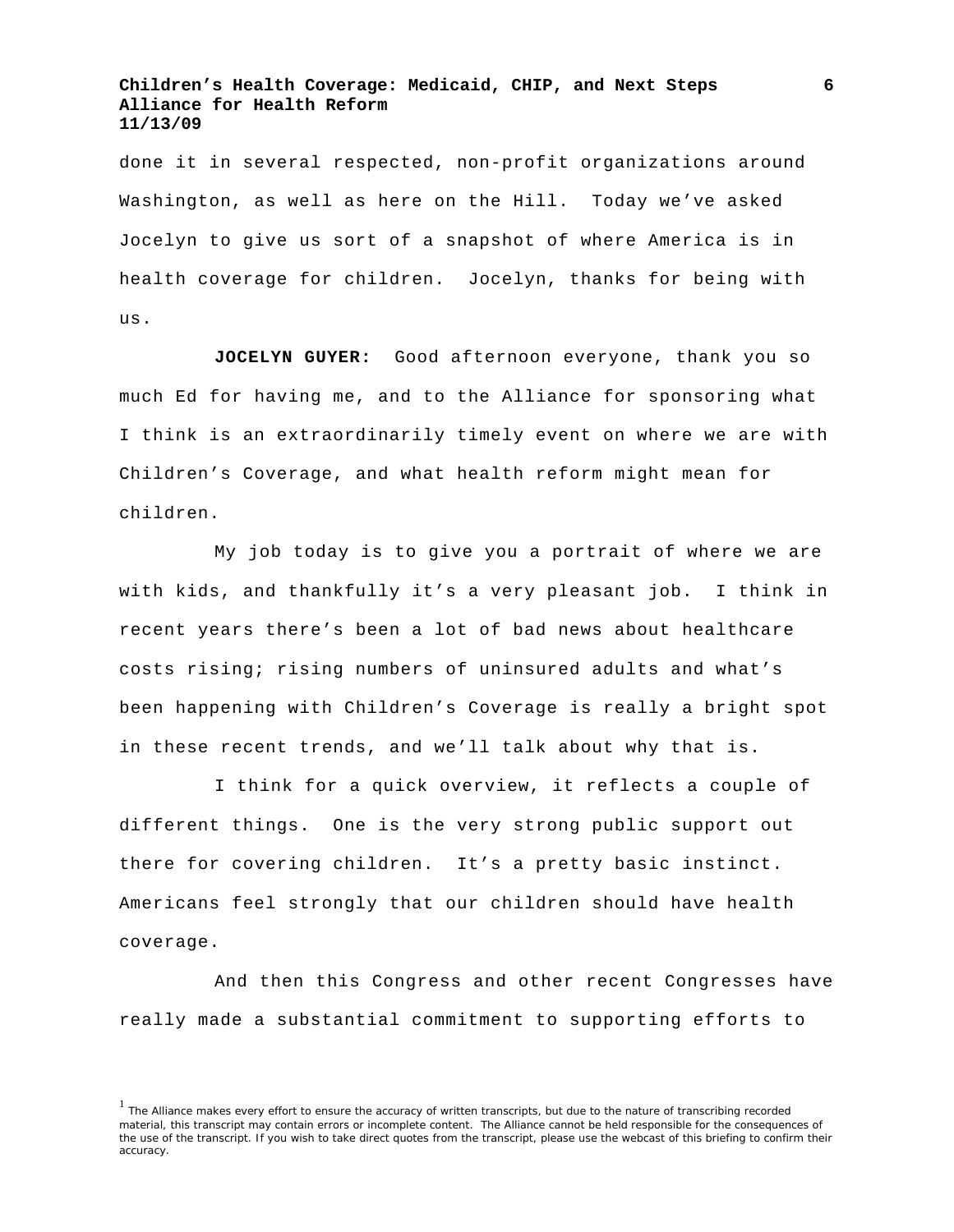cover children, and that is paying off in very concrete ways that I'll talk through.

In terms of where we are, I think it's helpful to give a basic portrait of how children are covered right now. If you look at the 79 million children in the United States, the vast majority are covered by employer-based insurance. That continues to be a basic source of coverage for most of our children.

I think in today's presentation we're really going to be focusing in on the one-third of kids who are covered through the Medicaid, and Children's Health Insurance program, as well as the remaining 10-percent of children who are uninsured.

As Ed said, the vast majority of those uninsured children are already eligible for Medicaid or CHIP, which is why you'll probably hear us talk a lot about the importance of making sure there are family-friendly ways to sign kids up for coverage. And then some of them are children in immigrant families—legal immigrants who may be barred currently from securing healthcare, or who maybe is undocumented.

To put a little meat on the bones of the very good news that Ed eluded to, some of you probably saw earlier this year, when the census bureau came out with it's report on trends in the number of uninsured in the United States, they reported that we have reached the lowest uninsured rate in children in

<sup>&</sup>lt;sup>1</sup> The Alliance makes every effort to ensure the accuracy of written transcripts, but due to the nature of transcribing recorded material, this transcript may contain errors or incomplete content. The Alliance cannot be held responsible for the consequences of the use of the transcript. If you wish to take direct quotes from the transcript, please use the webcast of this briefing to confirm their accuracy.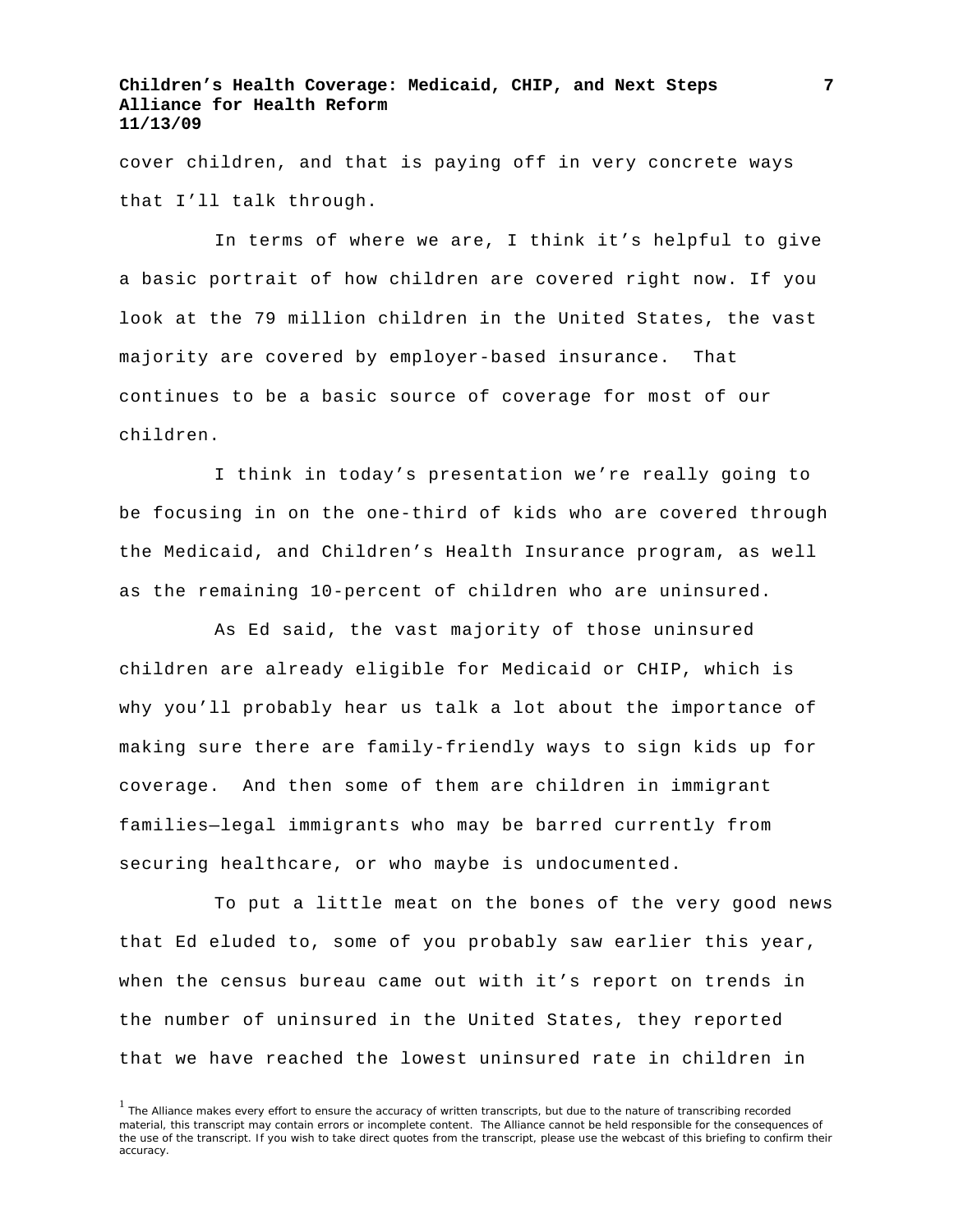over 20 years. Again, reflecting that extraordinary commitment that's been made in recent years to cover children. What this graph does is show you the percentages. You can see the declines over time, and then the dark blue line is what's happening with children, and you can see that drop from 11.3 percent uninsured rate, down to 10.3-percent last year.

It's really important to know that that progress was made even as more and more families were losing their jobs and job-based insurance. And even as you can see from the top line, the uninsured rate of adults was climbing.

In terms of why we have that good news stories, it is because states across the country with strong federal support have opted to expand coverage through Medicaid and CHIP to relatively high levels; at least relative to what's available to adults. As you can see, basically the dark states—the darkest—there's three states that are not yet at 200-percent of the poverty line, but we've got 48 states, including DC that covered kids up to 200-percent of the poverty line.

Then we're increasingly seeing states decide that children in even more moderate income families need help purchasing coverage. And so at this point, we're actually at 23 states that cover children above 250-percent of the poverty line. So it's almost half of all states really deciding that even moderate income families need some substantial help.

<sup>&</sup>lt;sup>1</sup> The Alliance makes every effort to ensure the accuracy of written transcripts, but due to the nature of transcribing recorded material, this transcript may contain errors or incomplete content. The Alliance cannot be held responsible for the consequences of the use of the transcript. If you wish to take direct quotes from the transcript, please use the webcast of this briefing to confirm their accuracy.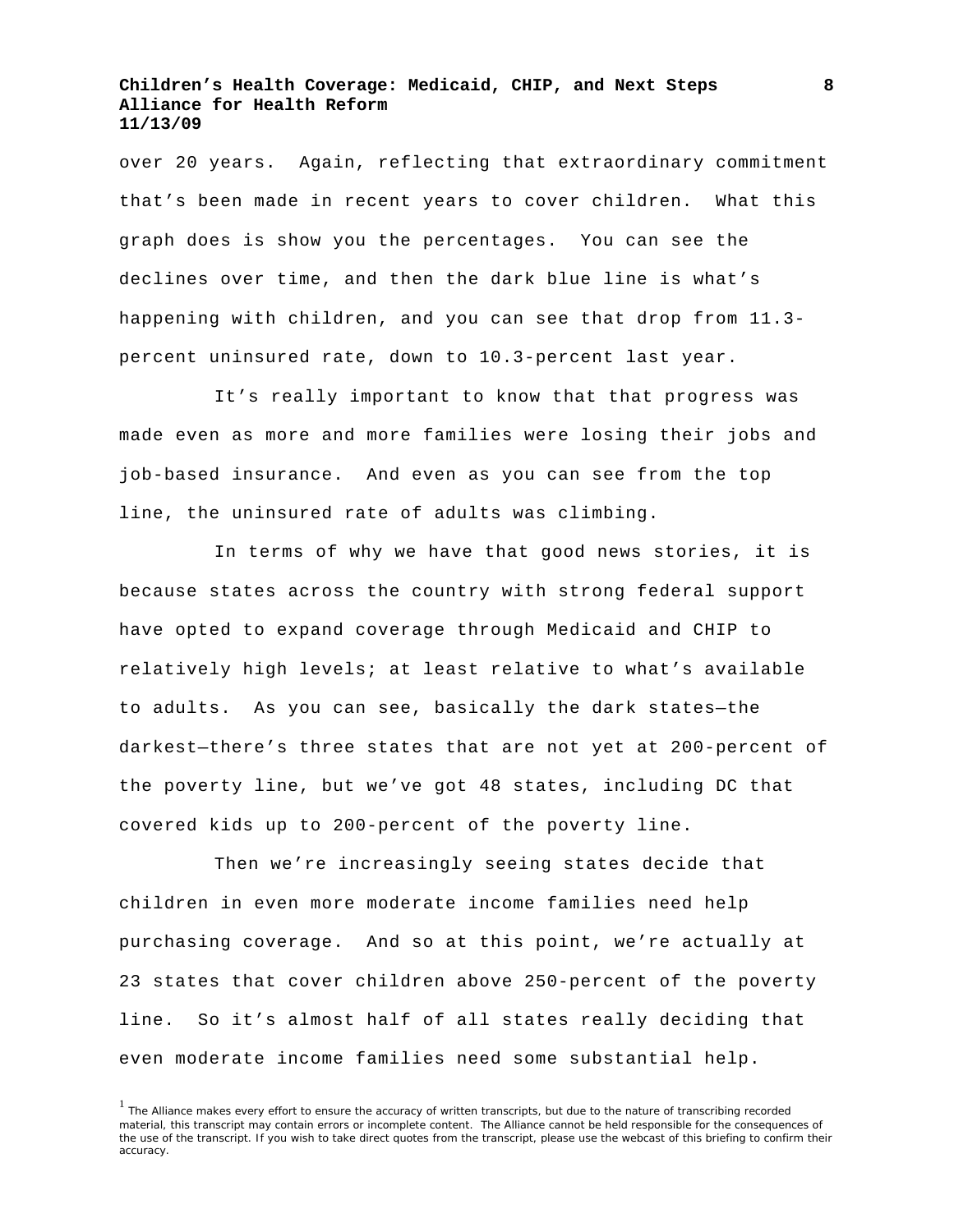The other basic backdrop that I think is critical to have going into this discussion is that Medicaid and CHIP really work together, and that's why we've seen progress in covering kids. What this graph shows you is that if you look at the enrollment in these two programs, there's almost 30 million in the Medicaid program, and there's 7.8 million in the CHIP program.

These are numbers reflecting enrollment over the course of a year, and basically what that means is there are about four times as many children on Medicaid as in CHIP. So as critical as CHIP is, and I'm sure we'll talk a lot about it today, the other really critical piece for low income children in this country, is what happens to the Medicaid program.

To give you some basics on it, folks may already know this, but states and the federal government share a responsibility for financing care for children under Medicaid through a matching rate structure. It is a federal guarantee to coverage, and critically, from a child health perspective, Medicaid offers the EPSTT benefit.

That's a very important benefit that's designed to make sure children get all of the developmental assessments they need, all of the health screenings they need, and if those screenings identify issues, to assure that they receive treatment and any medically necessary services.

<sup>&</sup>lt;sup>1</sup> The Alliance makes every effort to ensure the accuracy of written transcripts, but due to the nature of transcribing recorded material, this transcript may contain errors or incomplete content. The Alliance cannot be held responsible for the consequences of the use of the transcript. If you wish to take direct quotes from the transcript, please use the webcast of this briefing to confirm their accuracy.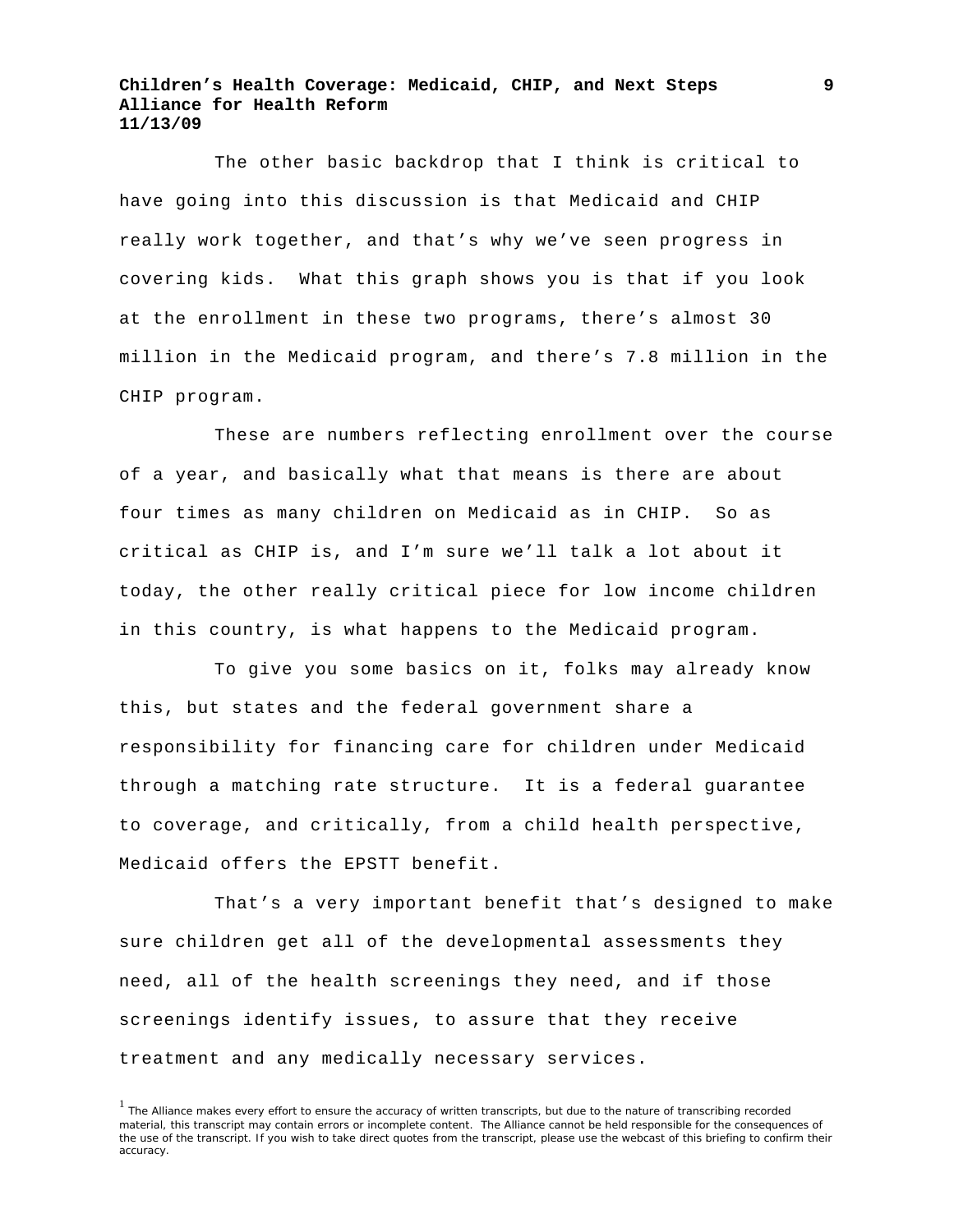It's been very important for low income kids, and we'll probably talk more about EPSDT in the health reform context. There are federal minimums for which children must be covered in Medicaid, and nearly all states have expanded above those, and done optional expansions of children.

CHIP came along in the mid-90s and provided states with additional federal funding to even further expand coverage. It did that by basically picking up a greater share of the costs of covering children. As Ed said, it was renewed earlier this year when President Obama signed the Children's Health Insurance Program Reauthorization Act into law in February.

A couple key differences from the Medicaid Program, it's a capped program. There's a set amount of money available to each state. States can use it to expand the traditional Medicaid program, and if they do that, eligible children are guaranteed a spot. Or they can set up separate CHIP programs, and those programs can be capped if the state runs out of state or federal funding.

In terms of the reauthorization, it extended CHIP through September 30 of 2013, and provided significant new federal funding, and I think it's taken off the table the prospect that there's any state out there that will run out of federal CHIP funding. I think there is enough money for states to cover the children that they decide that they need to cover.

<sup>&</sup>lt;sup>1</sup> The Alliance makes every effort to ensure the accuracy of written transcripts, but due to the nature of transcribing recorded material, this transcript may contain errors or incomplete content. The Alliance cannot be held responsible for the consequences of the use of the transcript. If you wish to take direct quotes from the transcript, please use the webcast of this briefing to confirm their accuracy.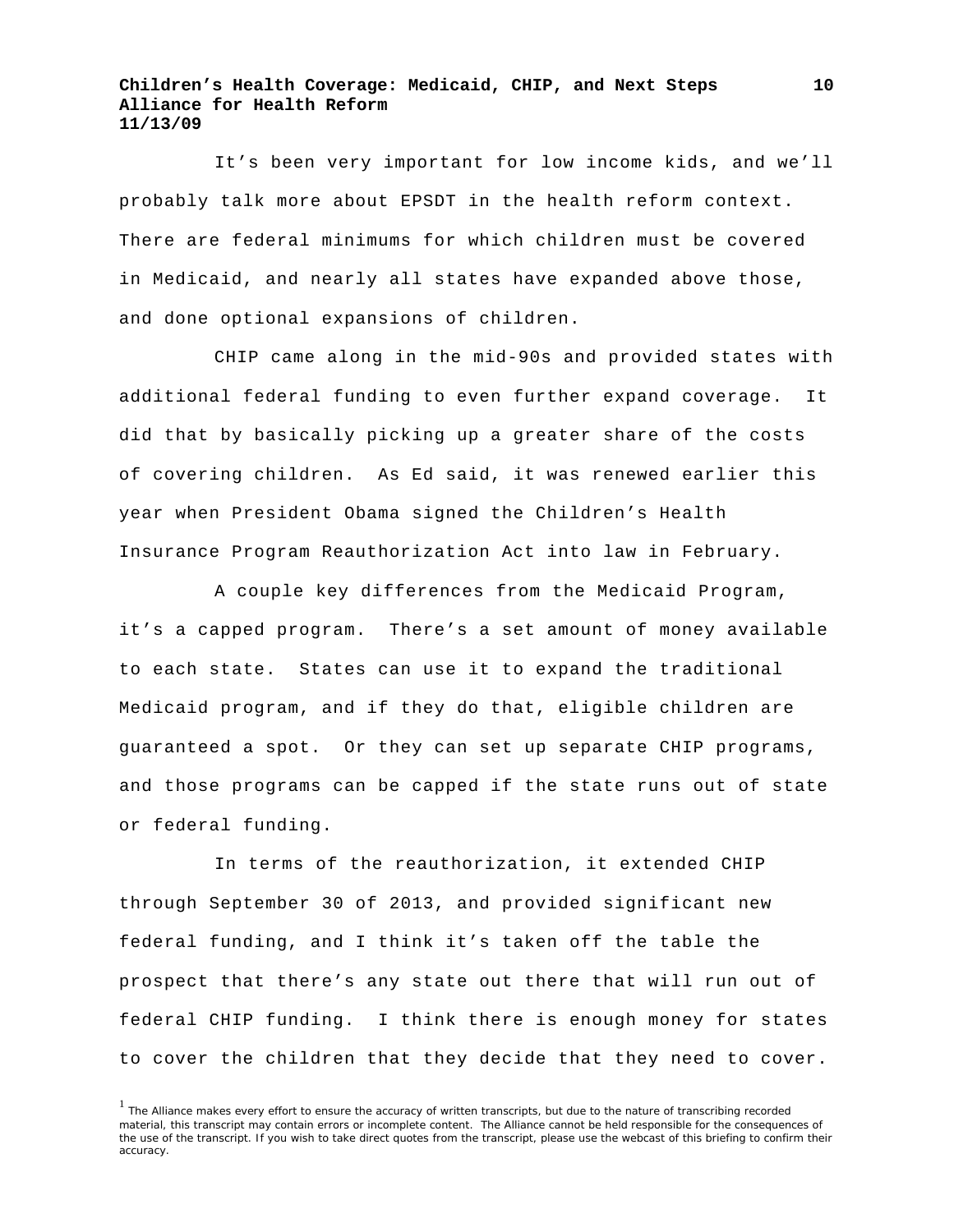Major new initiatives to reach those already eligible, uninsured kids that we've been talking about is representing two-thirds of the uninsured population. Overall, that legislation was estimated to cover an additional 4.1 million uninsured children.

In terms of the heart of where states are in their coverage, as I talked about earlier, 48 states, including DC are already covering children to 200-percent of the federal poverty line or above. To take it one level down, we're also seeing that that is very strong coverage; there's very strong affordability protections provided to children through CHIP and Medicaid.

Just to give you a rough sense, and it depends on your income level, and it depends on your state, but in a median state, a family of three at 200-percent of the poverty line is expected to contribute about .65-percent of its income; that's less than 1-percent of its income to purchase coverage for their children.

Cost-sharing when children go into youth services also is quite nominal; typically \$5 for an office visit if anything. If you look at it from a little bit more of a broad picture perspective, what that means in terms of the actuarial value of this coverage—and that's kind of a measure of what share of cost the program covers, of covered benefits for an average

<sup>&</sup>lt;sup>1</sup> The Alliance makes every effort to ensure the accuracy of written transcripts, but due to the nature of transcribing recorded material, this transcript may contain errors or incomplete content. The Alliance cannot be held responsible for the consequences of the use of the transcript. If you wish to take direct quotes from the transcript, please use the webcast of this briefing to confirm their accuracy.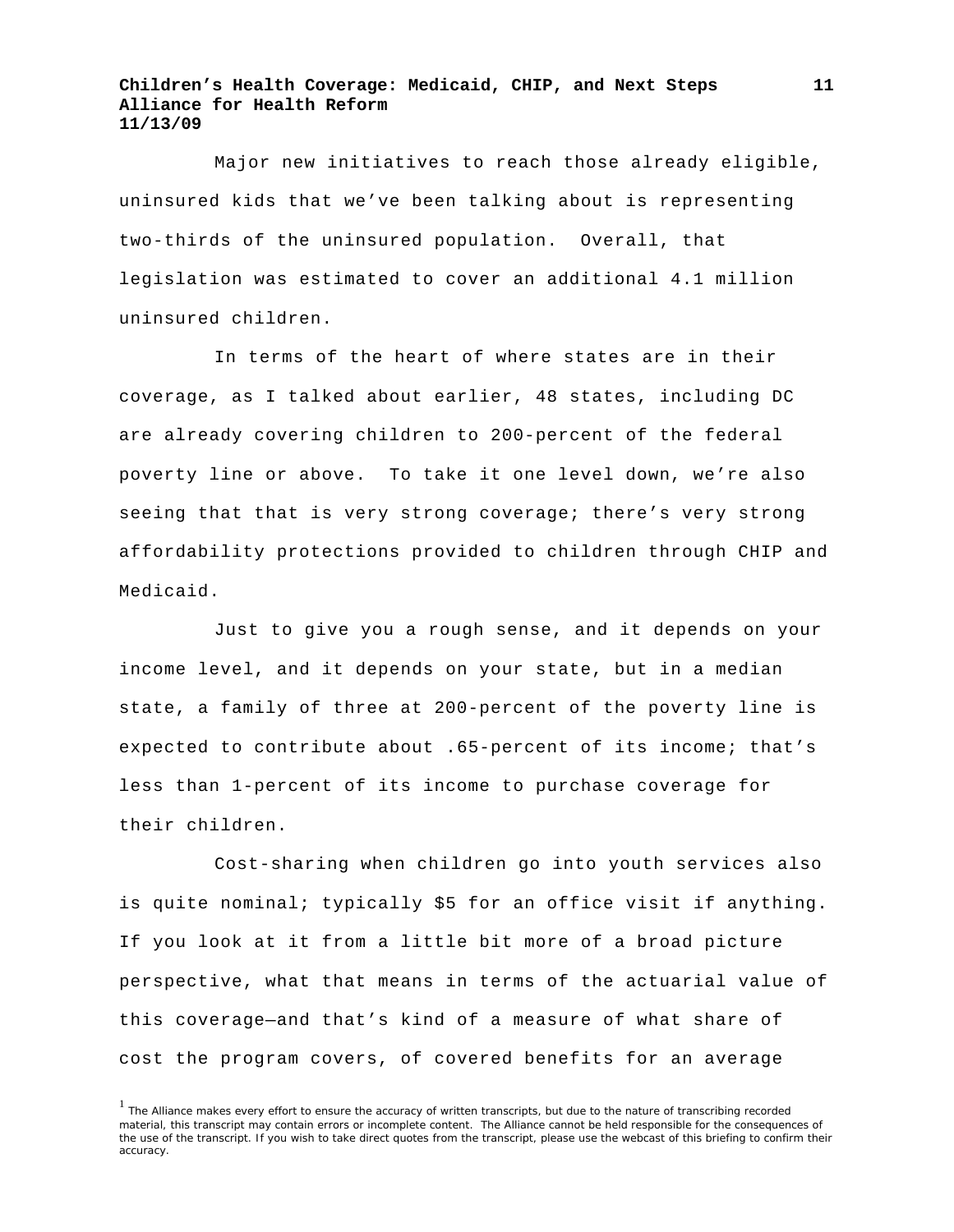population. That actuarial value is 100-percent for children in the Medicaid program, for picking up really all of the medically necessary care they may need, and 98-percent in a typical CHIP program.

The benefits available to children, in many cases, mirror what's in the Medicaid benefits package; 22 states use the Medicaid benefits package for their children in CHIP. The remainder may have a somewhat more circumscribed definition of what they'll cover. Typically CHIP programs are covering the full-range of pediatric services that most children will need. So including oral care, vision care, hearing care, really critical services for kids that sometimes, if not often, are left out of private coverage.

In CHIP, as I said, it's not an entitlement. If you're in a separate state program, states can and have set up waiting lists. It tends to be very rare. At this moment in time, for example, I don't think there's any state that has a waiting list that is actually keeping children out of coverage.

There was a scare earlier this year with the large fiscal crisis in California. They did shut down enrollment for a number of weeks and subsequently reopened in the face of a fair amount of political pressure, that it was an unacceptable time to turn children in low income working families away from insurance.

<sup>&</sup>lt;sup>1</sup> The Alliance makes every effort to ensure the accuracy of written transcripts, but due to the nature of transcribing recorded material, this transcript may contain errors or incomplete content. The Alliance cannot be held responsible for the consequences of the use of the transcript. If you wish to take direct quotes from the transcript, please use the webcast of this briefing to confirm their accuracy.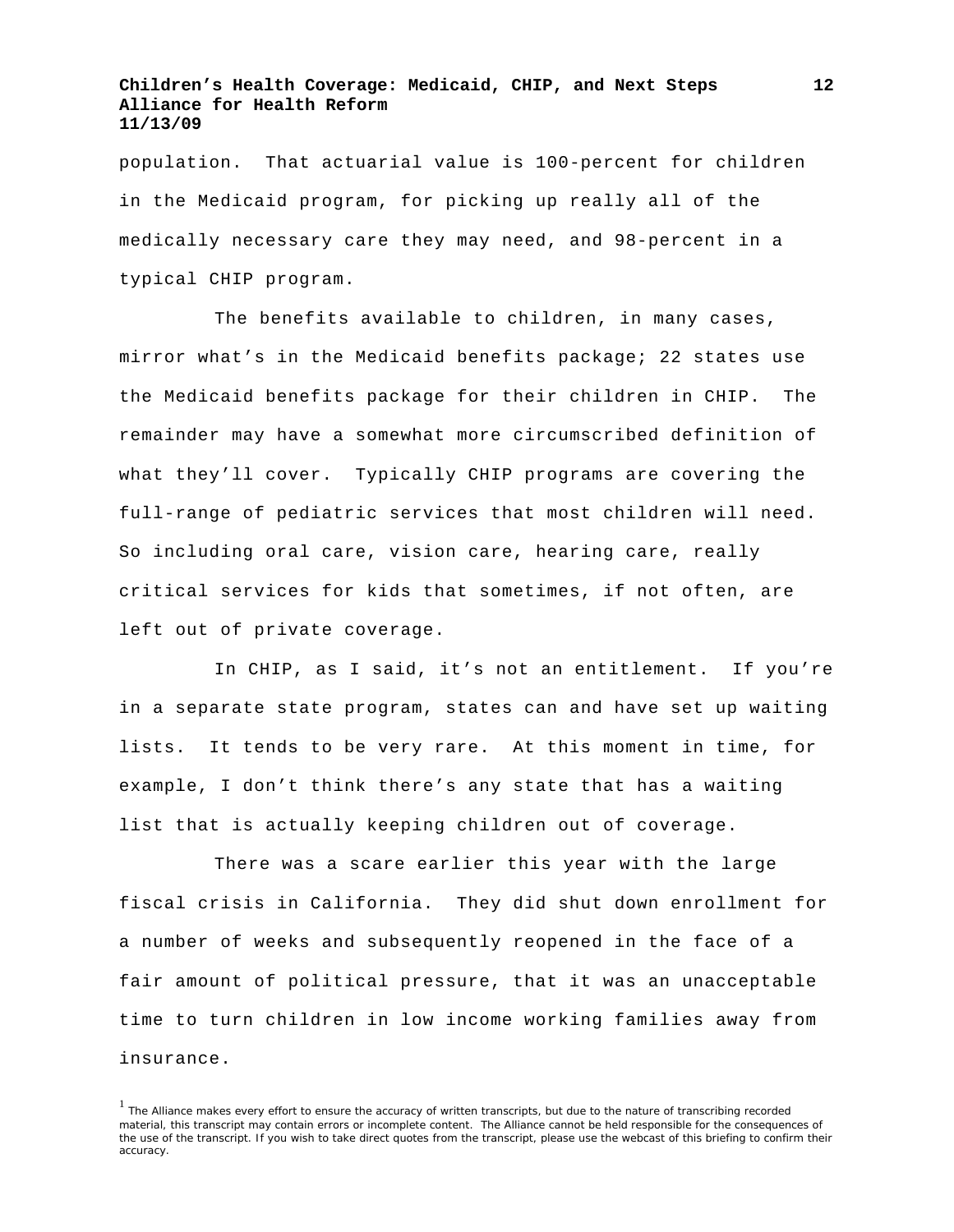Over this past year, since CHIP was authorized, we've seen a very robust response from states, and again that is in the context of the worst fiscal crisis we've seen in decades. So it speaks to the resonance that this issue has out there in the states.

What this chart shows you is that over the past year or so, or over the several months since CHIP reauthorization passed, every single state except for just a few has held on to their coverage for children, and 23 have actually moved forward. So they've either expanded eligibility or done additional outreach efforts.

The other important piece of why this happened, and we may talk about this further, is along with CHIP reauthorization, there was a very important fiscal stimulus package passed earlier this year that gave states additional Medicaid funding if they did not cut back their Medicaid eligibility. And see that's part of why there's been strong, steady, coverage.

To wrap it up, I think a few key points to pull out of this experience on where we are with kids. The first is that this is a very strong track record. We really are making extraordinary progress on children, and there certainly is more to be done.

 $<sup>1</sup>$  The Alliance makes every effort to ensure the accuracy of written transcripts, but due to the nature of transcribing recorded</sup> material, this transcript may contain errors or incomplete content. The Alliance cannot be held responsible for the consequences of the use of the transcript. If you wish to take direct quotes from the transcript, please use the webcast of this briefing to confirm their accuracy.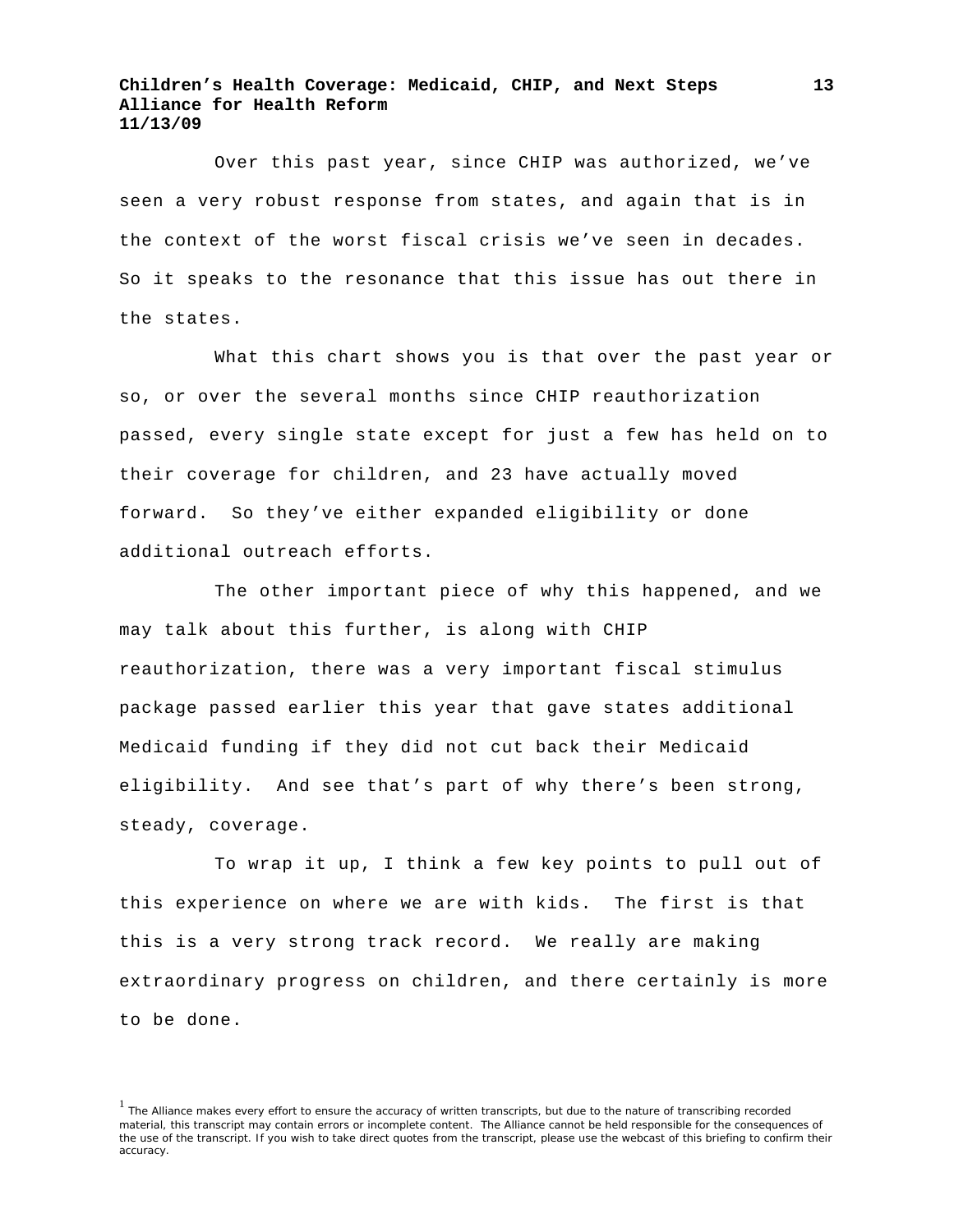There's still uninsured kids, and I think increasingly the conversation also is turning to how do we make sure that coverage translate into access to high quality care. So certainly I'm not suggesting to you that we're finished by any means. But there is a strong base on which to build.

If you look at what has contributed to that success record, a few key features; the very strong affordability protections that we see in CHIP and Medicaid have allowed families to sign their children up for insurance at quite high rates. The focus on making sure kids get benefits aimed at their developmental needs has been a key feature of the success of these programs.

Finally, as I referenced earlier, making sure that families have relatively easy ways to sign up for insurance, has been part of why we've seen the progress on children's coverage.

**ED HOWARD:** Thanks very much Jocelyn. Next we turn to Nate Checketts, who directs the CHIP program at the Utah Department of Health. In that capacity he's actually grown enrollment to over 40,000 kids; he's restructured the programs benefits and premiums to match private benchmarks, and created the state's Premium Partnership Program based on having the public program help pay for private insurance.

<sup>&</sup>lt;sup>1</sup> The Alliance makes every effort to ensure the accuracy of written transcripts, but due to the nature of transcribing recorded material, this transcript may contain errors or incomplete content. The Alliance cannot be held responsible for the consequences of the use of the transcript. If you wish to take direct quotes from the transcript, please use the webcast of this briefing to confirm their accuracy.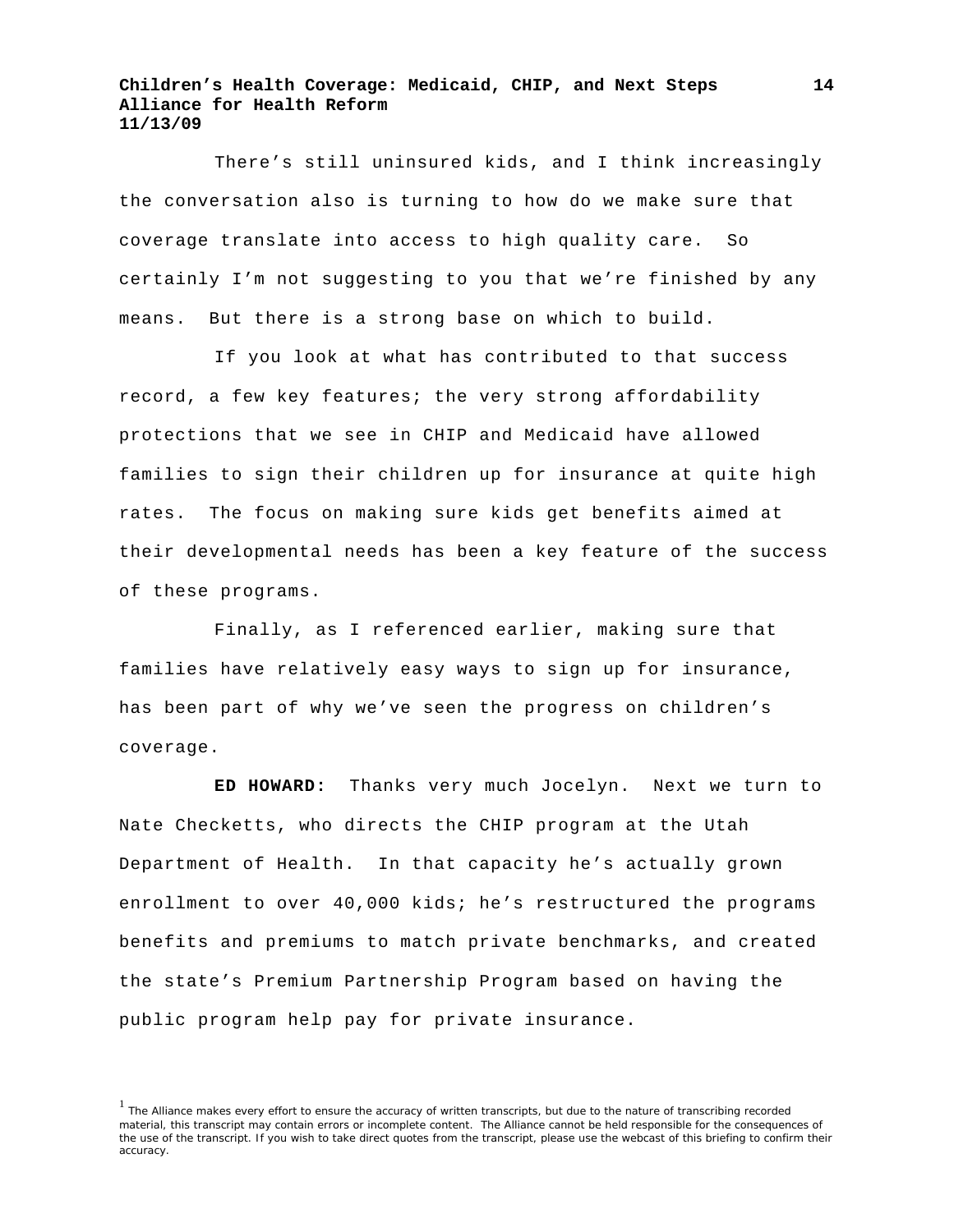Mr. Checketts is also an assistant Medicaid director, overseeing simple areas like home and community-based services- -we didn't get a chance to talk about that—for frail and older people. Today he's going to give us a sense of what challenges and opportunities he and the CHIP program face in Utah. Nate, thanks for joining us.

**NATE CHECKETTS:** Thank you for the opportunity to come and talk. I thought it'd be important, since CHIP provides states with a lot of flexibility about how they operate their program, to give you a brief introduction about how we've operated our program in Utah.

We are a separate program, and we cover up to 200 percent of the federal poverty level, which is about \$44,000 for a family of four. We have service and co-payments that are tied to private health insurance policies. So our benchmark is set to what a family would receive if they were in a large employer and receiving benefits through that employer.

We do charge quarterly premiums for most families, and those range from \$30 a quarter to \$75 a quarter per family. As mentioned, we have about 40,000 children enrolled, which is about 5-percent of the total number of children in our state. And that's been a significant increase for us over the last two years or so.

<sup>&</sup>lt;sup>1</sup> The Alliance makes every effort to ensure the accuracy of written transcripts, but due to the nature of transcribing recorded material, this transcript may contain errors or incomplete content. The Alliance cannot be held responsible for the consequences of the use of the transcript. If you wish to take direct quotes from the transcript, please use the webcast of this briefing to confirm their accuracy.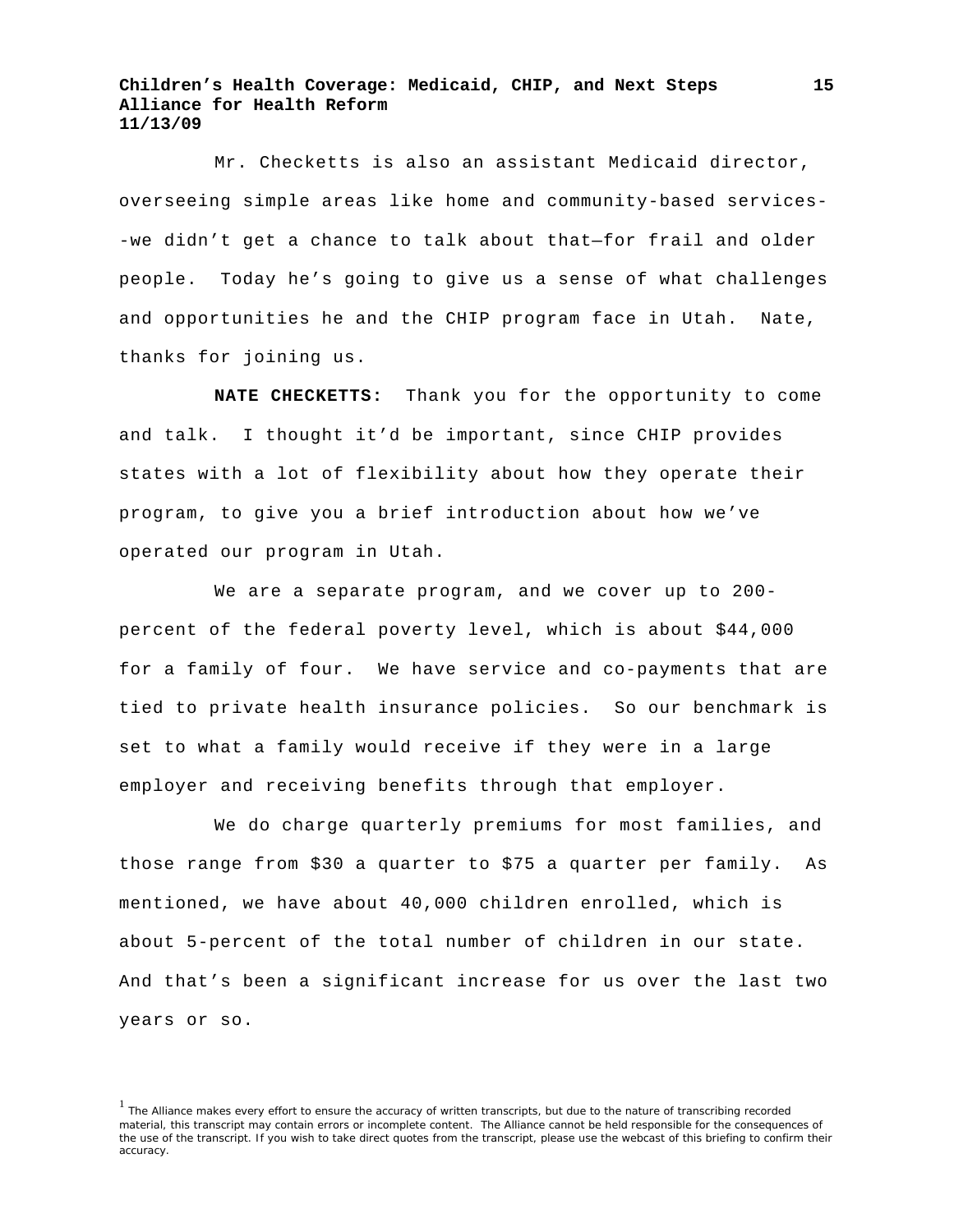We were one of the states that did close our enrollment periodically based on available state funding, and in July of 2007, the legislature appropriated a significant increase for our CHIP program. And so we've been open for enrollment since then and have grown, in that period, from 25,000 children to 40,000 children over the last two years. So we've had some significant changes there.

One of the other options that we've utilized as a state is that we've operated a Premium Assistance Program, and what that program—it's called Utah's Premium Partnership for Health Insurance, and we help families purchase their employersponsored health insurance coverage. These children are the ones that would essentially be eligible for CHIP, and then they also have a plan available through their parent's employer at work, and they're opting out of CHIP and instead into this subsidy program, and receiving insurance through their parent's plan.

We pay up to \$120 per child, that does include dental coverage, and if they don't get dental coverage through their work, they can get it through our traditional CHIP program. We also use Medicaid funds to help the parents. We pay up to \$150 per month there. So a family of four could receive up to \$540 per month to help them purchase their insurance if all members of the family qualified.

<sup>1</sup> The Alliance makes every effort to ensure the accuracy of written transcripts, but due to the nature of transcribing recorded material, this transcript may contain errors or incomplete content. The Alliance cannot be held responsible for the consequences of the use of the transcript. If you wish to take direct quotes from the transcript, please use the webcast of this briefing to confirm their accuracy.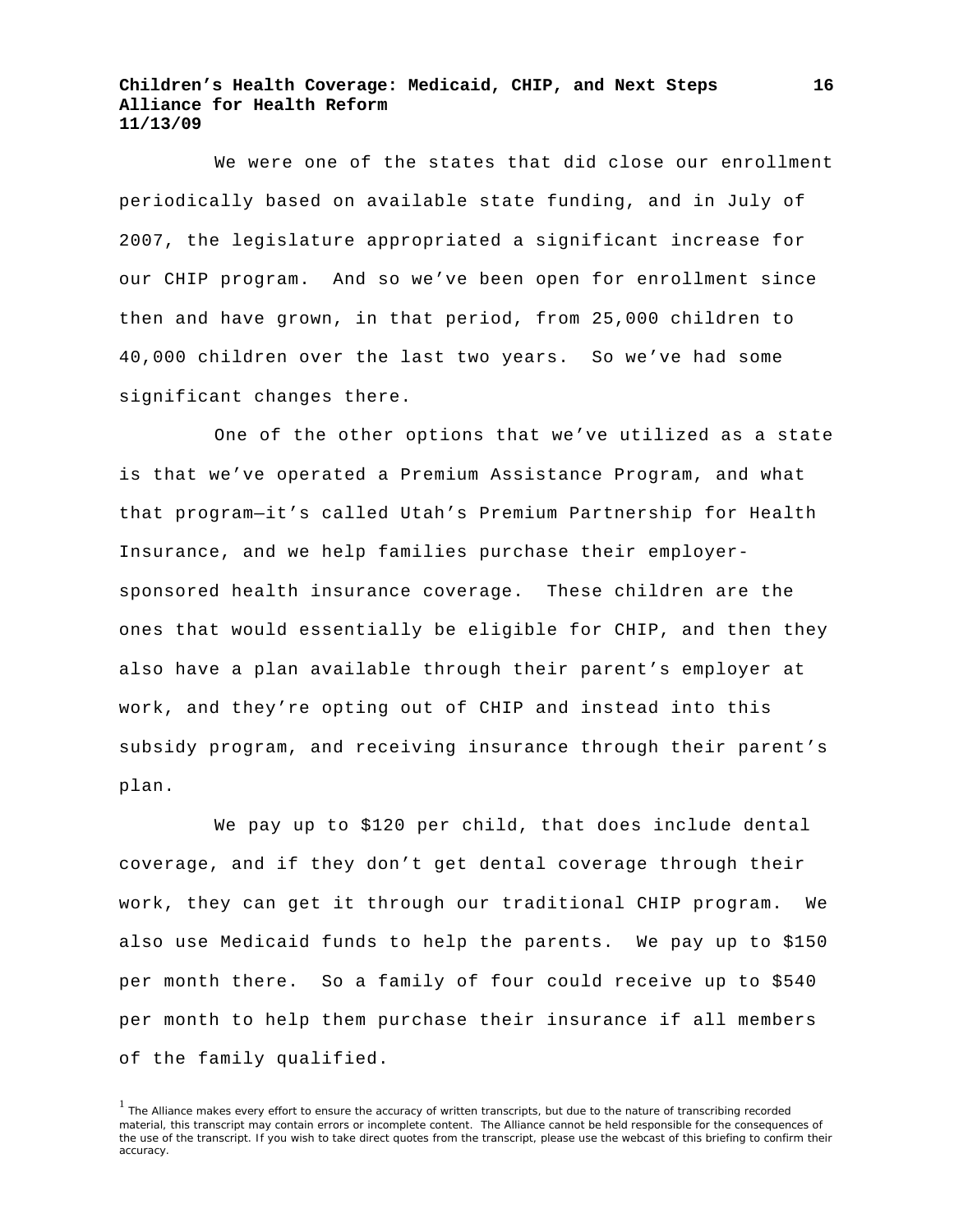Right now we have about 500 children that are on that program; that's about 1-percent of our total chip enrollment. Again, this is an optional program, so in essence, 1-percent of our children are opting into this employer-sponsored option.

Utah is one of the states that is beginning an exchange program for health insurance, and that will actually be providing benefits starting this January, and so our subsidiary program will also be working with our exchange program.

Because our subsidy programs are only available to employer-sponsored coverage where employers pay 50-percent, we won't be able to subsidize all employers that are participating in the exchange, but those that meet that requirement, we will be able to subsidize those individuals.

We've also asked for federal approval to try to expand the Cobra coverage, which we hope we will be able to get maybe as early as this month, and we are still having outstanding requests with the federal government to also be able to subsidize individual policies or non-group/non-work policies.

Some of the things that have worked well in Utah, our CHIP program is closely coordinated with the Medicaid program. As mentioned, I'm actually the CHIP director and in the Medicaid program, wherein one state agency we have the same eligibility system; same workers, so when an application comes in, it actually is given to one person, and they determine CHIP

<sup>&</sup>lt;sup>1</sup> The Alliance makes every effort to ensure the accuracy of written transcripts, but due to the nature of transcribing recorded material, this transcript may contain errors or incomplete content. The Alliance cannot be held responsible for the consequences of the use of the transcript. If you wish to take direct quotes from the transcript, please use the webcast of this briefing to confirm their accuracy.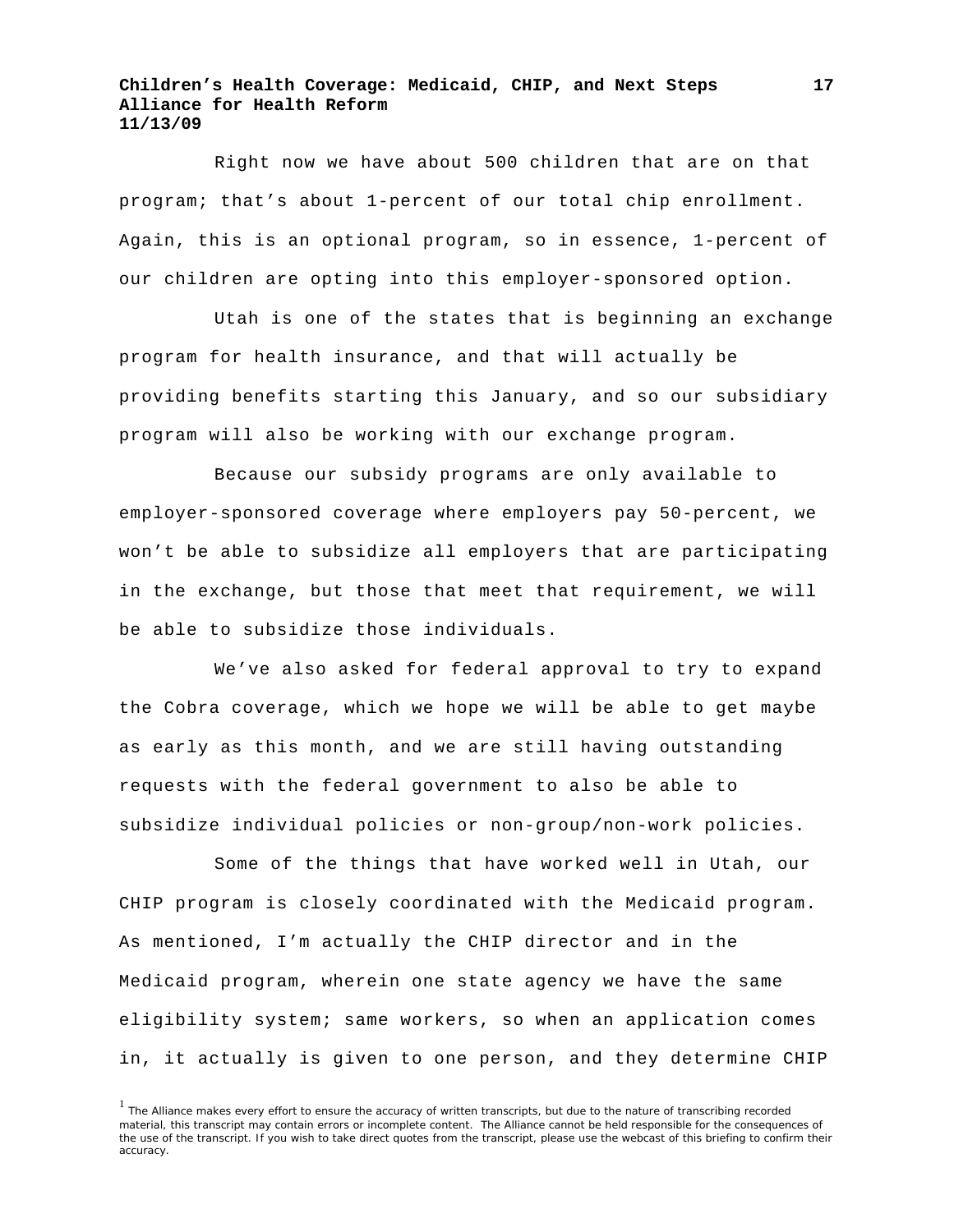or Medicaid eligibility, it doesn't need to be handed off to someone else.

We also have had a variety of different outreach efforts over the last couple of years. One that we found surprisingly successful, we had heard from Arizona that they had done an enrollathon, sort of like the telethon concept, and we did that for a one-day thing, and it was amazing how much response we had in the state, our Medicaid and CHIP numbers shot through the roof that month.

It actually caught us by surprise. We've done a lot of other efforts that we put a lot of work into and didn't get the results we wanted, and this was sort of a side event that we did that actually was very successful for us.

We are one of the states that received the Maximizing Enrollment Grant from the Robert Wood Johnson Foundation, and they have eight states that they're working with that they are working to identify administrative and renewal barriers and help us work through those and see if we can find ways to ensure that eligible families stay on the program.

We also feel like one of the successes that we've had as providing this option to families, but whether they do direct coverage CHIP or do a Premium Assistance Program trough our UP Program.

 $<sup>1</sup>$  The Alliance makes every effort to ensure the accuracy of written transcripts, but due to the nature of transcribing recorded</sup> material, this transcript may contain errors or incomplete content. The Alliance cannot be held responsible for the consequences of the use of the transcript. If you wish to take direct quotes from the transcript, please use the webcast of this briefing to confirm their accuracy.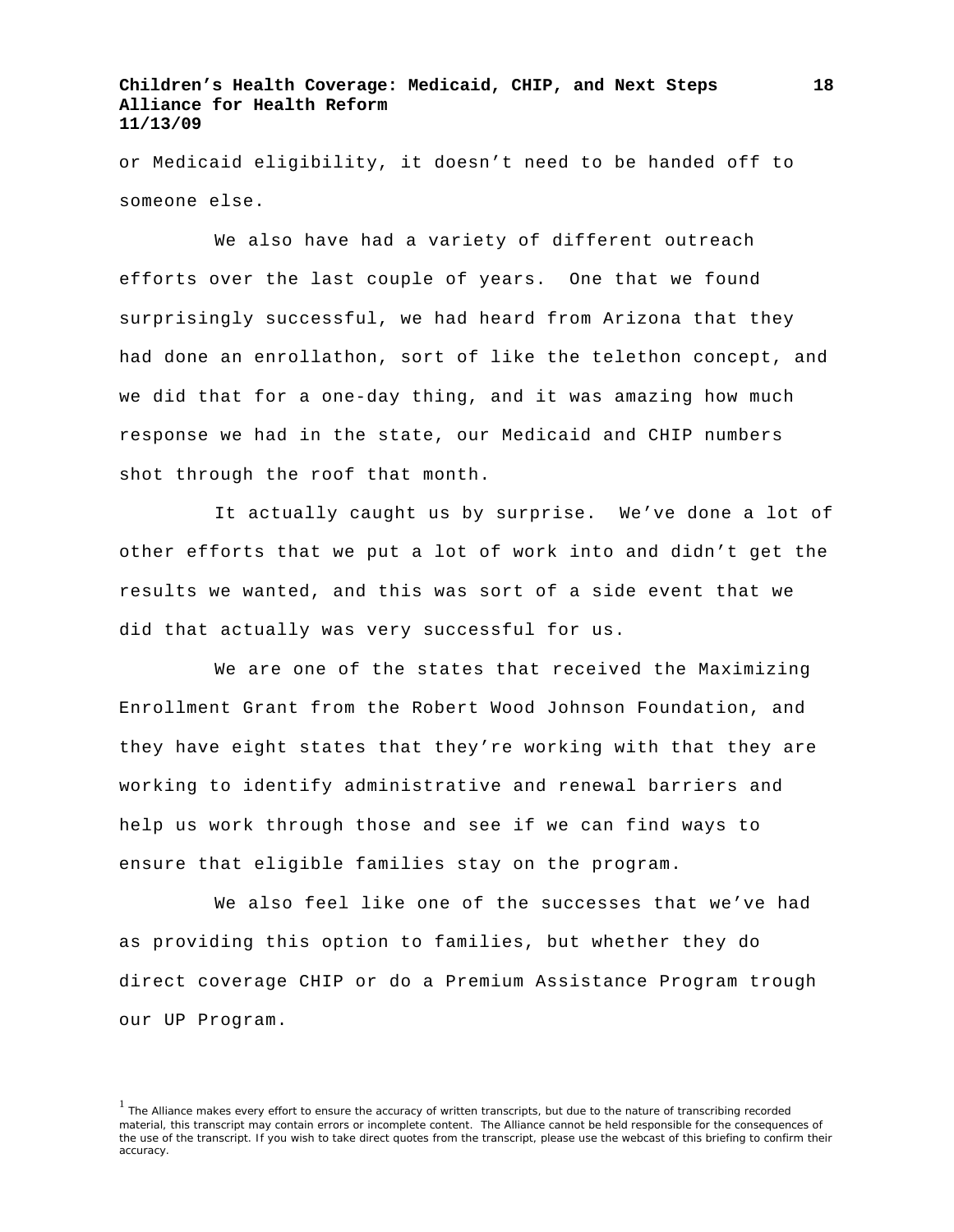Overall, nationwide some of the successes of CHIP is that there is a lot of state flexibility. As mentioned, you'll see everything from a direct Medicaid expansion, to something that looks a little bit more like Utah's program where it's more private insurance than premium assistance. Each state picks that environment based on their political needs and the needs of the children in their state.

In our state there's a very strong public perception, and its approval ratings are much higher than Medicaid's. We think some of the reasons for that is that in our state, CHIP has a much less of a stigma than Medicaid. It's seen as a product for working families that just don't have health insurance, so this is a way that they can get some assistance with that.

Also, because CHIP, in our state, pays better rates than Medicaid does to providers, the provider panel—especially for physicians and dentists—are much better in CHIP than they are in Medicaid.

With the Reauthorization Act, there were several important changes for states. As mentioned, they dramatically increased funding, and so states are no longer in a position where they might run out of funding for their CHIP Programs. They create performance bonuses for states if they enroll a significant number of new Medicaid children, and expanded

<sup>&</sup>lt;sup>1</sup> The Alliance makes every effort to ensure the accuracy of written transcripts, but due to the nature of transcribing recorded material, this transcript may contain errors or incomplete content. The Alliance cannot be held responsible for the consequences of the use of the transcript. If you wish to take direct quotes from the transcript, please use the webcast of this briefing to confirm their accuracy.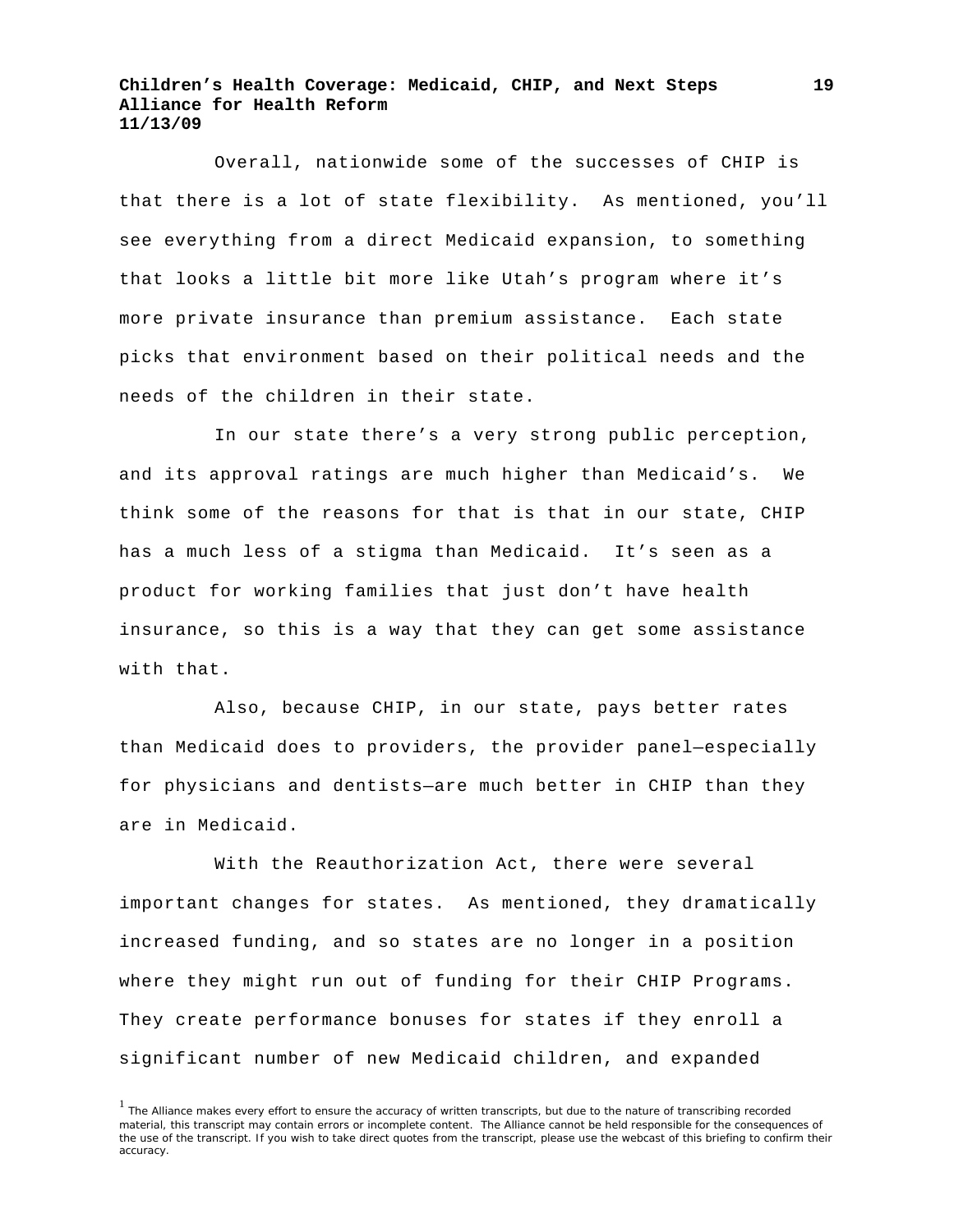options for states to enroll through WIC programs or food stamps to coordinate those enrollment opportunities.

The CHIP Re-authorization Act also puts some new mandates on states and CHIP programs, especially the separate CHIP programs like ours, are struggling to incorporate Medicaid policies into our CHIP plans; some of those are managed care, howewer deal with the federally qualified health centers, mental health parody and new requirements on dental services.

A few items related to healthcare reform; the discussion of individual mandates is an important part of discussion in public programs. These programs already cover many—especially Medicaid—already cover many of these individuals, but families choose not to enroll. And as we talk about individual mandates, I think that will be a significant contributor as more families actually decide to enroll into these programs.

The required expansion of Medicaid is something that is cheap because often states are reimbursing Medicaid providers at low rates. That does come with a trade-off, and in our state that has been that there's often less access to services that families need. If Medicaid is dramatically expanded without reimbursement rates being increased, there will be a significant pressure on our provider community to continue seeing Medicaid clients at existing rates.

<sup>&</sup>lt;sup>1</sup> The Alliance makes every effort to ensure the accuracy of written transcripts, but due to the nature of transcribing recorded material, this transcript may contain errors or incomplete content. The Alliance cannot be held responsible for the consequences of the use of the transcript. If you wish to take direct quotes from the transcript, please use the webcast of this briefing to confirm their accuracy.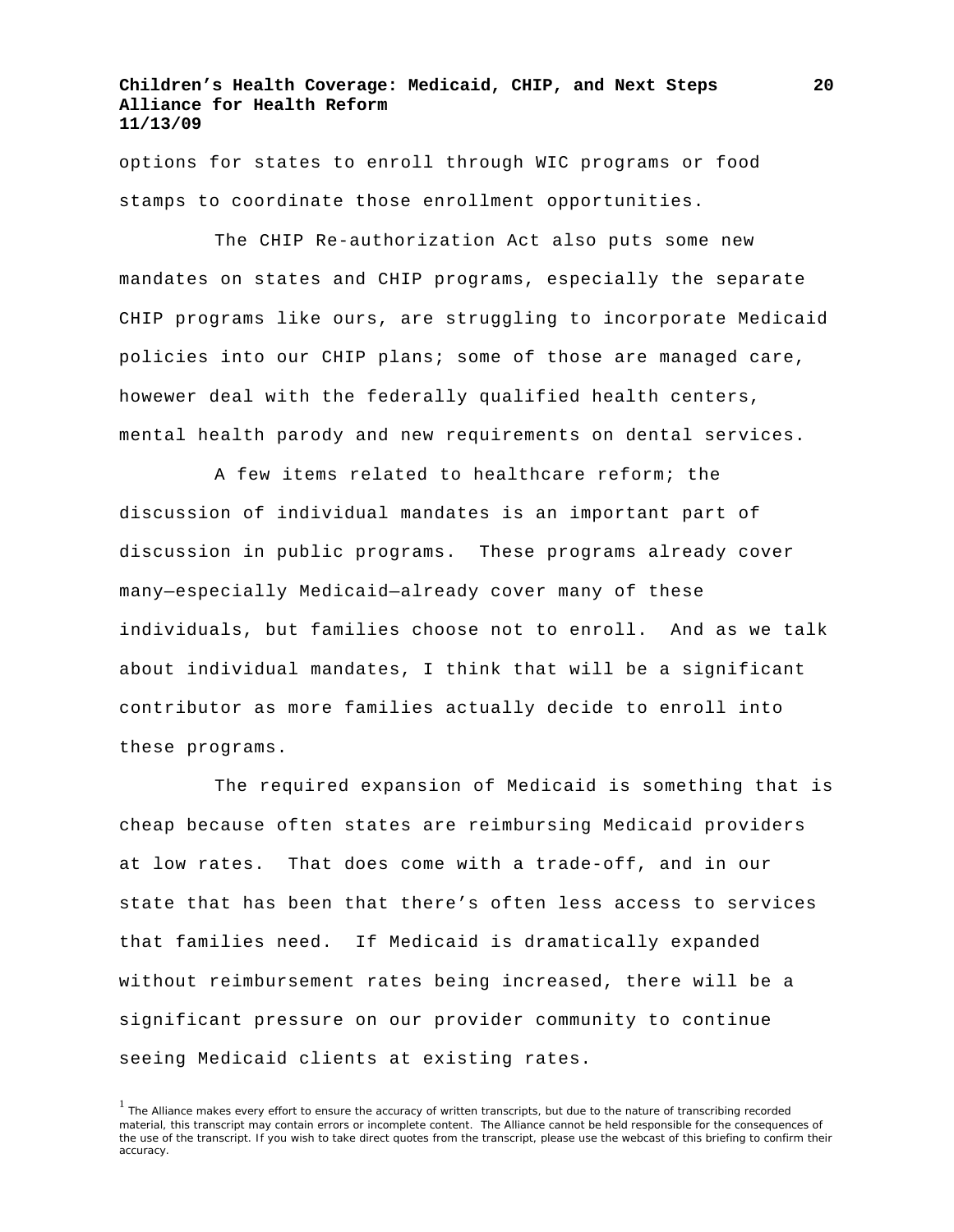Some of the proposals eliminate CHIP at different time frames; 2013 or 2019, and those would eliminate these options for states to develop unique programs and to operate them differently from state-to-state to meet their local needs.

There's also some discussions of a national exchange, and how that might work with state exchanges that are just beginning to get off the ground. In our state, as I mentioned, we're starting one that will begin offering benefits in January. Some of the discussion items regarding minimum benefits, subsidies, and employer participation requirements aer things that we're just beginning to grapple with, and try to find local solutions to those issues. I do have a concern that if there are national items identified related to this, that that may limit states ability to find their own solutions to these issues.

Several other items that have been important to states as they've looked at health reform, Medicaid eligibility is not uniform across all the different varieties of Medicaid. There are different income levels for children and parents, and different asset requirements and different determination of income requirements for all these different groups.

States would benefit from the option to have the opportunity to consolidate all of these under on rule, one

<sup>&</sup>lt;sup>1</sup> The Alliance makes every effort to ensure the accuracy of written transcripts, but due to the nature of transcribing recorded material, this transcript may contain errors or incomplete content. The Alliance cannot be held responsible for the consequences of the use of the transcript. If you wish to take direct quotes from the transcript, please use the webcast of this briefing to confirm their accuracy.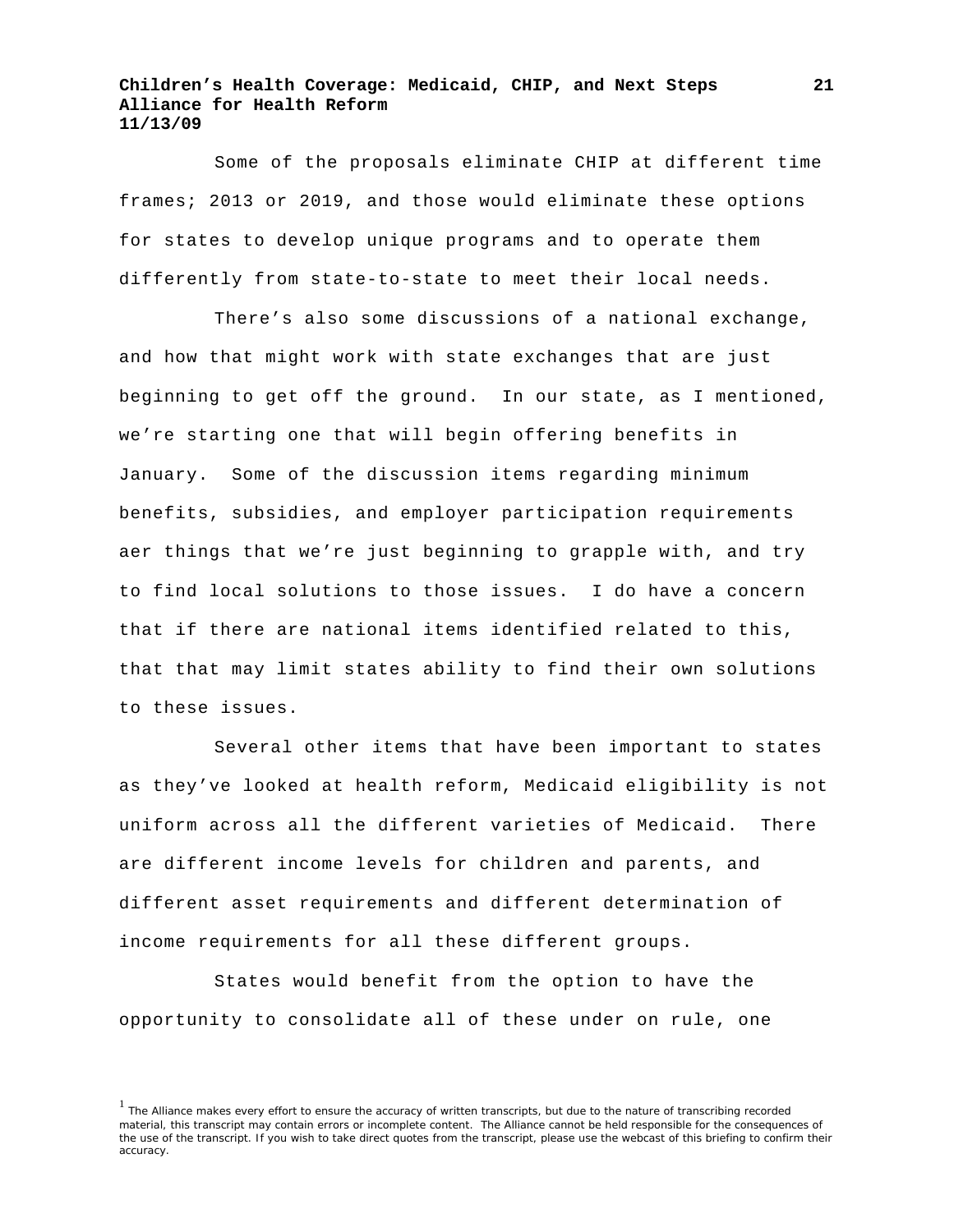regulation that would determine income and assets the same way for all families.

Also, as I mentioned earlier, we've benefitted from having the opportunity to move our CHIP children into a health insurance exchange, or under premium assistance. I believe it's important that states be able to continue that opportunity to have premium assistance options so that they can be able to find the best place for the families, and allow families to choose where they belong.

Lastly, most of the discussion has been around expanding Medicaid to these income groups, and to the new groups, especially the Adults Without Dependant Children. Another option that I think is important to be considered is that CHIP programs can also be expanded to cover these groups rather than Medicaid, and leave the more difficult cases of the elderly and the disabled and blind, with the Medicaid programs. Thank you.

**ED HOWARD:** Okay, very good. Thank you Nate, those of you who thought that the only existing exchange was in Massachusetts have some learning to do.

 The rearranging of the deck chairs here is so that Stan Dorn can see his own handiwork as it unfolds. Stand is the Senior Research Associate at the Urban Institute. He's put in 20 years or more on low-income health care and insurance

 $<sup>1</sup>$  The Alliance makes every effort to ensure the accuracy of written transcripts, but due to the nature of transcribing recorded</sup> material, this transcript may contain errors or incomplete content. The Alliance cannot be held responsible for the consequences of the use of the transcript. If you wish to take direct quotes from the transcript, please use the webcast of this briefing to confirm their accuracy.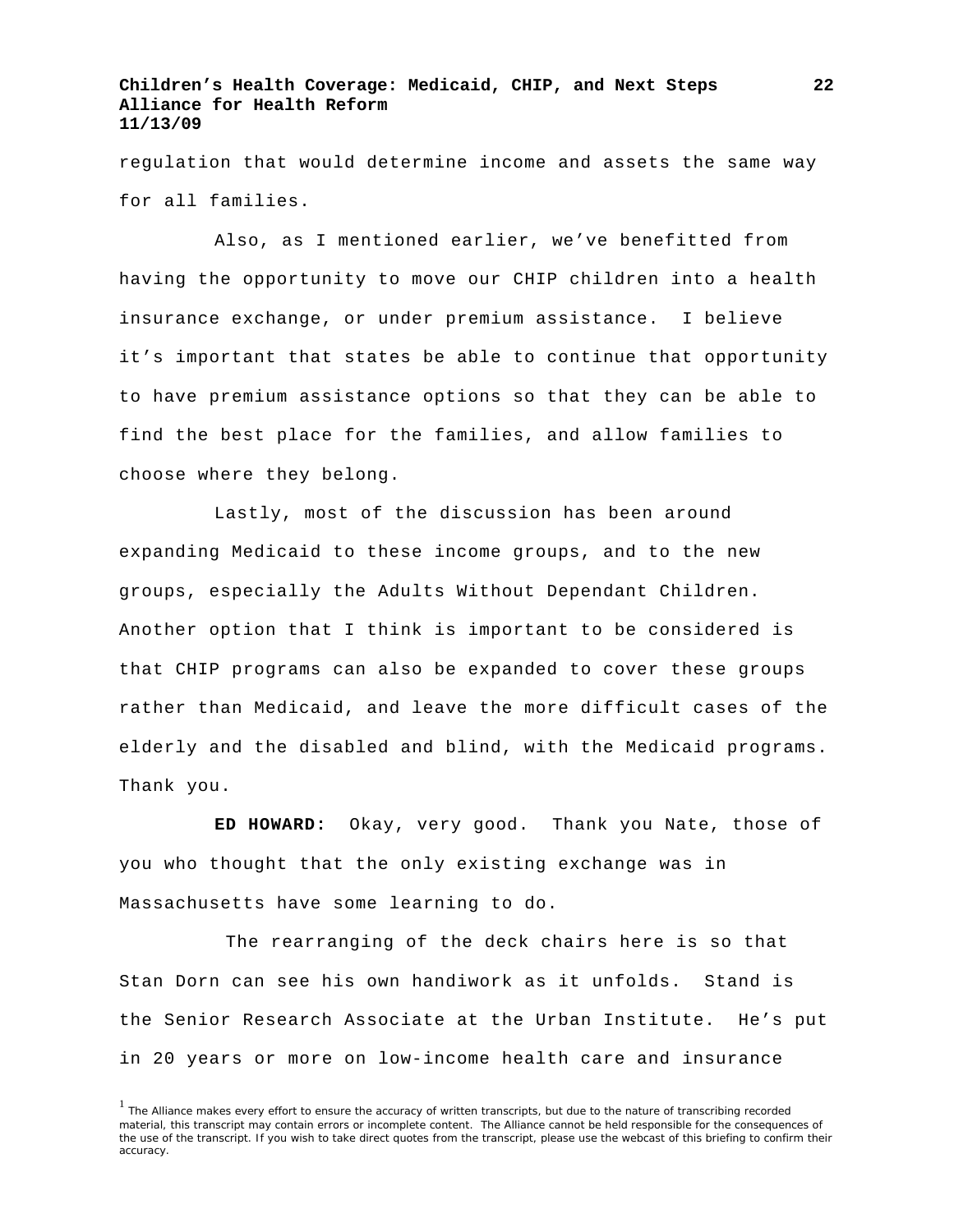issues, including a stint managing the DC office of the National Health Law program. He's the world's foremost authority on the Trade Act Tax Credits, and today we've asked him to lay out the main provisions in the House and Senate reform bills that affect coverage for children. Stan?

**STAN DORN:** Thanks very much Ed. I'm going to talk with you today about what the various pieces of legislation do in terms of Children's Health Coverage, and I'm going to discuss Medicaid, subsidies in the exchange, and then CHIP. And I'd like to thank the California Endowment for supporting our work on this topic.

But first I have two preliminary questions. One, as you've heard both from Jocelyn and from Ed, rightly, that the vast majority of uninsured kids are eligible for Medicaid and CHIP, but not enrolled. What do proposed bills do to help these kids? And on this critically important topic, I'm going to say nothing whatsoever. Please come back on December 1st when the Alliance for Health Reform will sponsor a briefing on the topic of enrollment, both for children and adults for national health reform.

Second question is, I don't have a lot of time here this afternoon, tempest fugets as you can see, and so I'm not going to be able to talk about all the pending bills. On the Senate's side I'm going to focus on the Finance Committee

<sup>&</sup>lt;sup>1</sup> The Alliance makes every effort to ensure the accuracy of written transcripts, but due to the nature of transcribing recorded material, this transcript may contain errors or incomplete content. The Alliance cannot be held responsible for the consequences of the use of the transcript. If you wish to take direct quotes from the transcript, please use the webcast of this briefing to confirm their accuracy.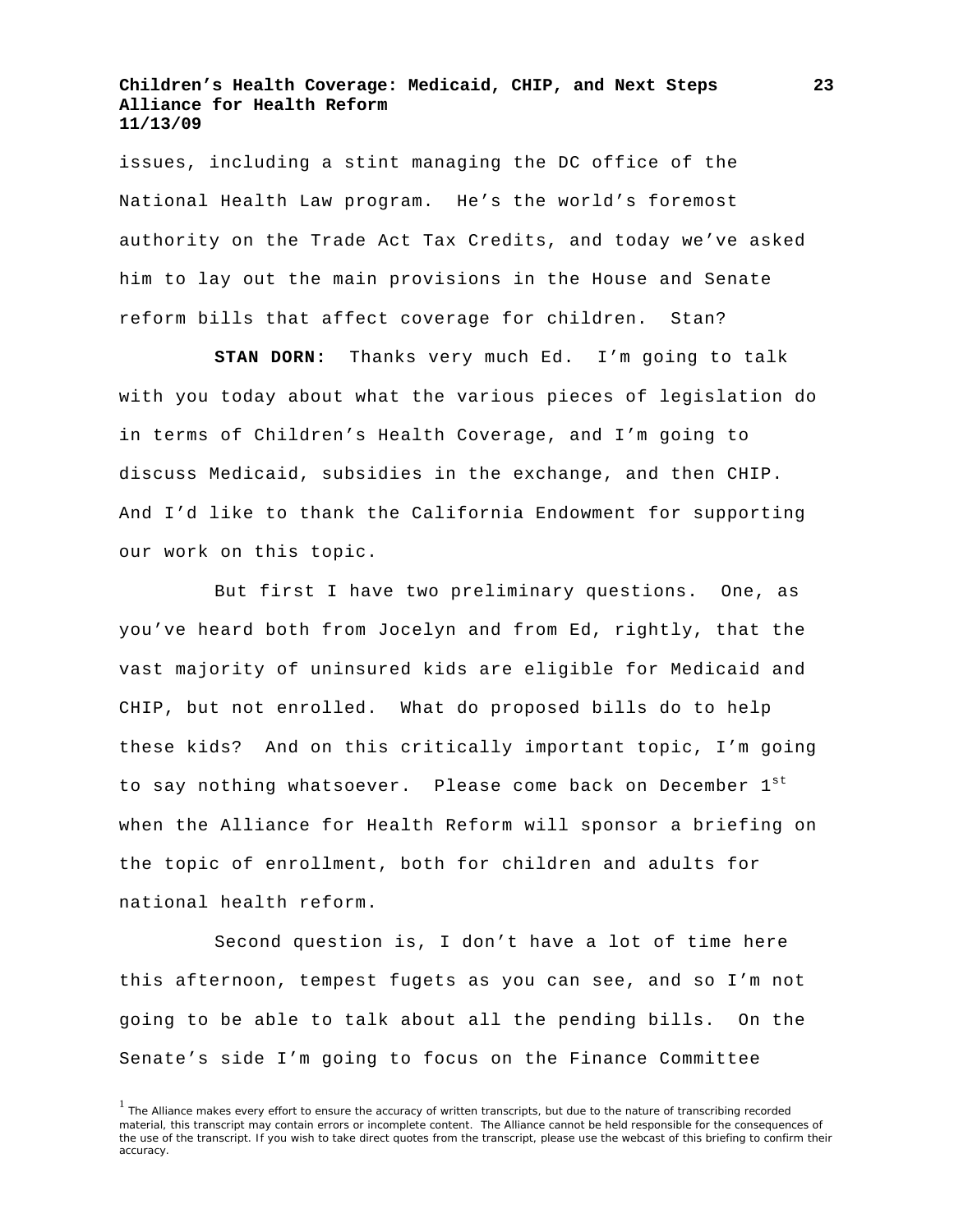proposal rather than the health proposal, simply because finance has jurisdiction over Medicaid and CHIP.

So turning to Medicaid, both the House and the Senate proposals would establish a minimum eligibility threshold for children and adults. In the Senate Finance Committee it would be 133-percent of poverty; on the House side it would be 150 percent.

But the difference is actually greater than it might at first appear, because the House threshold is a net income threshold, whereas the Senate threshold is a gross income threshold. So it's not a trivial difference. Both Senate Finance and the House proposals would substantially increase federal matching rates for newly insured adults, the House proposal would also increase reimbursement rates for Medicaid for certain services.

Why would you want to raise the Medicaid eligibility threshold to a relatively high level? Well the Congressional Budget Office says that actually saves the federal government money. Not only that, families get additional help under Medicaid that they would not receive under the exchange. Premiums are significantly lower, which means more kids would get coverage. It also means more parents would be insured, rather than uninsured, and we know that that actually benefits children in many important ways.

<sup>&</sup>lt;sup>1</sup> The Alliance makes every effort to ensure the accuracy of written transcripts, but due to the nature of transcribing recorded material, this transcript may contain errors or incomplete content. The Alliance cannot be held responsible for the consequences of the use of the transcript. If you wish to take direct quotes from the transcript, please use the webcast of this briefing to confirm their accuracy.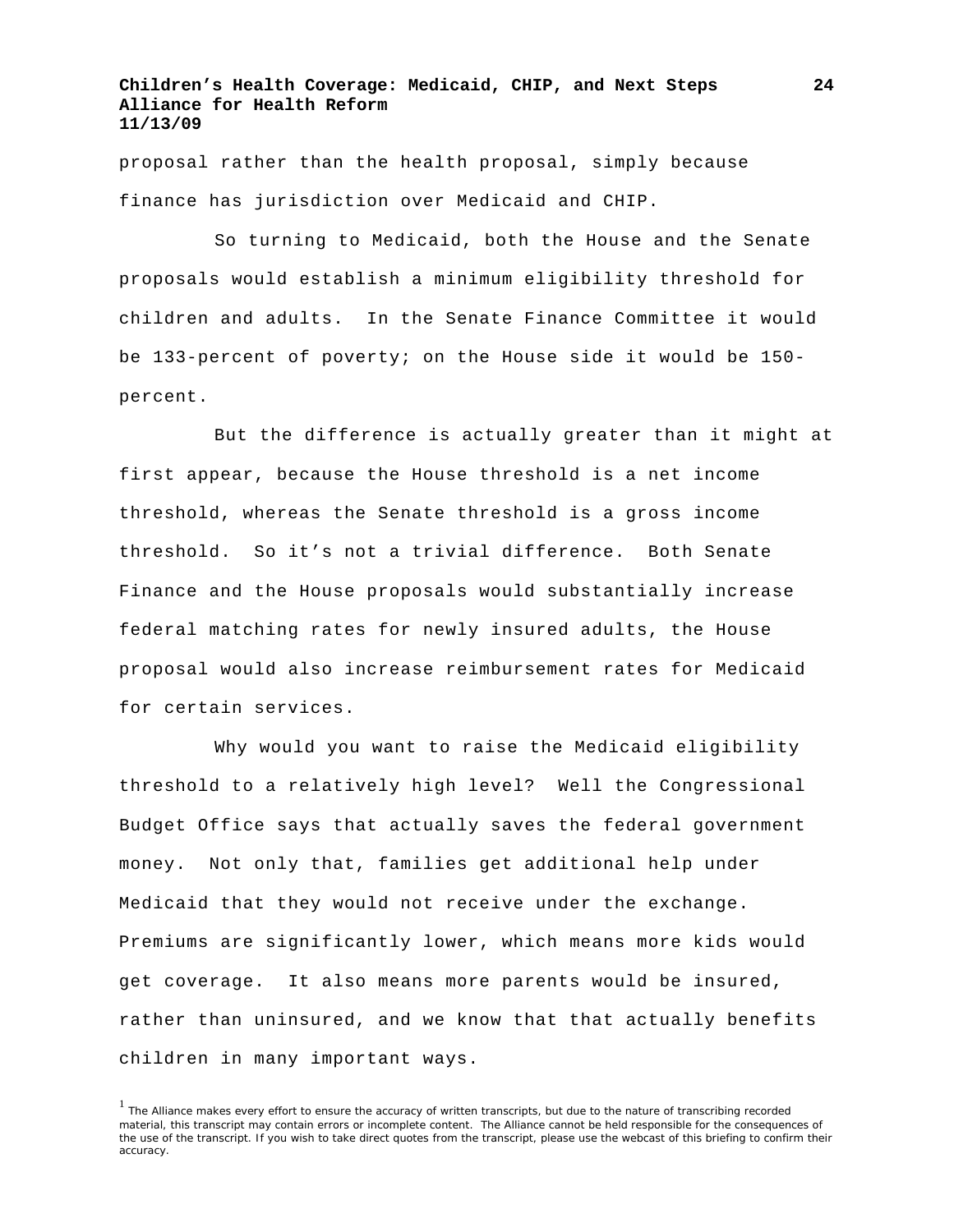Also, out-of-pocket costs are substantially lower in Medicaid than in the exchange, which means that low-income families are much more likely to be able to use care, rather than to be deterred by cost from using care. On the other hand, one of the reasons why Medicaid is cheaper than coverage in the exchange is, as Nate mentioned, that Medicaid pays providers a heck of a lot less than private insurance, and as a result, there's a limited pool of providers, and therefore that poses an access barrier.

The other issue with Medicaid is of course it's very reliant on the states. Under reform legislation, state coverage costs may increase, that's a topic of some controversy, about which I will not have time, but what is not such a controversy, is that state administrative burdens would increase substantially. A much larger number of people would be applying to Medicaid programs for coverage.

The question facing federal policy makers is, how can federal policy address an understandable incentive that states may have to keep caseloads low, so that their coverage costs are also low. Further, what can federal policy do to help states cope with a remarkable increase in administrative responsibilities that will soon head their way if national reform legislation passes?

<sup>&</sup>lt;sup>1</sup> The Alliance makes every effort to ensure the accuracy of written transcripts, but due to the nature of transcribing recorded material, this transcript may contain errors or incomplete content. The Alliance cannot be held responsible for the consequences of the use of the transcript. If you wish to take direct quotes from the transcript, please use the webcast of this briefing to confirm their accuracy.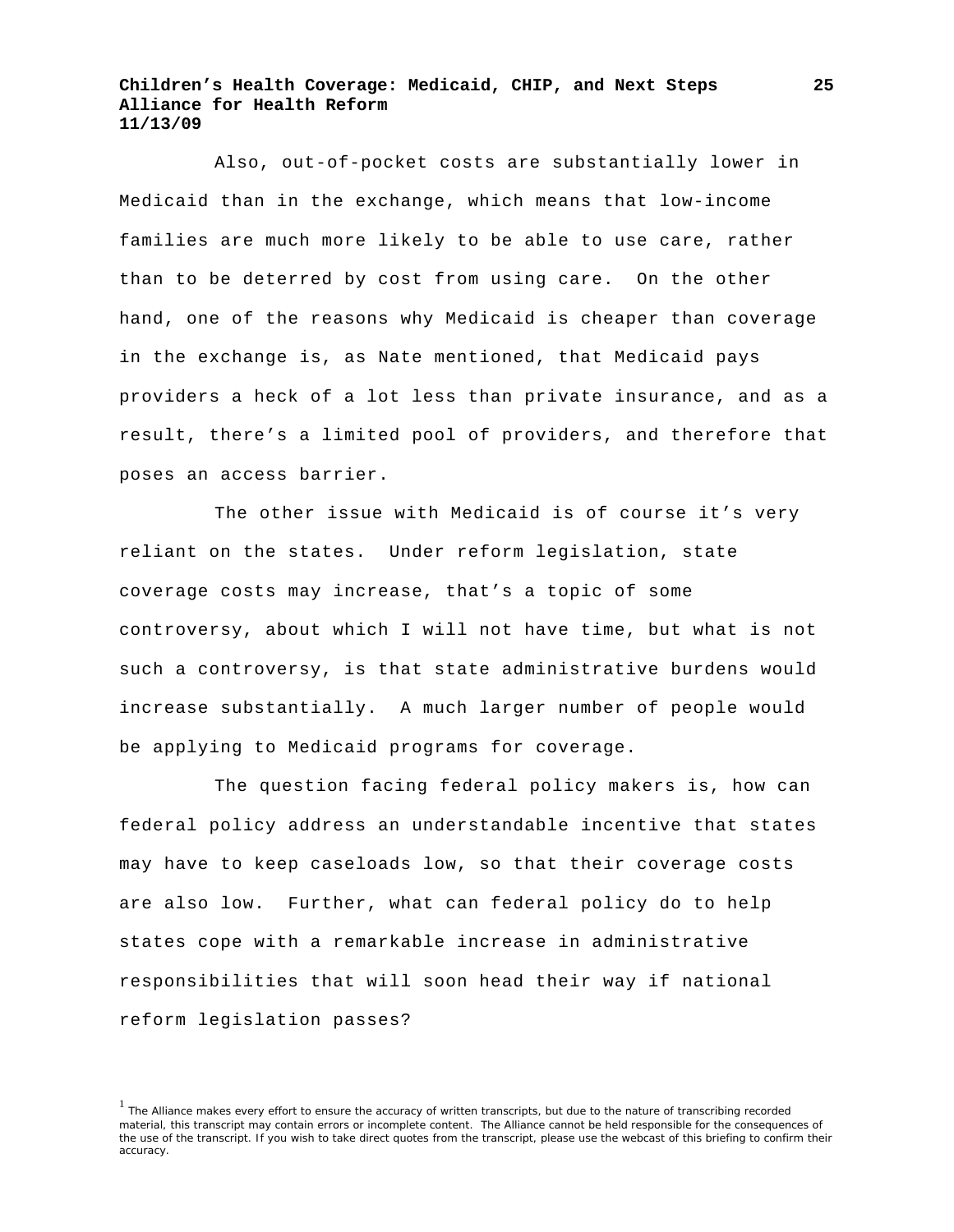Let's talk about subsidies in the exchange. Both the House Bill and the Senate Finance Committee bill help low income people pay for premiums, but the House still provides much more assistance, so that among your poor folks, for example, the lowest income people you can see in the table, in the Senate Finance Committee Bill, insurance would cost 50 percent more than it would in the House bill.

Out of pocket costs? The subsidies are even more different. As you can see, in the lowest income groups, you would have to pay, on average, about three times as much, if you're a low-income household under the Senate Finance Committee Bill, when you seek care, as you would under the House bill.

So in concrete terms, how would this work out? Well suppose you're a single mom—I apologize for my sexism, it could have been single dad as well—you're a single parent and you've got two kids, and you're trying to make it on \$2,700 a month pre-tax income.

Think about what that would mean in terms of housing, nutrition, clothing and the like. Under the Senate Finance Committee Bill, you'd have to pay about \$150 a month for insurance—not so easy to find—a little bit easier to find that under the House bill, a little more than \$100 a month.

<sup>&</sup>lt;sup>1</sup> The Alliance makes every effort to ensure the accuracy of written transcripts, but due to the nature of transcribing recorded material, this transcript may contain errors or incomplete content. The Alliance cannot be held responsible for the consequences of the use of the transcript. If you wish to take direct quotes from the transcript, please use the webcast of this briefing to confirm their accuracy.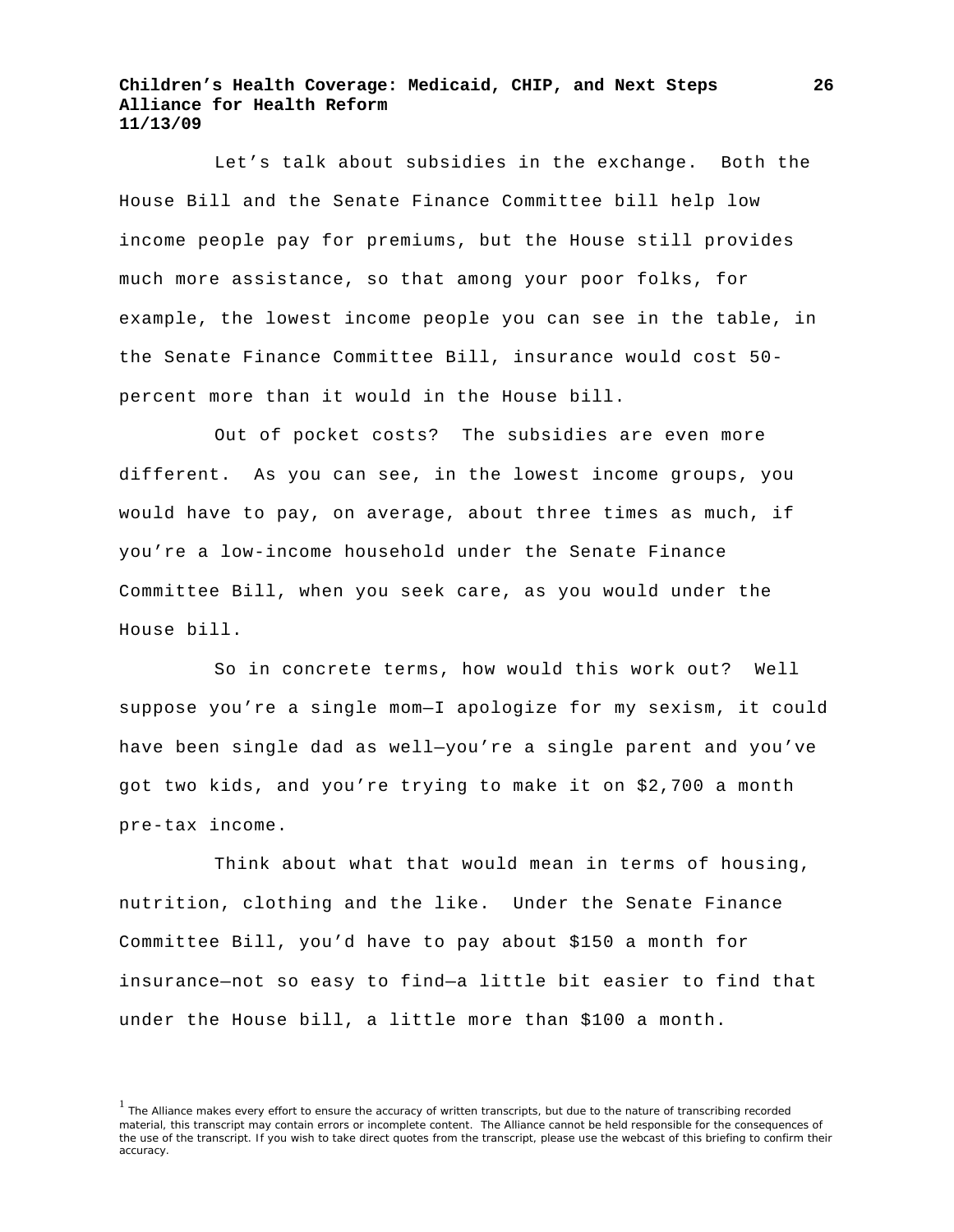When you go to seek care under the House bill, you'd have to pay 7-percent of those costs yourself, in terms of coinsurance, etcetera; 20-percent under the Senate Finance Committee Bill.

 So what this means is that more generous premium subsidies, as in the House bill, me and you have fewer people uninsured. More people can come forward and seek coverage.

 Lower out-of-pocket costs, as in the House bill, means fewer low-income people will say, you know what, I just can't afford to go to the doctor. I know I have insurance, but my gosh, it's a \$20 co-pay, I can't pay for it. I can't afford it.

 On the other hand, if you make coverage more affordable for low-income families, the federal budget costs go up. So that's the trade off facing policy makers when it comes to the exchange.

 Now let's talk about CHIP. The House bill would end CHIP after 2013. What would replace CHIP? If you're a child below 150-percent of the federal poverty level, you could go into Medicaid. If you're above 150-percent of the federal poverty level, the only subsidy that would be available to you is premium and cost sharing subsidies in the exchange.

 Forthcoming analysis done by my Urban Institute colleagues, Jenny Kenny, Allison Cook—Jenny's over here with

<sup>&</sup>lt;sup>1</sup> The Alliance makes every effort to ensure the accuracy of written transcripts, but due to the nature of transcribing recorded material, this transcript may contain errors or incomplete content. The Alliance cannot be held responsible for the consequences of the use of the transcript. If you wish to take direct quotes from the transcript, please use the webcast of this briefing to confirm their accuracy.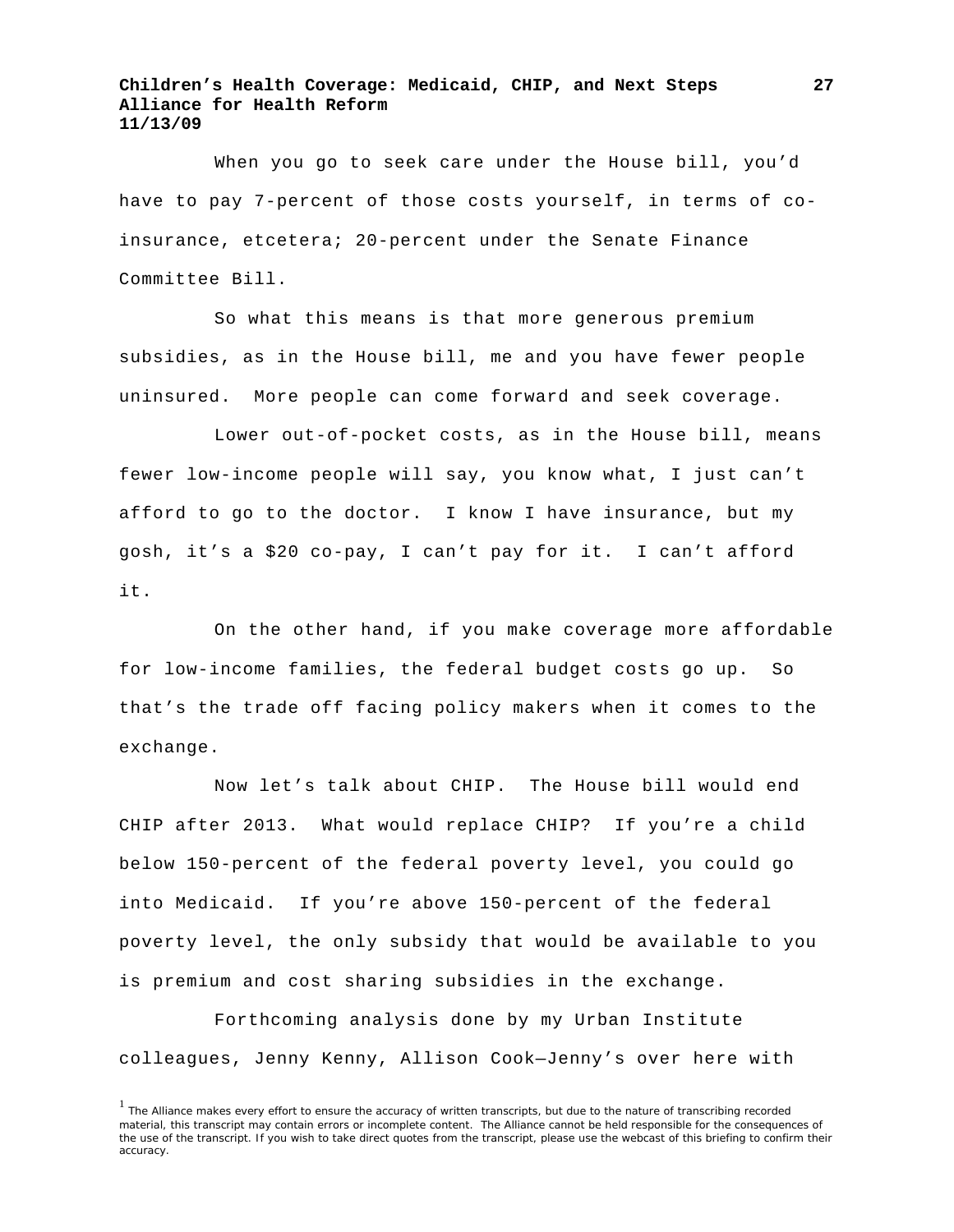us, over here on the side, thanks to the Packard Foundation's Funding—suggests that about 40-percent of kids who today are in separate CHIP programs, would wind up going into Medicaid under the House bill, and the remainder could qualify for subsidies in the exchange.

 The Senate Finance Committee Bill is quite different. That bill, as you can see in the picture, continues the CHIP Program through 2019, with a substantially increased rate of federal matching payments. In exchange for that greater, federal generosity, states are required to continue their current eligibility unless their federal allotments run out, in which case, the remaining kids can go into the exchange.

 The Senate Finance Committee Bill does not provide full CHIP funding past 2013. CBO estimates that funding would drop from \$14 billion a year to \$6 billion a year starting in 2014, unless Congress comes forward and does something to change that.

 So, why would somebody who loves children want to end the CHIP program? Well, it's because CHIP is less certain than some of the alternative; subsidies in the exchange area guaranteed under federal law. Medicaid has guarantees that would be established under federal law in the House bill, and in the Senate bill as well.

<sup>&</sup>lt;sup>1</sup> The Alliance makes every effort to ensure the accuracy of written transcripts, but due to the nature of transcribing recorded material, this transcript may contain errors or incomplete content. The Alliance cannot be held responsible for the consequences of the use of the transcript. If you wish to take direct quotes from the transcript, please use the webcast of this briefing to confirm their accuracy.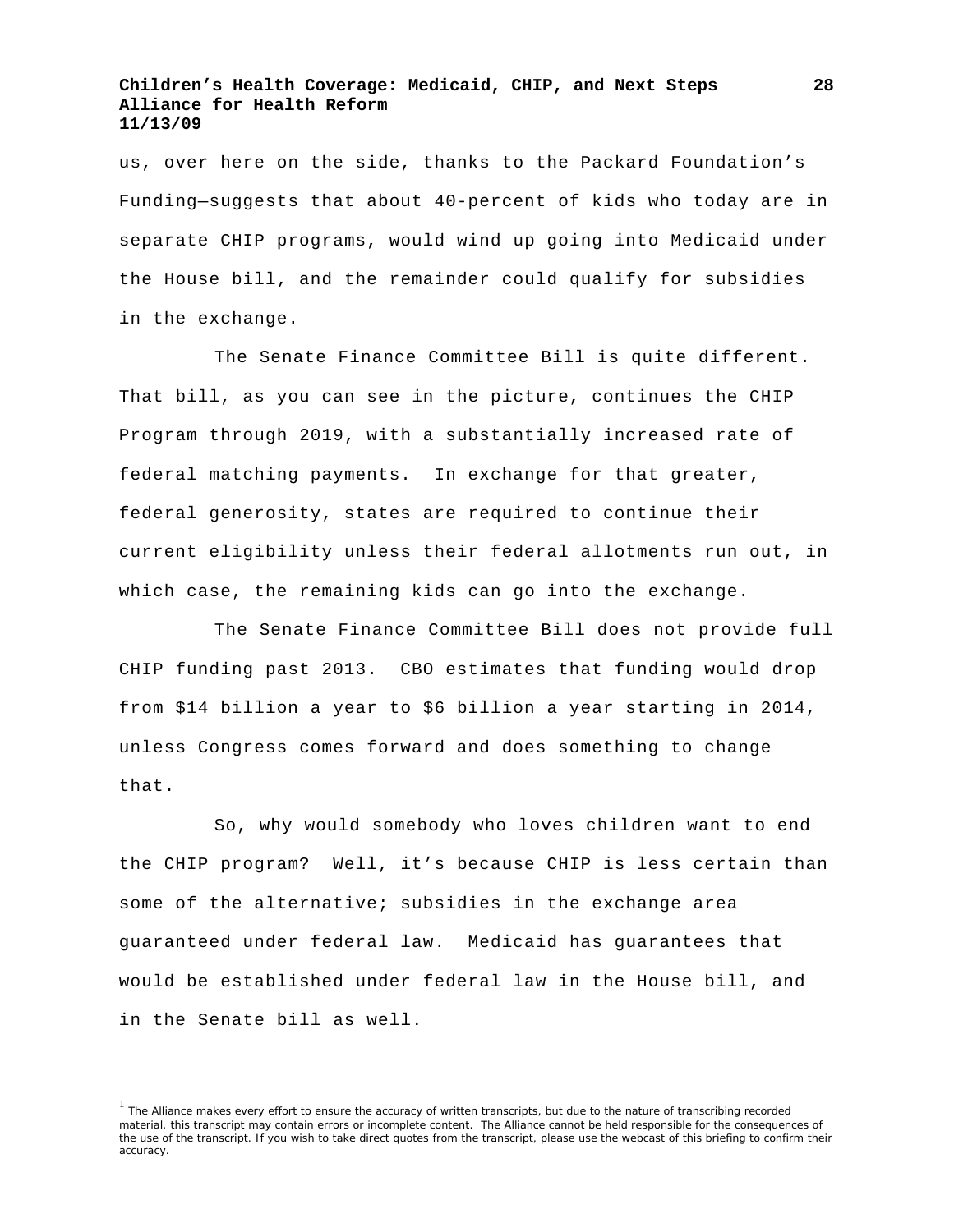So there would be less subsidy, but it would be guaranteed subsidy. And by contrast, we don't know whether a future Congress is going to reauthorize CHIP and put enough money in for the program to do its jobs. We also don't know whether states are going to begin cutting benefits, raising costs for families, putting children on waiting lists.

 As Jocelyn mentioned, this has not been characteristic in the past, but there are worries that in the new political environment post reform, things could change, and rather than subject children to these risks, the advocates of eliminating CHIPS say let's put children into a guaranteed coverage program.

If the children going into the exchange are Medicaid, they can be enrolled in the same health plan as their parents, there will be fewer subsidy programs without CHIP, and therefore, there'd be more simplicity, less complexity, which has advantages, both in terms of administrative costs to families. And there would be higher payment rates in the exchange.

 What are the advantages of keeping CHIP? Well, one, in the Senate Finance Committee, CBO said that Senator Rockefeller's amendment, which succeeded, which restored CHIP to the legislation, actually saved money. We don't know how

<sup>&</sup>lt;sup>1</sup> The Alliance makes every effort to ensure the accuracy of written transcripts, but due to the nature of transcribing recorded material, this transcript may contain errors or incomplete content. The Alliance cannot be held responsible for the consequences of the use of the transcript. If you wish to take direct quotes from the transcript, please use the webcast of this briefing to confirm their accuracy.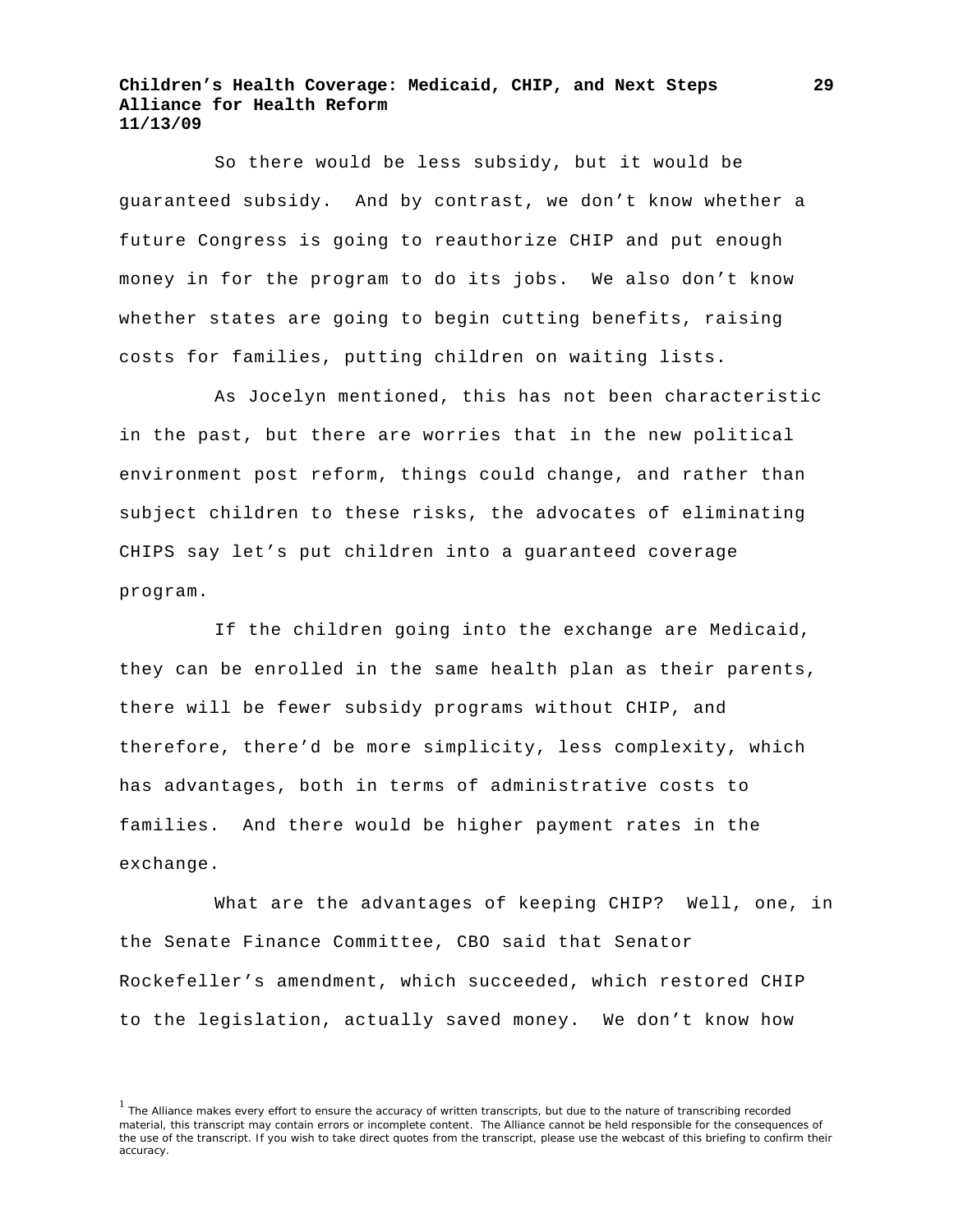broadly this finding would apply in other context, but that one data point we have says it saved money in that case.

 You've heard mentioned by Jocelyn and also by Nate, of some of the new options in CHIP record states to reach out and enroll eligible, but uninsured kids. If states know that CHIP is going to be around through at least 2019, they are likely to invest the time and effort needed to make these new tools work, and as you know because you've heard over and over again, the vast majority of uninsured kids are eligible for Medicaid and CHIP, but not yet enrolled; it's critically important for states to master these tools to actually enroll these kids. They will do that if CHIP's around through 2019; perhaps less likely to do so if it ends at 2013.

 Fewer children will become uninsured if there's CHIP, why is that? Families, if CHIP's around may say, you know what? I can't afford \$150, \$200 to enroll everybody in the exchange, not withstanding the premium subsidies. If CHIP is around, I can pay \$20 a month, \$40 a month to get my kids covered. So there may be families who choose not to get family coverage, but they afford to get CHIP coverage; that will not be an option if CHIP goes away.

 And finally, and in some ways most important, the outof-pocket costs are much lower in CHIP than they are in either the Senate Finance Committee or the House Bill. As Jocelyn

<sup>&</sup>lt;sup>1</sup> The Alliance makes every effort to ensure the accuracy of written transcripts, but due to the nature of transcribing recorded material, this transcript may contain errors or incomplete content. The Alliance cannot be held responsible for the consequences of the use of the transcript. If you wish to take direct quotes from the transcript, please use the webcast of this briefing to confirm their accuracy.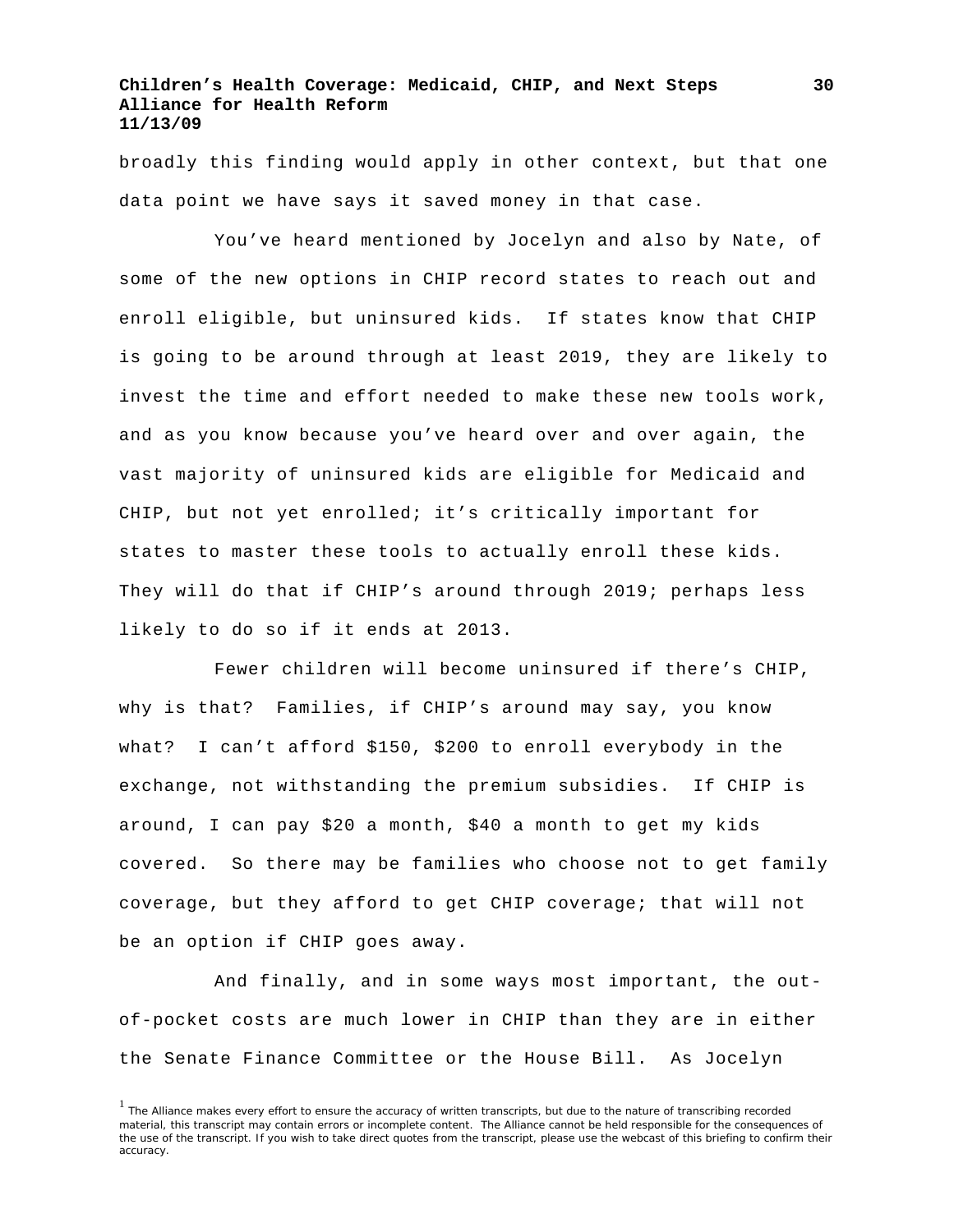mentioned, families have to pay an average of 2-percent of cost under CHIP compared to 7-percent in the House Bill for low income folks, and 20-percent in the Finance Committee Bill, which means that low income families will be much likely to take their kids to go get necessary care, because they're not going to be facing a huge cost to it in the CHIP program. Now obviously critical for Congress to think about is how to fill that financing gap from 2014 to 2019.

 In sum, it's a good thing that in the health policy banquet facing Congress and national health reform; it's an a la carte menu. Congress can pick one item from the House bill, an item from the Health bill, and item from the Senate Finance Committee bills, and come up with a combination—a meal that does right by kids. The nice thing is, Congress is chef as well as customer.

So people can take the dishes that have emerged from the committee process and add a few raisins, take out a spice here and there, adapt the legislative proposals and improve them on the floor of the Senate and the Finance Committee. But it's not just a question of how good the items are on the menu, it's also a question of how much each menu item costs. So policy makers need to grapple not just with what's in the best interest of children, but other topics as well.

<sup>&</sup>lt;sup>1</sup> The Alliance makes every effort to ensure the accuracy of written transcripts, but due to the nature of transcribing recorded material, this transcript may contain errors or incomplete content. The Alliance cannot be held responsible for the consequences of the use of the transcript. If you wish to take direct quotes from the transcript, please use the webcast of this briefing to confirm their accuracy.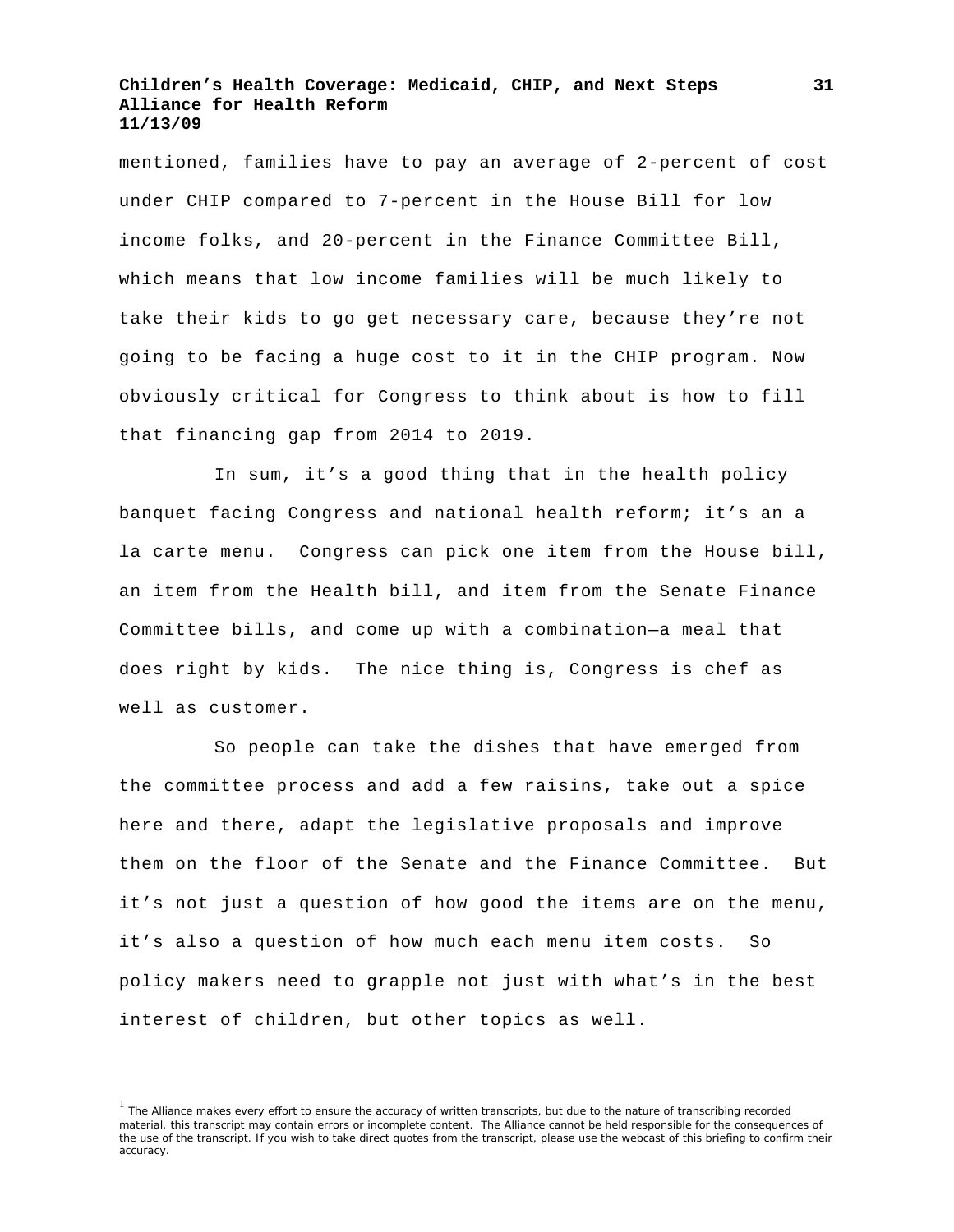Finally, don't forget about those nitty-gritty implementation issues. If you don't pay attention to what's happening in the health care reform kitchen, than there's no guarantee that dishes that finally emerge will prove nutritious and safe for children, which is after all, what we are all about in this room. Thank you very much.

**ED HOWARD:** Alright. Thank you very much Stan.Now I understand that there will be a reversion so that you won't be confused in thinking that the people behind their respective tent cards aren't really who they say they are. We now come to the point where you have a chance to ask questions. There's someone already prepared with a green card. Emulate this gentleman and also take advantage of the microphones to ask questions yourself.

Let me just start off by giving you a chance to do that and asking Nate, it is a not very well know fact that Utah has an exchange that, as you say, is already enrolling people and begins to pay benefits soon. I wonder if you could talk a little about that. There's a lot of interest in exchanges these days.

**NATE CHECKETTS:** Sure. Our state's starting with an almost a pilot of this idea. We opened the exchange for employers to enroll in August and allowed about 100 small

<sup>&</sup>lt;sup>1</sup> The Alliance makes every effort to ensure the accuracy of written transcripts, but due to the nature of transcribing recorded material, this transcript may contain errors or incomplete content. The Alliance cannot be held responsible for the consequences of the use of the transcript. If you wish to take direct quotes from the transcript, please use the webcast of this briefing to confirm their accuracy.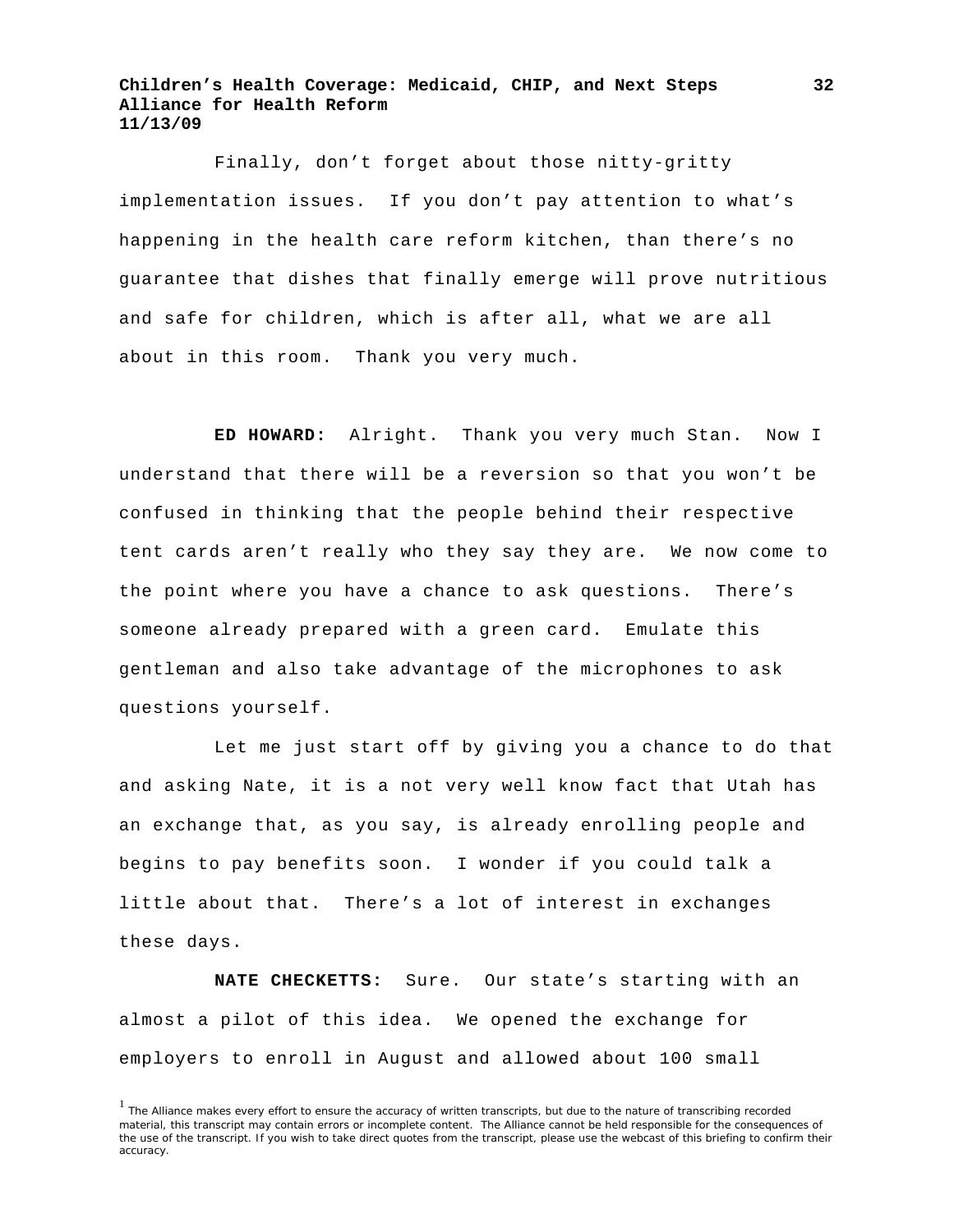business employers to enroll and cap it at that level. We have three or four different health plans that have come in and are going to be offering health insurance products through the exchange. The latest count I heard, there were about 67 or so some odd different health plans that they were going to offer.

As I mentioned in my presentation, the families are now selecting benefits and they will begin their coverage periods January  $1^{st}$ . We hope to, in six months, be able to repeat an open enrollment, expand the new businesses, and continue this process over the next year or so as we sort of step into this process a bit tentatively but trying to make sure that we don't make mistakes as we go through them.

**ED HOWARD:** Thank you. A question for Stan Dorn. If CHIP is eliminated, the questioner asks, will kids insured in the exchange get coverage for EPSDT that is services as good as in CHIP and Medicaid.

**STAN DORN:** No children will not receive coverage of EPSDT services in the exchange. There will be actuarial value tests, which mean commercial-style insurance. There's a requirement of covering dental care and vision care but there's no assurance what the cost sharing levels will be. I should note that CHIP doesn't necessarily provide EPSDT services either. It's guaranteed for Medicaid.

<sup>&</sup>lt;sup>1</sup> The Alliance makes every effort to ensure the accuracy of written transcripts, but due to the nature of transcribing recorded material, this transcript may contain errors or incomplete content. The Alliance cannot be held responsible for the consequences of the use of the transcript. If you wish to take direct quotes from the transcript, please use the webcast of this briefing to confirm their accuracy.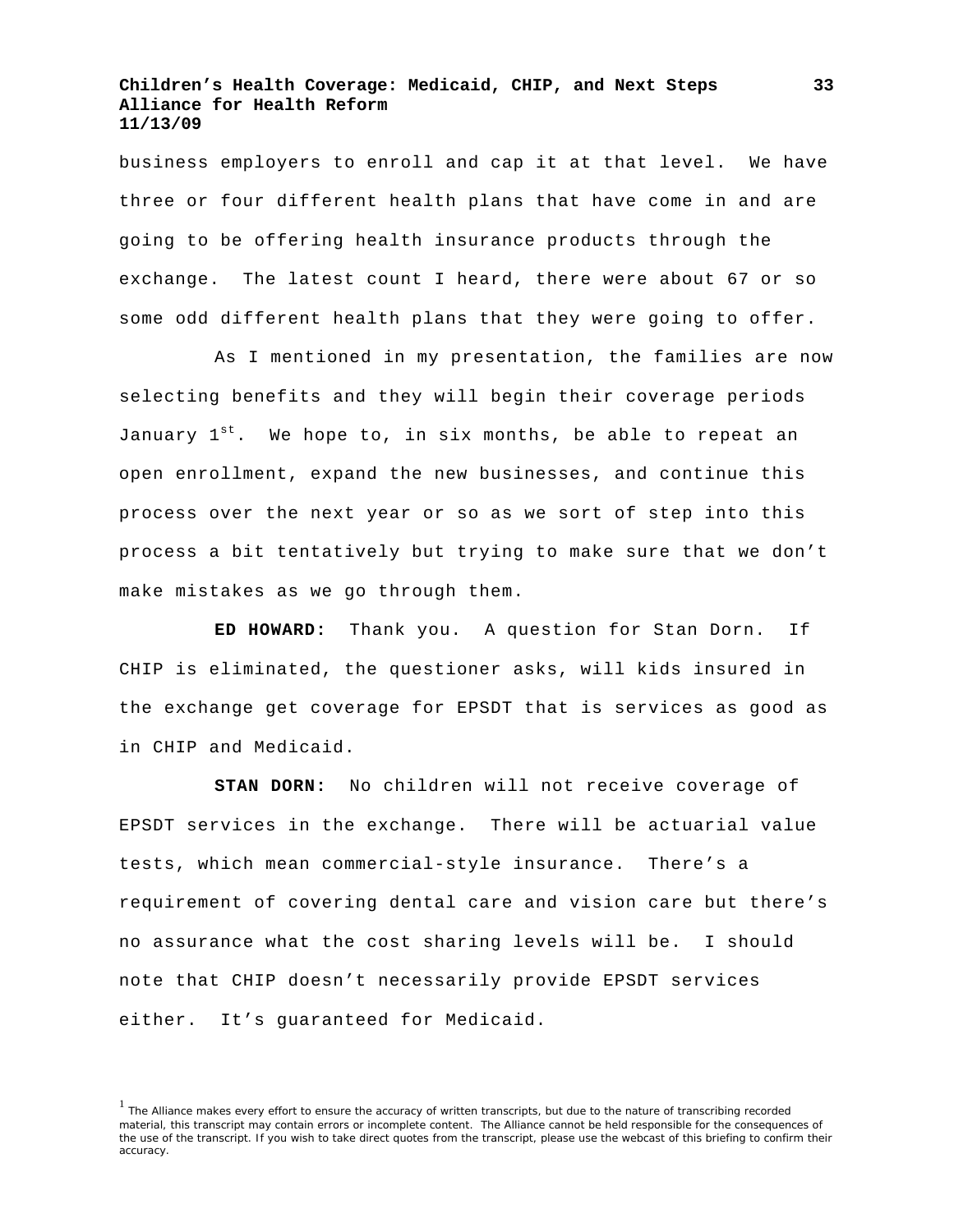As a practical matter, many if not most CHIP programs provide that full set of Medicaid benefits to CHIP kids but that's not required under federal law but I think there's no question about it if children go from CHIP into the exchange, even with subsidies, they will receive much less coverage than they do under today's CHIP program.

**JOCELYN GUYER:** As Dan highlighted, it really is the cost sharing issue. I think both the Senate and the House have put together benefit packages that have the key pediatricspecific services, the oral health, the vision, the dental, the hearing. So I think the primary issue there is not so much that the scope of services and the items that are covered are not what we see in CHIP programs but rather that the cost sharing is potentially significantly more than in CHIP programs.

 **ED HOWARD:** Here's a very straightforward question. Does CHIP now provide payment for emergency care? How, if at all, will that change under these new proposals? Anybody want to take a crack at that?

 **NATE CHECKETTS:** It does cover emergency care now. I haven't seen anything in the proposal. So I don't know if there are any changes.

<sup>&</sup>lt;sup>1</sup> The Alliance makes every effort to ensure the accuracy of written transcripts, but due to the nature of transcribing recorded material, this transcript may contain errors or incomplete content. The Alliance cannot be held responsible for the consequences of the use of the transcript. If you wish to take direct quotes from the transcript, please use the webcast of this briefing to confirm their accuracy.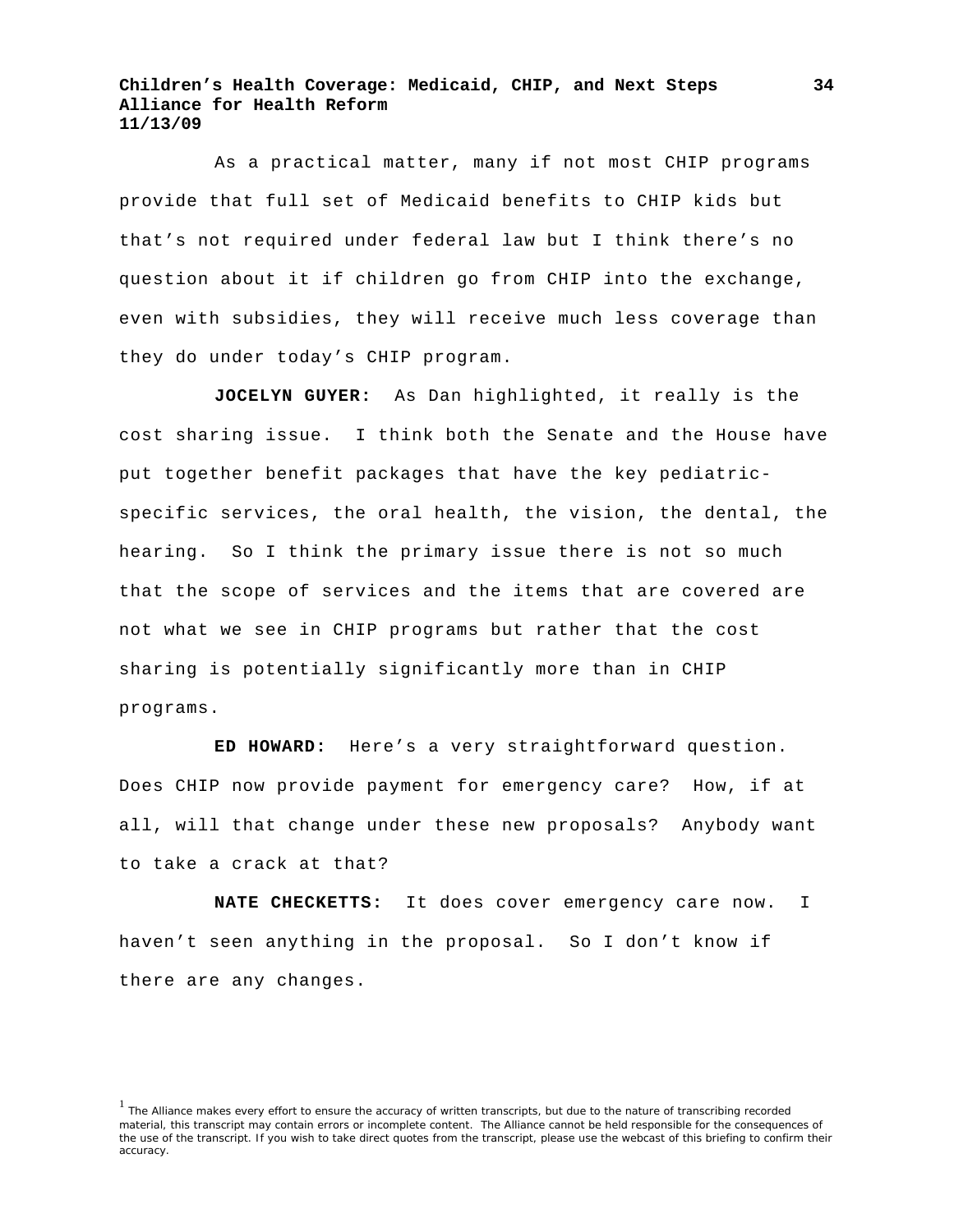**STAN DORN:** I mean if CHIP goes away, obviously CHIP won't cover emergency care, won't cover anything but the insurance in the exchange would cover emergency care surely.

**ED HOWARD:** Here's a question that's addressed to Jocelyn or Stan but it actually flows out of something that Nate mentioned in his presentation and that is, it's almost universally acknowledged, the questioner writes, that coverage does not equal access but no one's talking about increasing Medicaid reimbursement rates, which is what Nate was describing as a potential access barrier. Why is that and when does access get addressed?

I guess in the context, whether you want to keep this program versus another program, I know when California was discussing a reform plan, there was a substantial increase in Medicaid rates that was part of that proposal. What do you do, whether or not you have CHIP?

**JOCELYN GUYER:** I think we're going to commission you to have another briefing on this because there are actually a lot of provisions in both the House and the Senate that are designed to tackle the question of access to care. In the House, it's probably particularly notable that they're directly going at the concerns about the reimbursement rates for primary care and Medicaid. They would be requiring that reimbursement rates for primary care be equivalent to what Medicare now pays.

<sup>&</sup>lt;sup>1</sup> The Alliance makes every effort to ensure the accuracy of written transcripts, but due to the nature of transcribing recorded material, this transcript may contain errors or incomplete content. The Alliance cannot be held responsible for the consequences of the use of the transcript. If you wish to take direct quotes from the transcript, please use the webcast of this briefing to confirm their accuracy.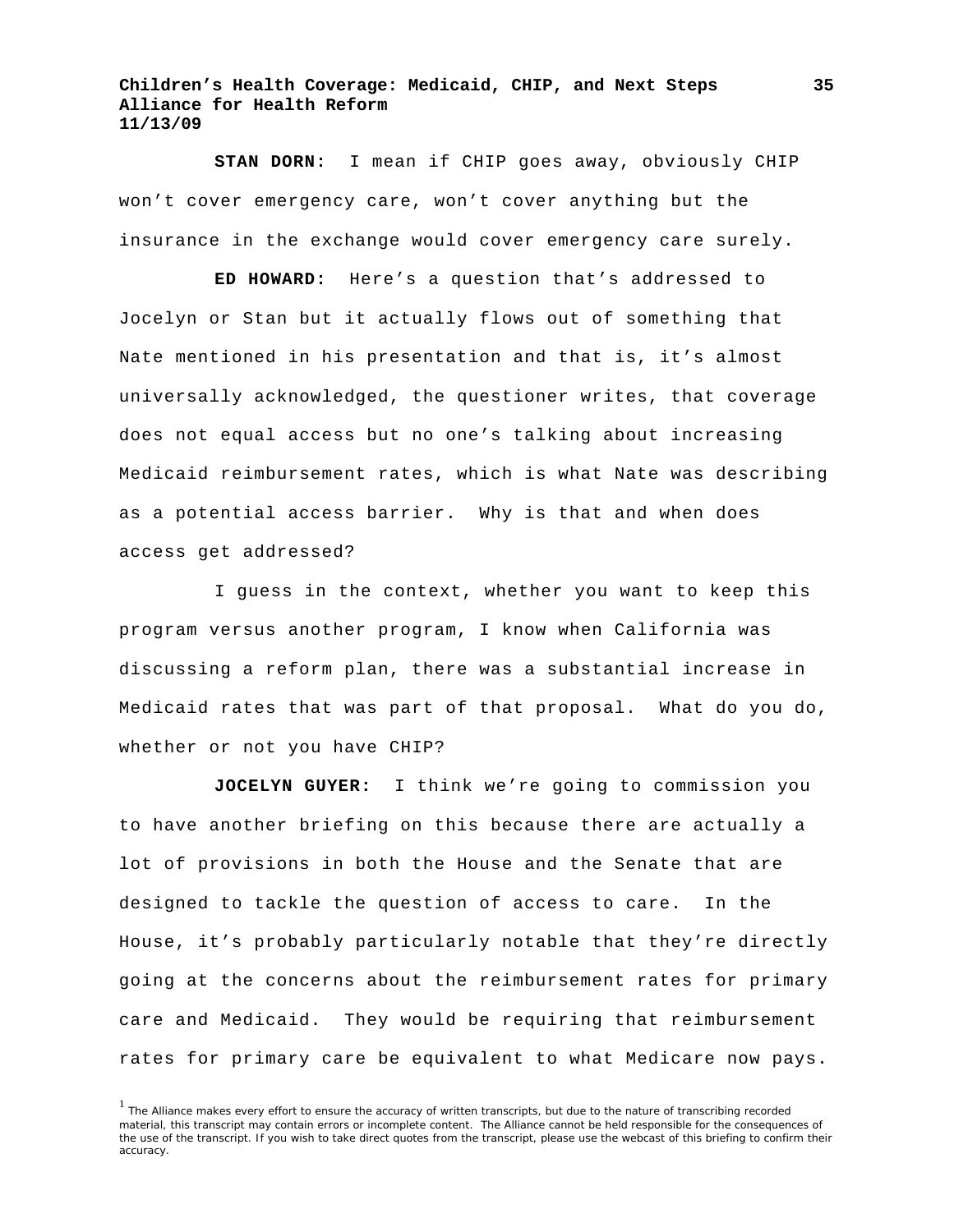That would be a substantial increase. The cost of that would be largely federalized. There would be some state shares, sorry Nate, but relatively modest, about nine-percent.

Then there also are a number of provisions aimed at exploring the medical home model in Medicaid. So I think that there actually is a fairly strong recognition of the importance of looking beyond just the coverage.

**NATE CHECKETTS:** Just say two things. Government programs tend to struggle with reimbursement rates and getting them right. We can see with the Medicare physician reimbursement rates. Budget issues have driven a certain policy and expectation of what rates will be but the reality on the ground is almost always that Congress has to come back in and address those on a year to year basis because the expectations are wrong. That's true on local levels too. Our hospital reimbursement rates in the state for Medicaid are great.

Hospitals may not agree with that but overall, they're great but our physician and dental rates are not very good. It's just one thing cities struggle with when rates and policies are set through legislative and congressional processes.

#### **ED HOWARD:** Stan?

<sup>&</sup>lt;sup>1</sup> The Alliance makes every effort to ensure the accuracy of written transcripts, but due to the nature of transcribing recorded material, this transcript may contain errors or incomplete content. The Alliance cannot be held responsible for the consequences of the use of the transcript. If you wish to take direct quotes from the transcript, please use the webcast of this briefing to confirm their accuracy.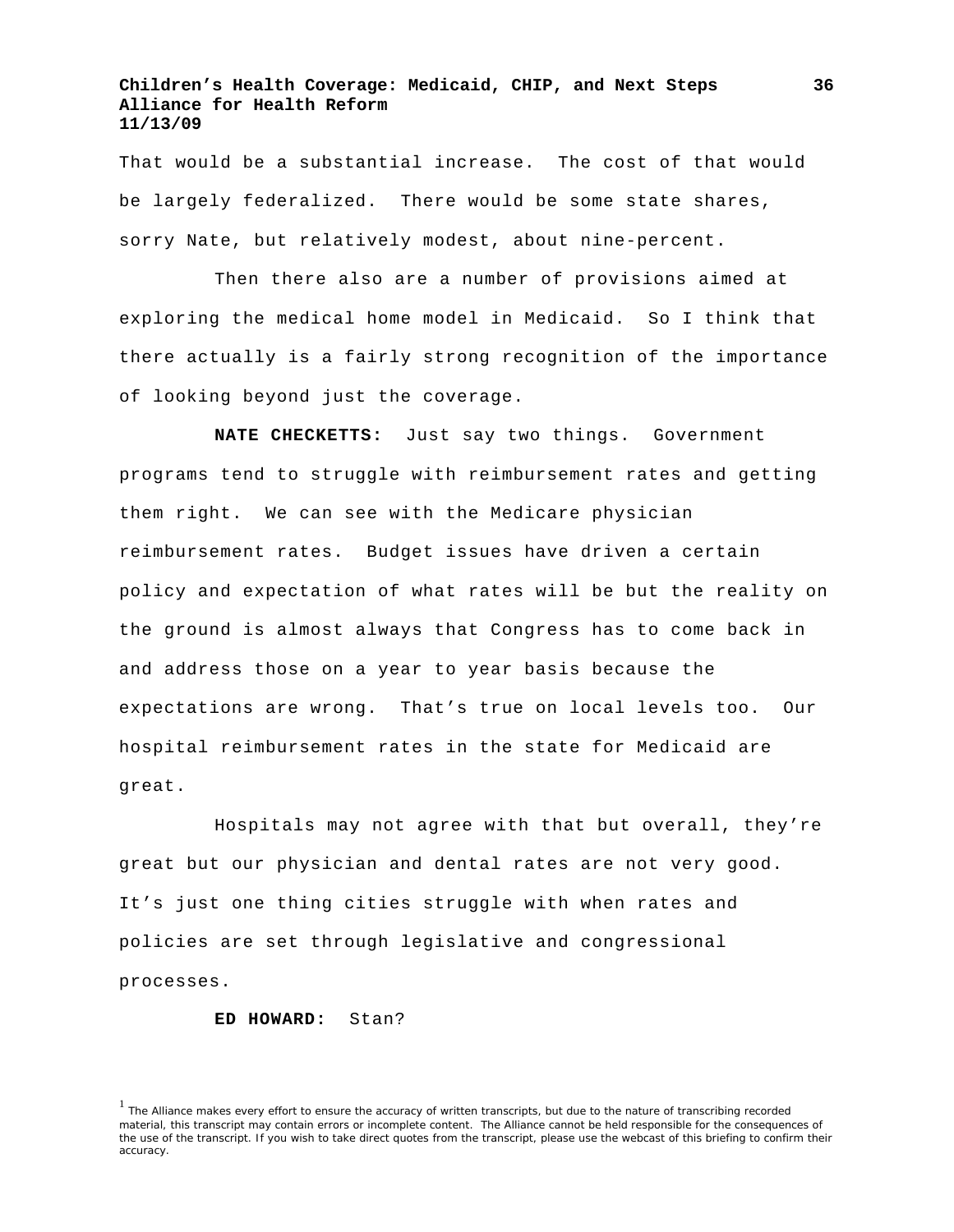**STAN DORN:** One final comment, notwithstanding the access barriers that result from reimbursement rates. It's worth noting that the literature, that examines children's access to care in Medicaid, shows dramatically improved access relative to being uninsured. In fact, there's research that suggests that many cases low-income kids have better access to care in Medicaid than they do in private insurance.

The issue is on the one hand, lower provider payment rates mean fewer providers participate but on the other hand, lower out-of-pocket costs means families aren't deterred from seeking care by unaffordable expenses. So even with the worst case of the traditional Medicaid program, it's certainly been much better than being uninsured and arguably better than private insurance for many kids but one hopes that with the measures Jocelyn talked about and other things, we'll see a significant improvement in these access barriers in the lowincome kids getting even better access to care than they have in the past.

**ED HOWARD:** I guess I should ask the follow-up question. I share office space with Rick Curtis from the Institute for Health Policy Solutions and he's always worried that substantially increasing the number of people, whether it's kids or adults, who are ineligible for Medicaid, participating in Medicaid, is going to shrink the availability

<sup>&</sup>lt;sup>1</sup> The Alliance makes every effort to ensure the accuracy of written transcripts, but due to the nature of transcribing recorded material, this transcript may contain errors or incomplete content. The Alliance cannot be held responsible for the consequences of the use of the transcript. If you wish to take direct quotes from the transcript, please use the webcast of this briefing to confirm their accuracy.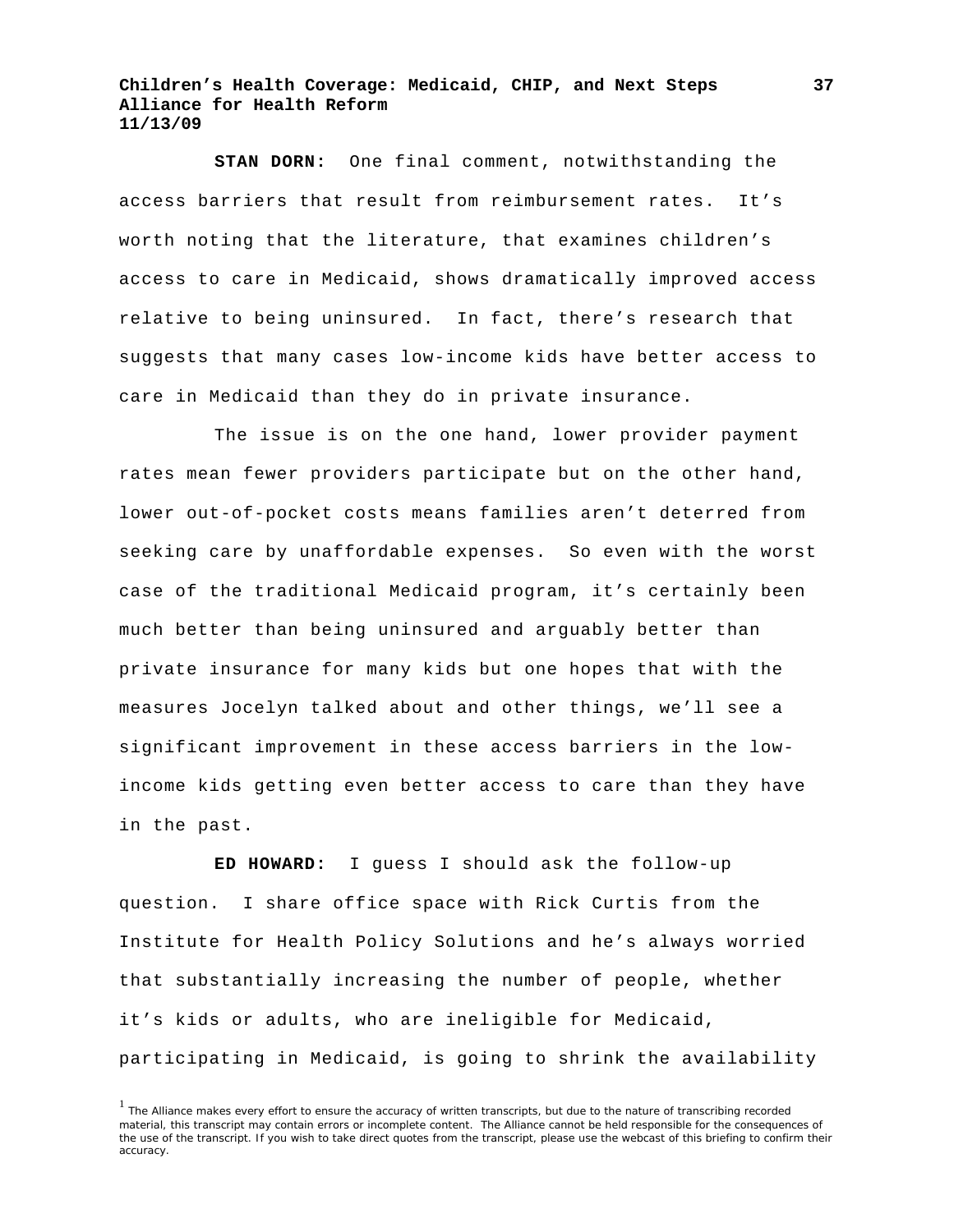of access for the average Medicaid recipient because providers will be asked to take that lower reimbursement rate for a higher percentage of their business. Is there any way of testing that empirically or do you want to speculate about it analytically?

**STAN DORN:** Well providers, as bad as Medicaid reimbursement is, it's better than zero. So if people move out of the uninsured column and into the Medicaid problem, that's more revenue for providers not less. I may not be understanding Rick's concern.

**ED HOWARD:** The question is whether or not they would actually get seen, get an appointment.

**STAN DORN:** Right. It's a challenge, no question but we saw in Massachusetts where there was a substantial expansion in Medicaid and COMCARE, the non-Medicaid program there, which uses the same delivery system that in the very first year when enrollment dramatically increased, access to care substantially increased as well.

In the second year, there were more, we saw a little bit of decline relative to year two but it's going to be a problem. It's a problem currently. It's going to be a problem in the future but for low-income folks, it'll certainly be better than being uninsured.

**ED HOWARD:** Nate, you've had to wrestle with that.

<sup>&</sup>lt;sup>1</sup> The Alliance makes every effort to ensure the accuracy of written transcripts, but due to the nature of transcribing recorded material, this transcript may contain errors or incomplete content. The Alliance cannot be held responsible for the consequences of the use of the transcript. If you wish to take direct quotes from the transcript, please use the webcast of this briefing to confirm their accuracy.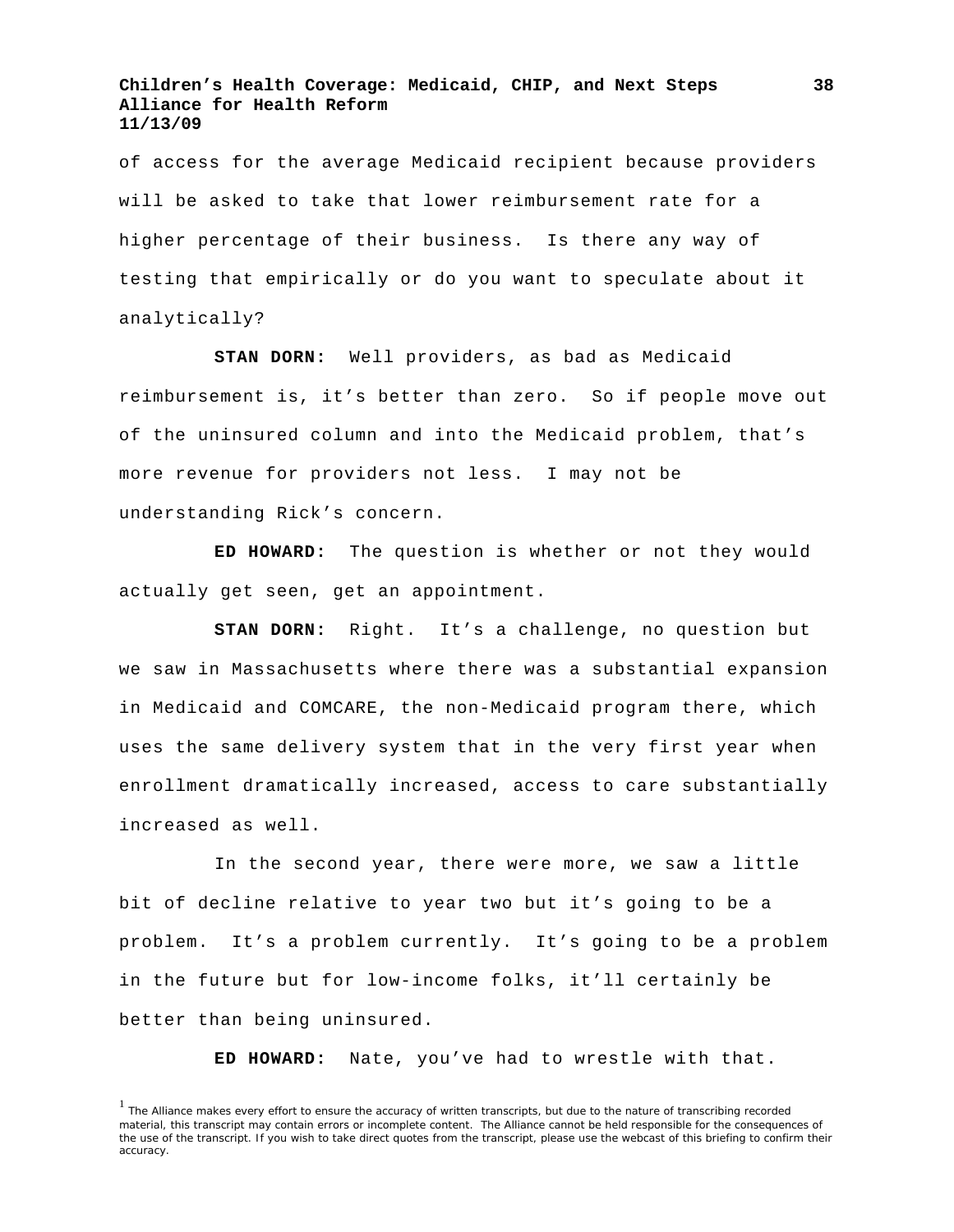**NATE CHECKETTS:** Yes, I would say in Utah as we look at these bills, it looks like our Medicaid population may as much as double depending on the different bills and how it's implemented. I don't think, given our discussions we've had with our provider community again focusing on doctors and dentists, I don't think that they would be able to handle that with the existing reimbursement rates. Some sort of change will have to be made.

And I guess my observation would be it's probably important to contextualize it. I think, in general if we add substantial numbers of people to coverage, whether it's through Medicaid or the exchange, there will be some capacity issues that we need to deal with across the board not just in the Medicaid program but more broadly because we would ideally be bringing potentially millions of people into coverage.

So I'm guessing it will be a concern but it's something that's probably important to think about across different kinds of programs and ways for delivering care.

**NATE CHECKETTS:** I think it's important to look at what Massachusetts experienced that as they increased coverage to such high levels that their physicians started having huge waiting periods to get in because there just wasn't that upfront capacity. The market will respond. I mean more doctors will come out but there's that short-term issue.

<sup>&</sup>lt;sup>1</sup> The Alliance makes every effort to ensure the accuracy of written transcripts, but due to the nature of transcribing recorded material, this transcript may contain errors or incomplete content. The Alliance cannot be held responsible for the consequences of the use of the transcript. If you wish to take direct quotes from the transcript, please use the webcast of this briefing to confirm their accuracy.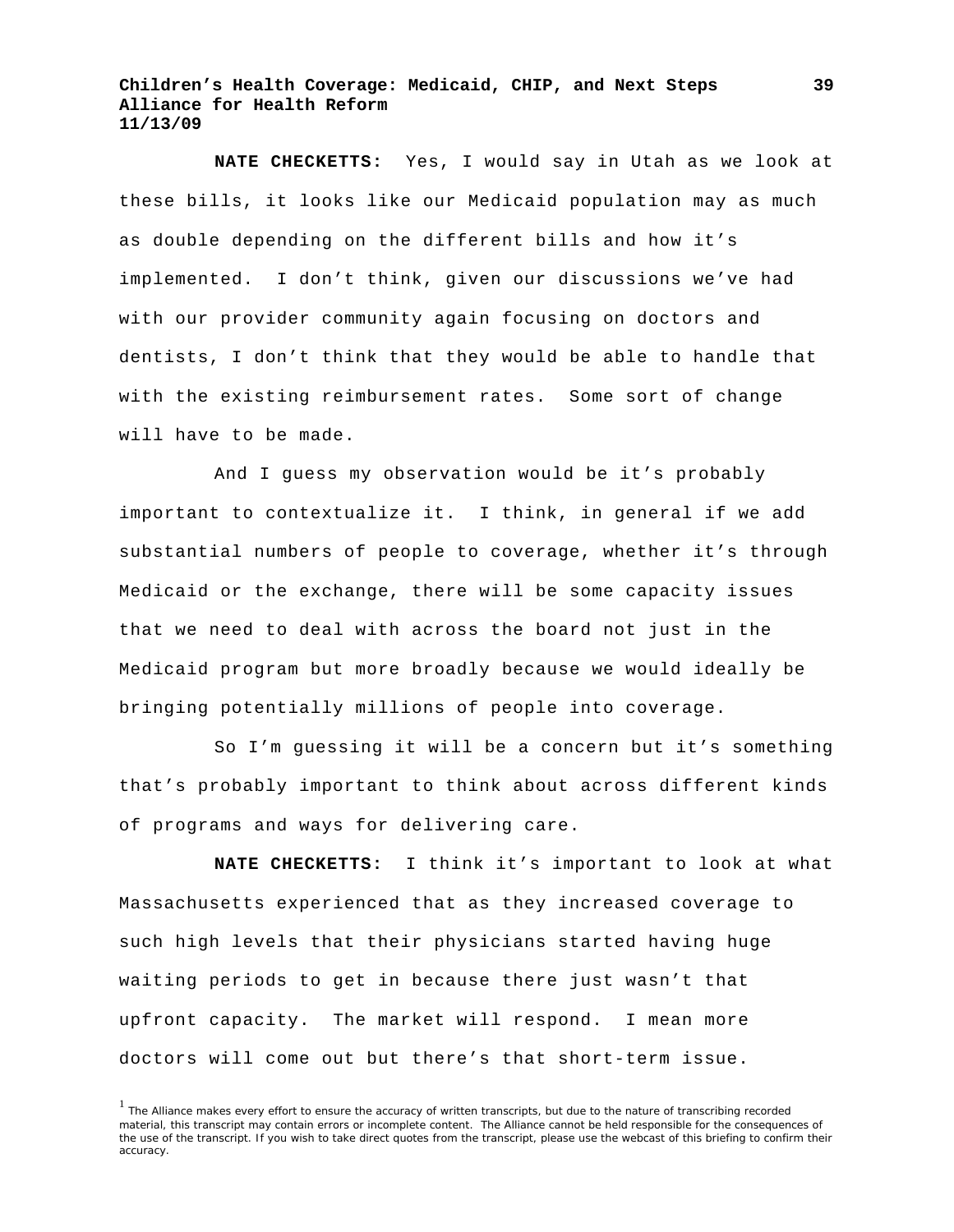**JOCELYN GUYER:** Right, short-term issue.

**ED HOWARD:** Yes? Go ahead. As with all the questioners who come to the microphone, we would ask you to identify yourself and be as brief as you can.

**GARY KRISTOFFERSON:** Gary Kristofferson, long-time friend of Ed. I want to take one step more off this question because I think it's a right line. What I don't hear in sort of refining the question is if I were the children that are out there currently covered by CHIP, the question on that is going to be is if we're trying to improve the health of children and make sure they get to the resources they need to get to, which strategy is better and why in terms of either going to the private insurance route or keeping CHIP alive to cover that group. I haven't heard that tradeoff as a real tradeoff.

**STAN DORN:** Well this is where we get into the point of view section of today's program. I'm delighted that you had to ask that question because my job, during the presentation, was to appear as neutral and in balance as possible. I just think it's clear that the way CHIP is today, children are much better off. Low-income children are much better off receiving care in CHIP than they will be in the private insurance that's subsidized in the exchange. It's not even a close question.

**NATE CHECKETTS:** One thing that families will face in the exchange even with the subsidies is they will face

<sup>&</sup>lt;sup>1</sup> The Alliance makes every effort to ensure the accuracy of written transcripts, but due to the nature of transcribing recorded material, this transcript may contain errors or incomplete content. The Alliance cannot be held responsible for the consequences of the use of the transcript. If you wish to take direct quotes from the transcript, please use the webcast of this briefing to confirm their accuracy.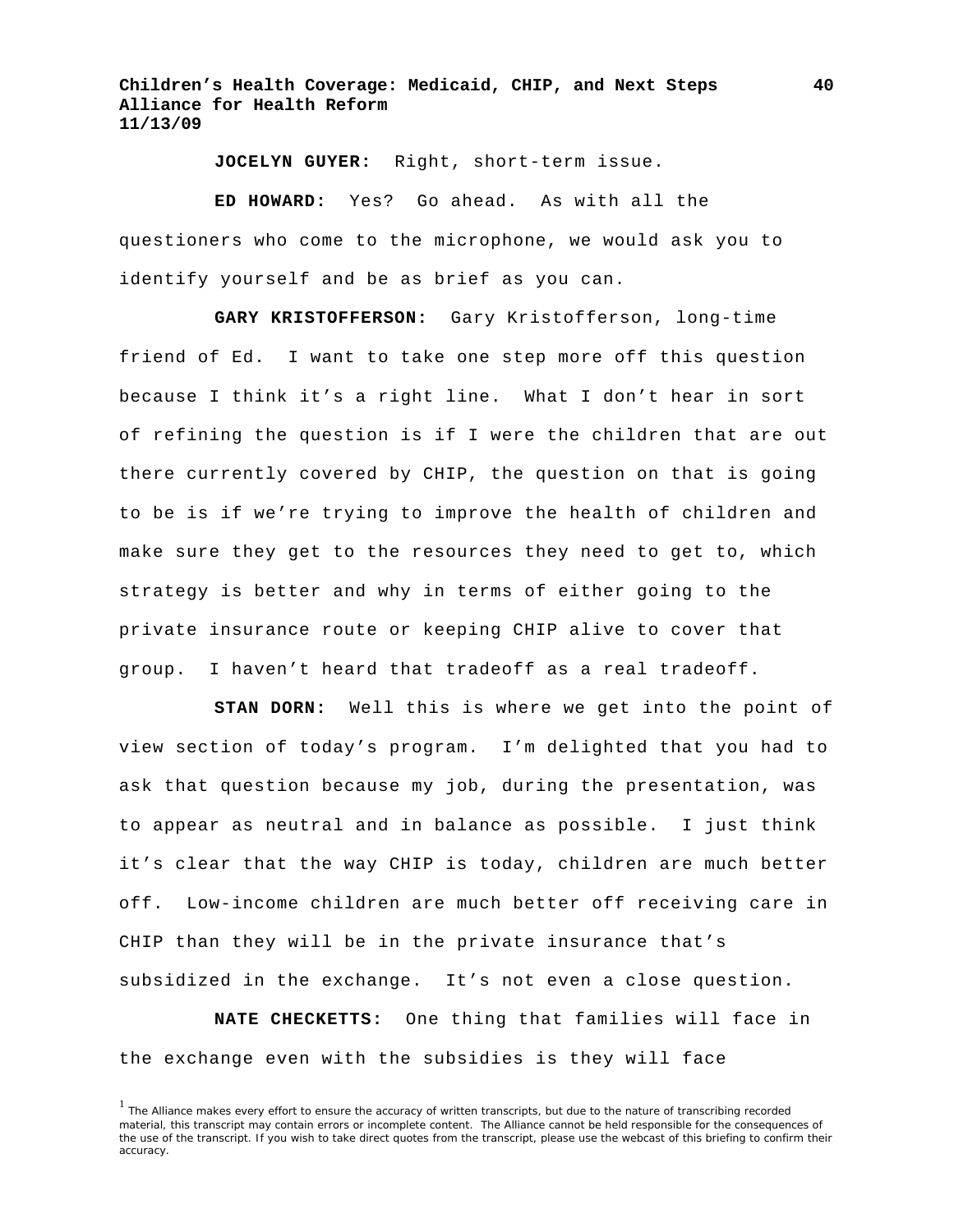premiums. We've had extensive experience with that. We charge, as I mentioned, \$25 a month or \$75 a quarter for these families and if you look at that population, there's only one segment of our population that we charge that much, all other segments of our population, those that don't get charged premiums or those that get charged \$10 a month, their enrollment numbers rocketing but that group, the one we charge \$25 a month to, is flat. That's at \$25 a month.

Some of these discussions are at three-percent or 4.5 percent of income. Unless there's a mandate, I don't think those low-income families will sign up for it and stay with it. It sounds like such a great bargain. If you pay for health insurance even through your work and you're paying hundreds of dollars a month, those numbers sound great but when those families come to that decision, time and time again, we're seeing in our state that they don't keep paying their premiums.

In essence, they come on when they need it is what we find out and then they stop paying for a while and then they come back when they have another need.

**JOCELYN GUYER:** I have a couple of different reactions to it. I mean one is I think it's important to look at the assumption that CHIP is purely public and exchanges are purely private. I mean CHIP, in practice, often is contracting with private insurance plans. In fact, I think the majority of CHIP

<sup>&</sup>lt;sup>1</sup> The Alliance makes every effort to ensure the accuracy of written transcripts, but due to the nature of transcribing recorded material, this transcript may contain errors or incomplete content. The Alliance cannot be held responsible for the consequences of the use of the transcript. If you wish to take direct quotes from the transcript, please use the webcast of this briefing to confirm their accuracy.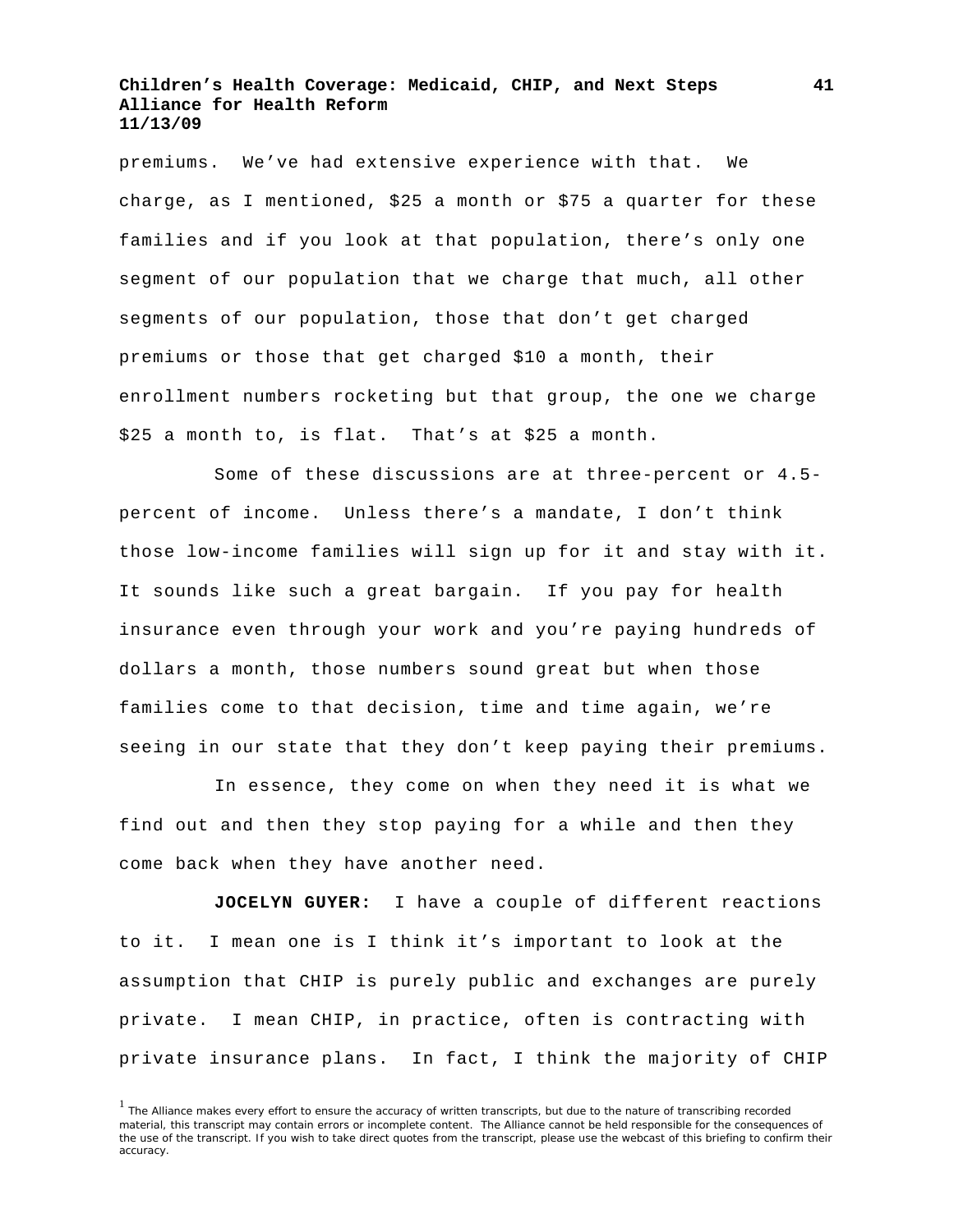children are in private insurance. So to me in some respects, the issue is less public versus private because both are a mixture.

To me, I would go back to those affordability questions. At the end of the day, CHIP has been a great success. It would be very hard to give it up. That said, what matters at the end of the day is that children have access to affordable insurance. I think you can do that a couple of different ways.

You could continue CHIP, although I think you would really need to modernize it further for a national reform context and deal with the fact that it's actually not a guarantee for children of coverage.

Alternatively if you are looking at moving children into exchange plans, it's really important to make sure that you carry over those key ingredients of CHIP that have worked so well. That is the affordability protections from my perspective that also has been that the benefits have really been aimed at children's specific needs.

**ED HOWARD:** By the way, let me just take this opportunity to invite people who might have a different analytical look at that question to make their argument whether in the form of a question of a statement when you have the opportunity to address this audience. So you shouldn't feel at

<sup>&</sup>lt;sup>1</sup> The Alliance makes every effort to ensure the accuracy of written transcripts, but due to the nature of transcribing recorded material, this transcript may contain errors or incomplete content. The Alliance cannot be held responsible for the consequences of the use of the transcript. If you wish to take direct quotes from the transcript, please use the webcast of this briefing to confirm their accuracy.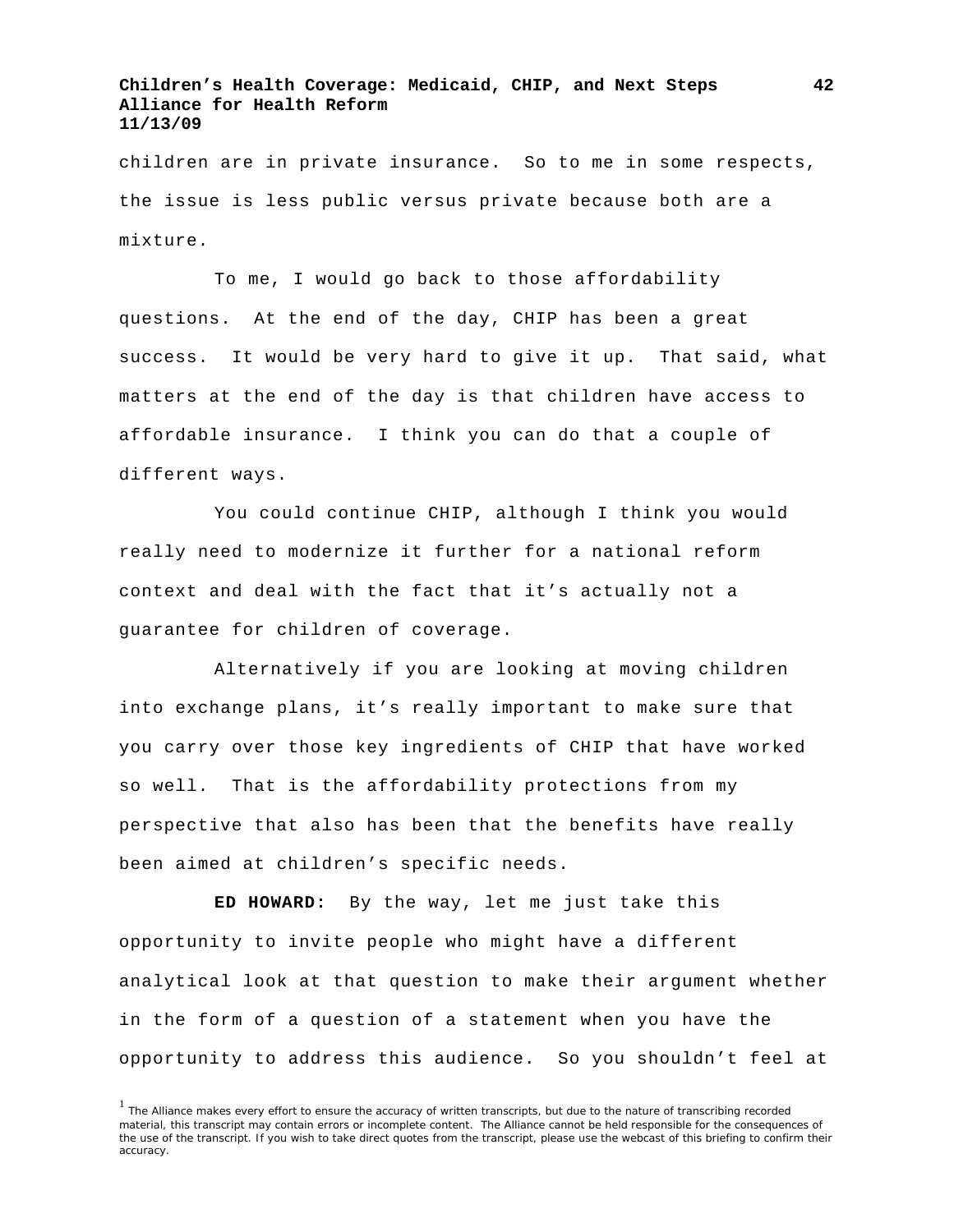all hesitant about coming forward with that idea. Here's someone who's not hesitant at all about coming forward. Go ahead.

**JANUARY ANGELUS:** Hi, my name is January Angelus [misspelled]. I'm with the Senate on Budget. Just a couple of comments to that issue. I note that you did say that in CHIP, you charge \$25 a month for premiums and that's considerably lower. I just want to remind people that when we're talking about the premiums that people would pay in the exchange, that's for a family. So you're talking about coverage of parents and kids and not just the child. So it's not quite an apples to apples comparison. That's just something that I think people need to bear in mind.

Just one comment on a presentation that Stan had made earlier. When you talked about what people would spend under the House and the Finance bill, you had indicated that at certain income levels, the out-of-pocket costs that families would face would be something like seven-percent at 175-percent of the poverty level. I think what you're talking about here is the actuarial values.

I also just want to remind people that that's not necessarily the out-of-pocket costs that each individual family would face. It's sort of generally across this typical population, they would pay for seven-percent of the medical

<sup>&</sup>lt;sup>1</sup> The Alliance makes every effort to ensure the accuracy of written transcripts, but due to the nature of transcribing recorded material, this transcript may contain errors or incomplete content. The Alliance cannot be held responsible for the consequences of the use of the transcript. If you wish to take direct quotes from the transcript, please use the webcast of this briefing to confirm their accuracy.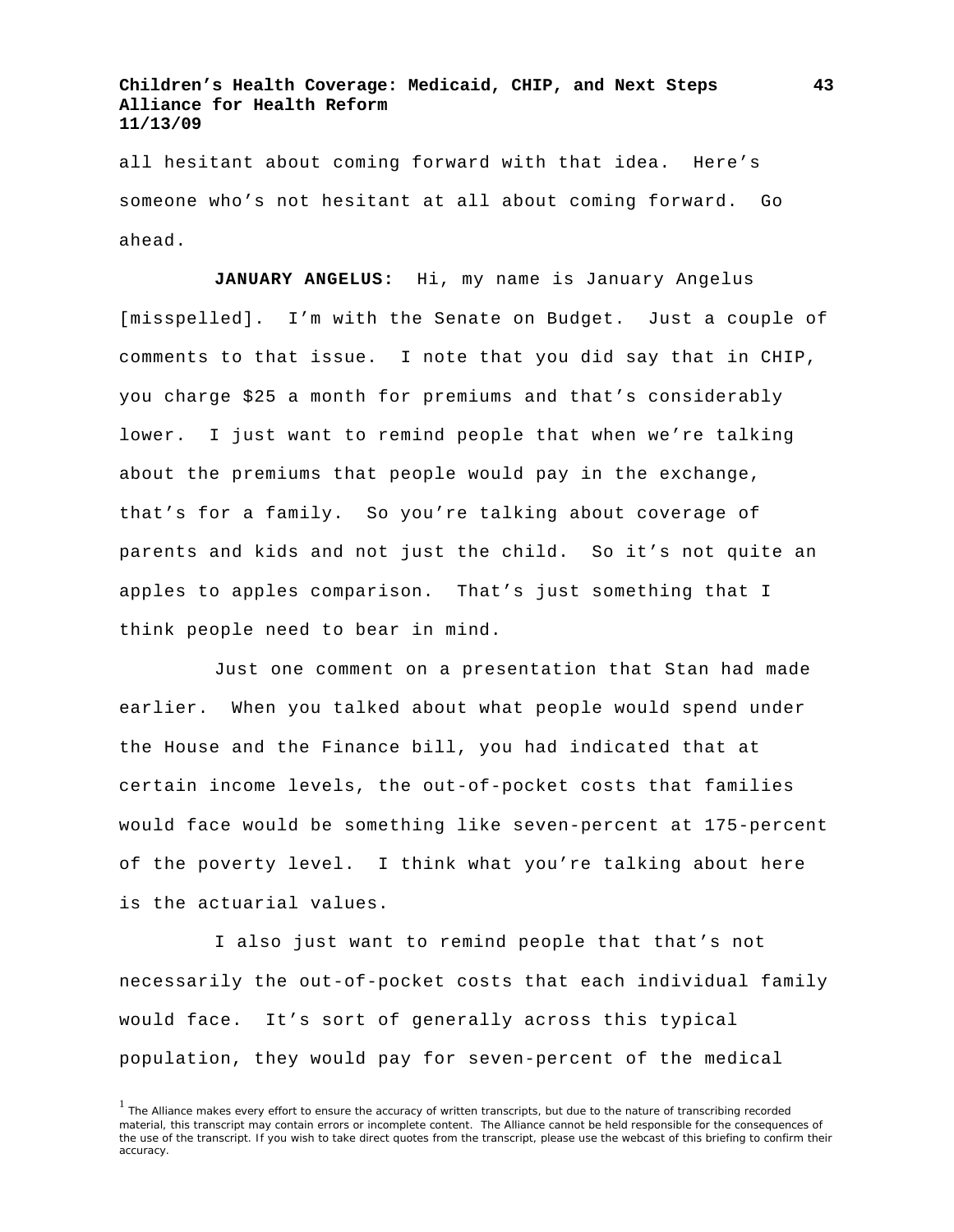costs but there is no benefit schedule. We don't know what the deductibles were going to be and what the co-insurance is going to be. So that's just something for people to keep in mind.

**JOCELYN GUYER:** I think those are important points to put it into a little bit of context. If you look at CHIP children, most of them do have parents with insurance but about 40-percent don't. So obviously the chance to have family-based coverage that includes the parents would be extraordinarily valuable directly to the parents but then also there is a large body of research that when you cover families as a unit, children also do better.

Their parents are healthier but the family, as a whole, has more financial stability and then there seems to be a little bit of parents are able to do a better job helping their kids access care. So that's certainly a critical point.

**NATE CHECKETTS:** I think, as you come to the family coverage issue, it is difficult for families as they have their family members potentially scattered across these different programs where one parent may receive insurance through work. Another one may be uninsured because they can't afford the spousal piece. One child, at least in our state, may be on Medicaid. Another child may be on CHIP. So I think it is important.

<sup>&</sup>lt;sup>1</sup> The Alliance makes every effort to ensure the accuracy of written transcripts, but due to the nature of transcribing recorded material, this transcript may contain errors or incomplete content. The Alliance cannot be held responsible for the consequences of the use of the transcript. If you wish to take direct quotes from the transcript, please use the webcast of this briefing to confirm their accuracy.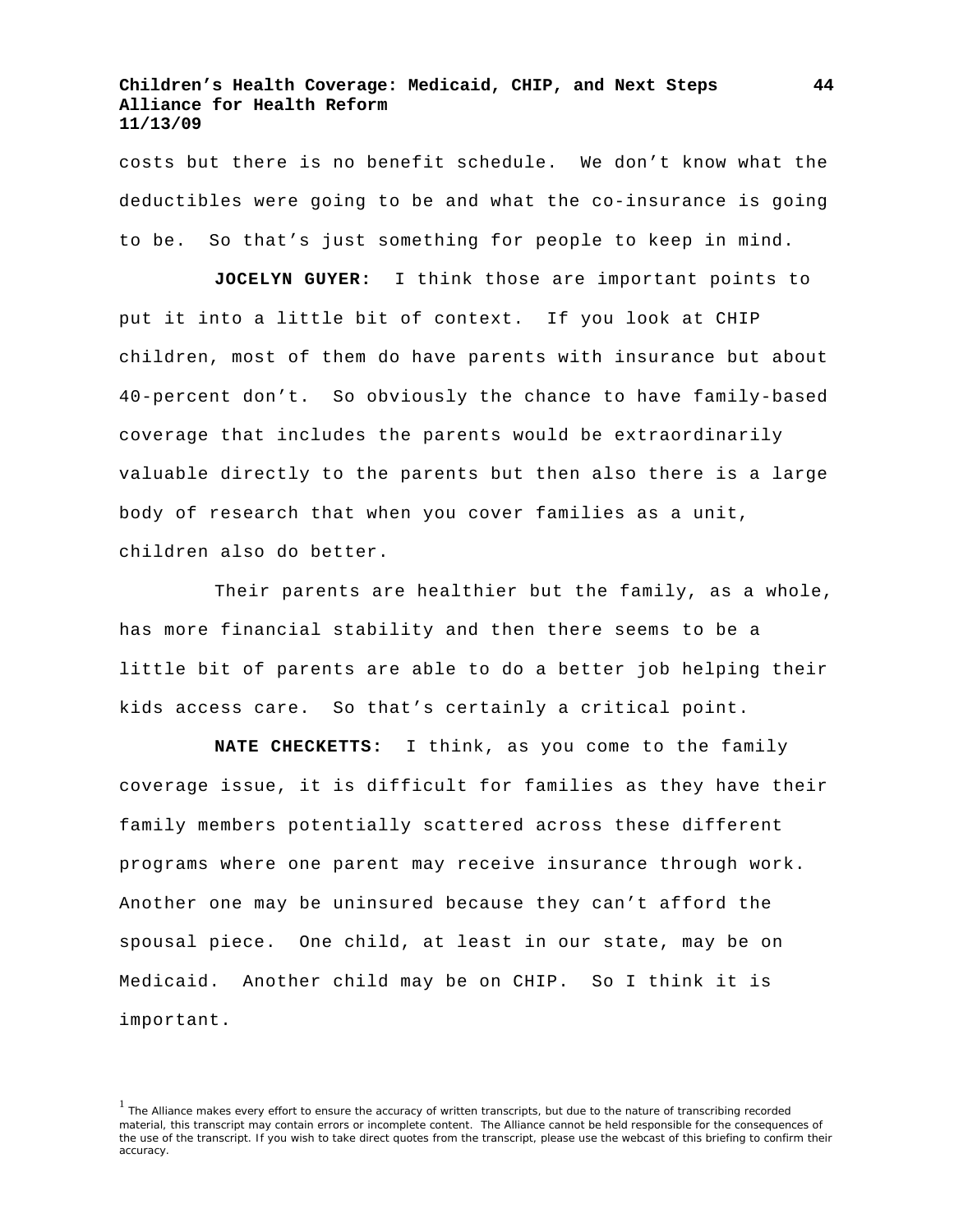I think most people would agree that it is a good goal to try to get families on a single source of coverage. One way we try to do that in our state is through this premium assistance where all the family can buy into one family plan. That's not the only way to address it but it is one way that we've attempted to try to get at that goal of getting families coverage in one place so they're not scattered all over.

**ED HOWARD:** Nate, could you talk about what the premiums, what the expenses are for a family in making one choice or the other in that situation?

**NATE CHECKETTS:** Well the children, do you mean versus CHIP versus UP or are you just saying the scattered family?

**ED HOWARD:** Yes. No.

**NATE CHECKETT:** Okay. CHIP versus UP. If a child qualifies for CHIP, they would face our premiums, the \$25 a month for a family and the cost sharing that we have in our plan, which is for that higher income group, is about a 20 pecent co-insurance in most cases.

They would face that versus if they went to their employer-sponsored plan, whatever premium they face at work, we would pay up to, as I mentioned before, for a family of four, about \$540 towards that premium.

So we could pay all of the premium in some circumstances if they have a generous employer benefit. If

<sup>&</sup>lt;sup>1</sup> The Alliance makes every effort to ensure the accuracy of written transcripts, but due to the nature of transcribing recorded material, this transcript may contain errors or incomplete content. The Alliance cannot be held responsible for the consequences of the use of the transcript. If you wish to take direct quotes from the transcript, please use the webcast of this briefing to confirm their accuracy.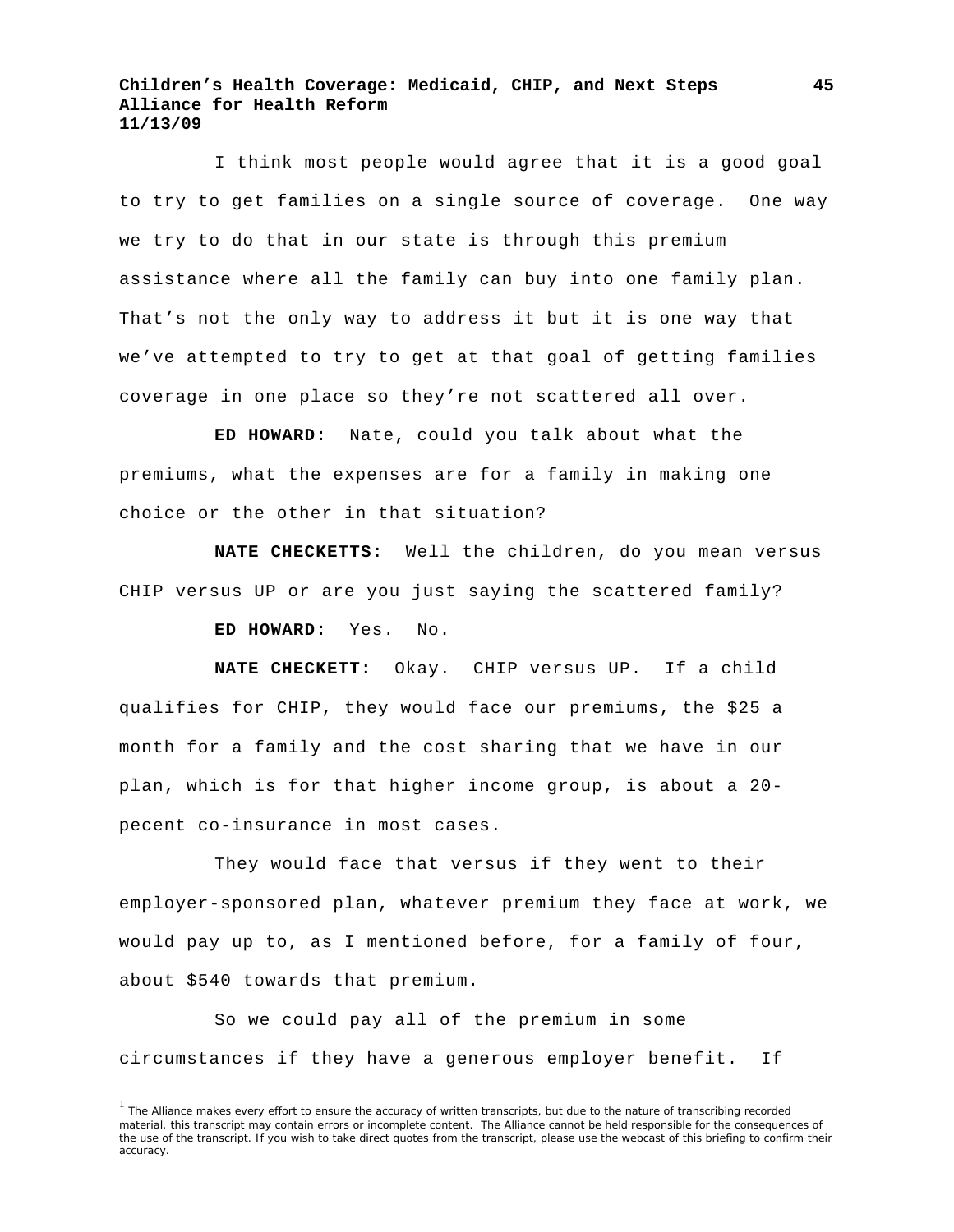it's less generous, they may still face some premium. Then they would face whatever the cost sharing is at that employer's plan, which we found in our state, should generally be about the 20-percent co-insurance type plan.

So you pay 20-percent and the plan pays 80-percent. So those families are balancing that. In our case, one-percent of those families have an opportunity to have employer-sponsored insurance and they think that's the better option.

We think sometimes they're using that to cover when they purchase family coverage, they're getting individuals covered that maybe aren't eligible for direct assistance but a family covered plan covers all of their family.

**STAN DORN:** One appealing feature of the Utah policy is it lets the family make that choice. I worry a little bit if Congress eliminates CHIP then families won't be able to make the decision about what they care about most, putting families, putting parents and children in the same health plan or enjoying the lower premium and out-of-pocket costs for kids in the separate CHIP program.

I don't know if there's a way to have families have some sort of a choice but if Congress has to make that choice, it seems to me that from what we know in the literature, the advantages for kids accessing care, given low, out-of-pocket

<sup>&</sup>lt;sup>1</sup> The Alliance makes every effort to ensure the accuracy of written transcripts, but due to the nature of transcribing recorded material, this transcript may contain errors or incomplete content. The Alliance cannot be held responsible for the consequences of the use of the transcript. If you wish to take direct quotes from the transcript, please use the webcast of this briefing to confirm their accuracy.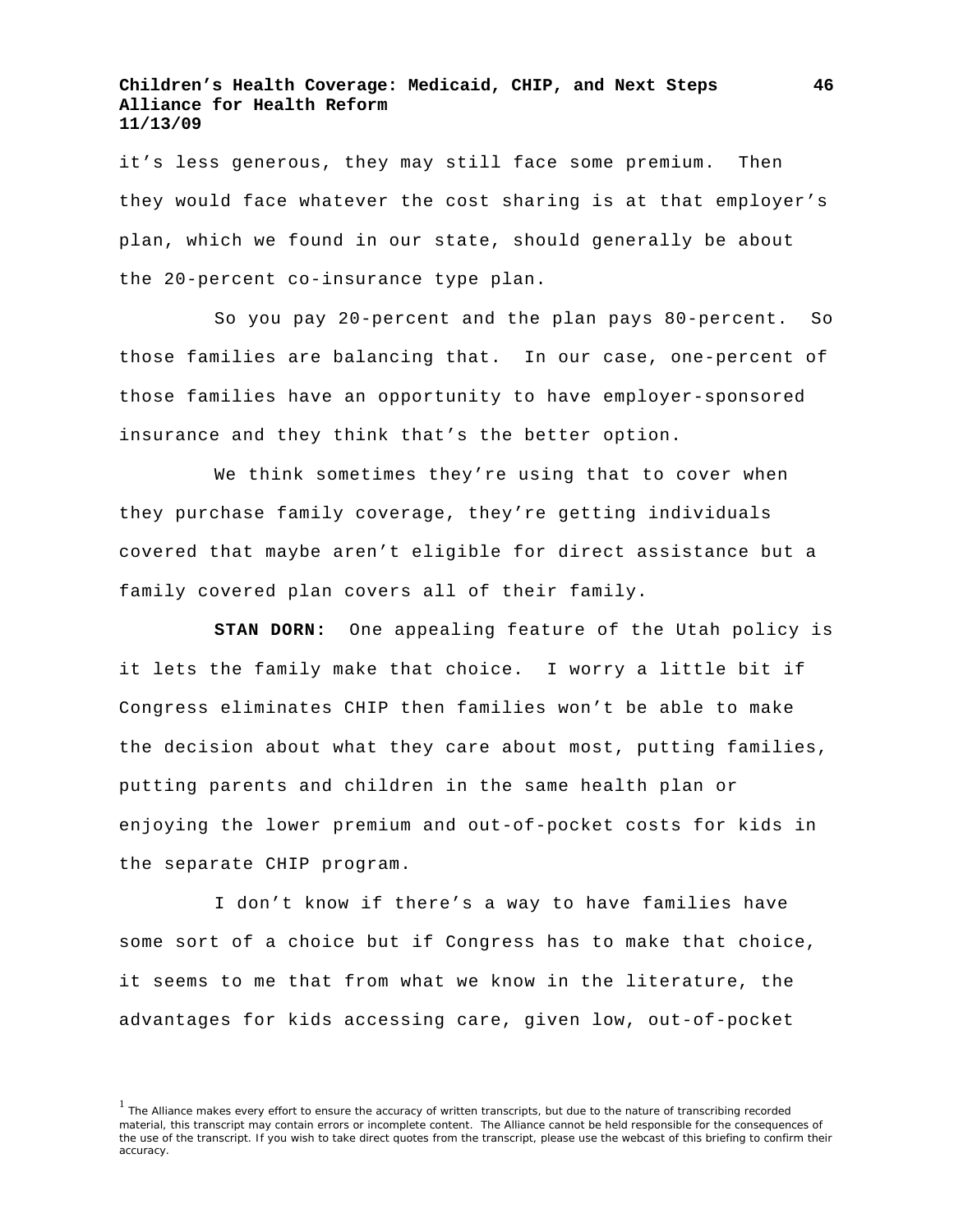costs, significantly outweighed the benefits of putting parents and kids in the same health plan.

**JOCELYN GUYER:** I guess I would add because I'm trying to think of this from a family perspective, I think it is already daunting to contemplate health reform and think about all the choices people might have and some of the complexity of navigating different ways into programs. I think if Congress does come out in a place where it continues CHIP and we also have Medicaid and we also have exchange plans, it is absolutely critical that we have simplified, unified enrollment procedures.

There were some important additions, I believe it was Senator Bingaman in the Senate Finance Committee, added an amendment saying that there should be a no wrong door enrollment process so that if you're not sure which of those three things you or your family members are eligible for, you can apply at Medicaid. You can apply to the CHIP program.

You can apply to the exchange and wherever you apply, that entity is responsible for getting you and your family members into the right program. They can't say oops, you picked the wrong one. Go apply somewhere else.

I think particularly, if we're looking at multiple routes into coverage with maybe some family members in

<sup>&</sup>lt;sup>1</sup> The Alliance makes every effort to ensure the accuracy of written transcripts, but due to the nature of transcribing recorded material, this transcript may contain errors or incomplete content. The Alliance cannot be held responsible for the consequences of the use of the transcript. If you wish to take direct quotes from the transcript, please use the webcast of this briefing to confirm their accuracy.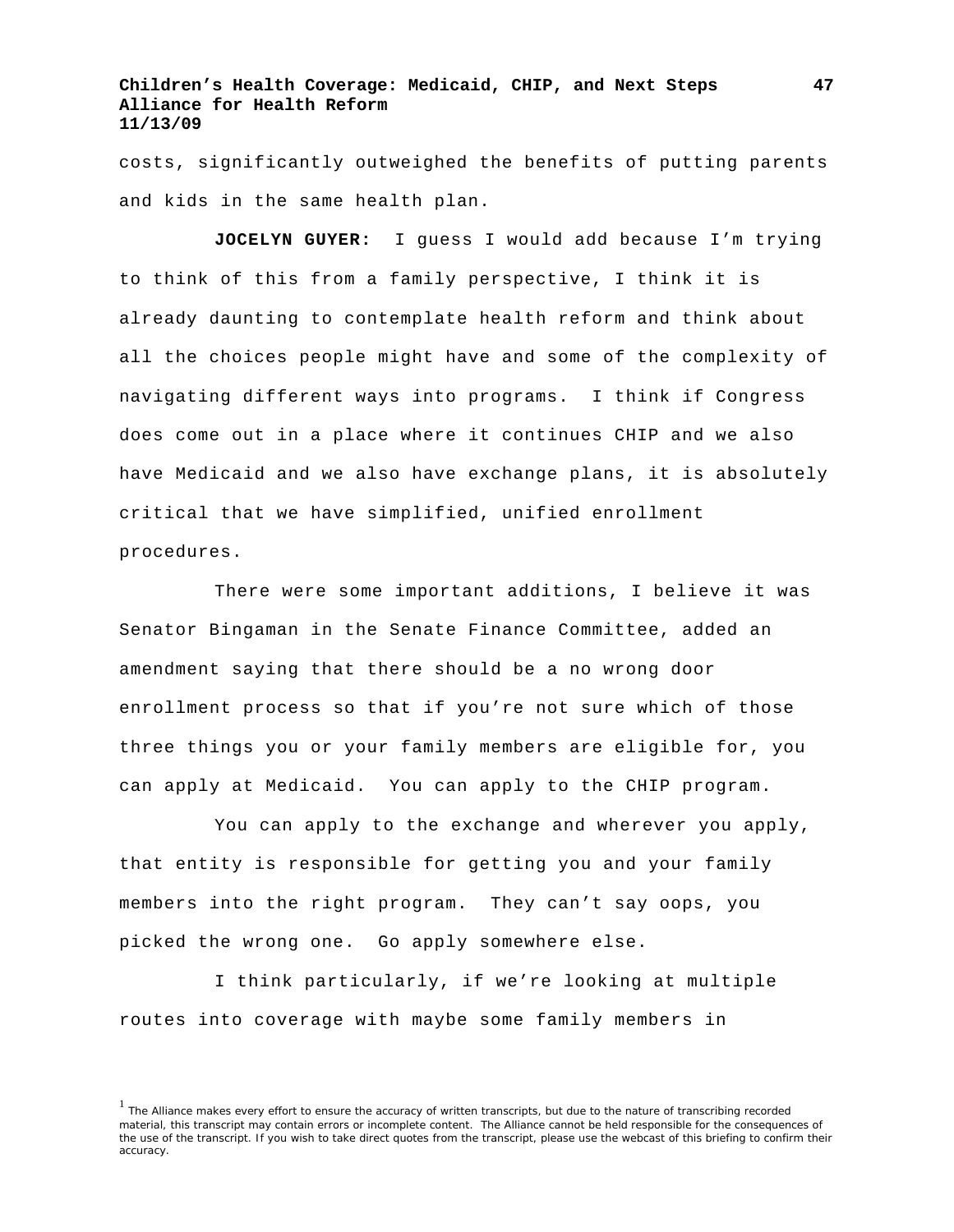different programs that that kind of concept will be critical to make reform work from a family perspective.

**ED HOWARD:** I should say that on December 1st, which is a week from Tuesday, we're going to take up the whole question of how you enroll some of the folks who are eligible and how you enroll and retain people who will be newly eligible if these reform bills pass in a program that we've actually recruited Stan Dorn to be part of at that point.

So be alert for the notice for that program. We've got a question actually for Mr. Dorn about the intricacies of the budget process. Is the CBO score lower in the Senate Finance Committee because those costs are already accounted for whereas eliminating CHIP, you have to rearrange the deck chairs and account for additional costs?

**STAN DORN:** Well I'll bet you there are folks in the room who know a heck of a lot more about what happened in the Senate Finance Committee than I do, so I will venture my best understanding and turn it over to people who may know more. My understanding is that CBO had to consider a couple of things.

One, what's the per capita cost to the federal government of a child being in CHIP versus being in the exchange and that CHIP coverage is cheaper than subsidized coverage in the exchange. Number two, what's the impact of fewer children having coverage with the exchange and the lower

<sup>&</sup>lt;sup>1</sup> The Alliance makes every effort to ensure the accuracy of written transcripts, but due to the nature of transcribing recorded material, this transcript may contain errors or incomplete content. The Alliance cannot be held responsible for the consequences of the use of the transcript. If you wish to take direct quotes from the transcript, please use the webcast of this briefing to confirm their accuracy.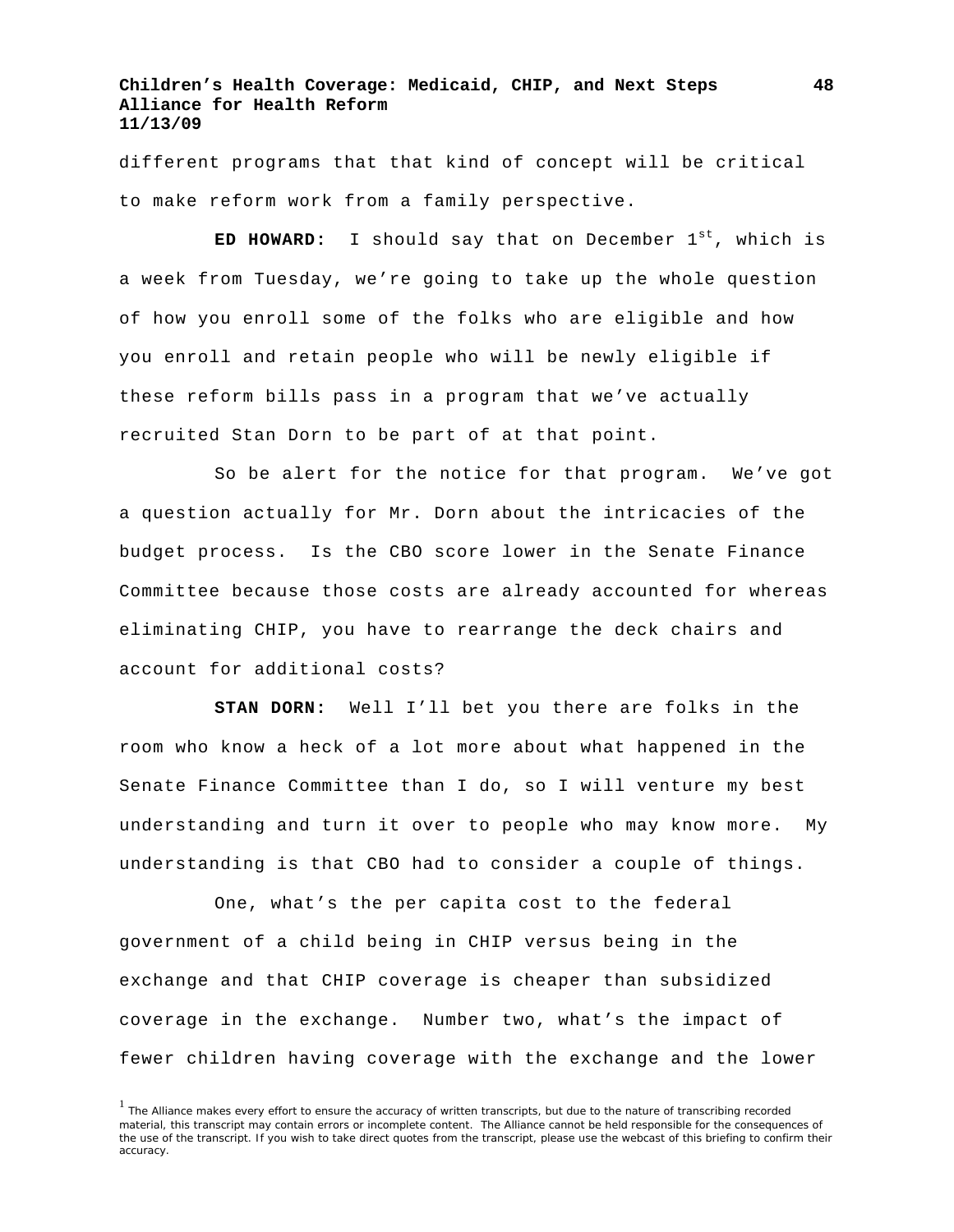level of subsidies there than in CHIP and balancing those factors as well as other issues that were in play in the Senate Finance Committee. That's why I say, in other contexts, we don't know.

I mean for example, Jocelyn talked about the notion of modernizing CHIP. I think that's something worth serious consideration on the Senate floor. Is there a way to take the CHIP program and provide a greater assurance for kids that coverage will be there and for states that federal dollars will be there? If so, that would mean that CBO would say that in 2014 through 2019, kids would instead of receiving subsidies in the exchange would receive subsidies in CHIP. Would CBO score that as a cost saver?

Would CBO score that as an increased cost on balance? I don't know the answer. We just have one data point, the Senate Finance Committee and they said it was cheaper to have kids in CHIP than the exchange.

**ED HOWARD:** Okay. Any CBO people like to comment on that? You're probably working on the Senate Finance Committee estimate as we speak instead of coming to our briefing. I don't know why. We got a question directed to Nate Checketts. The person said he's heard good things or she's heard good things about Utah's E-find program in automatic renewal

<sup>&</sup>lt;sup>1</sup> The Alliance makes every effort to ensure the accuracy of written transcripts, but due to the nature of transcribing recorded material, this transcript may contain errors or incomplete content. The Alliance cannot be held responsible for the consequences of the use of the transcript. If you wish to take direct quotes from the transcript, please use the webcast of this briefing to confirm their accuracy.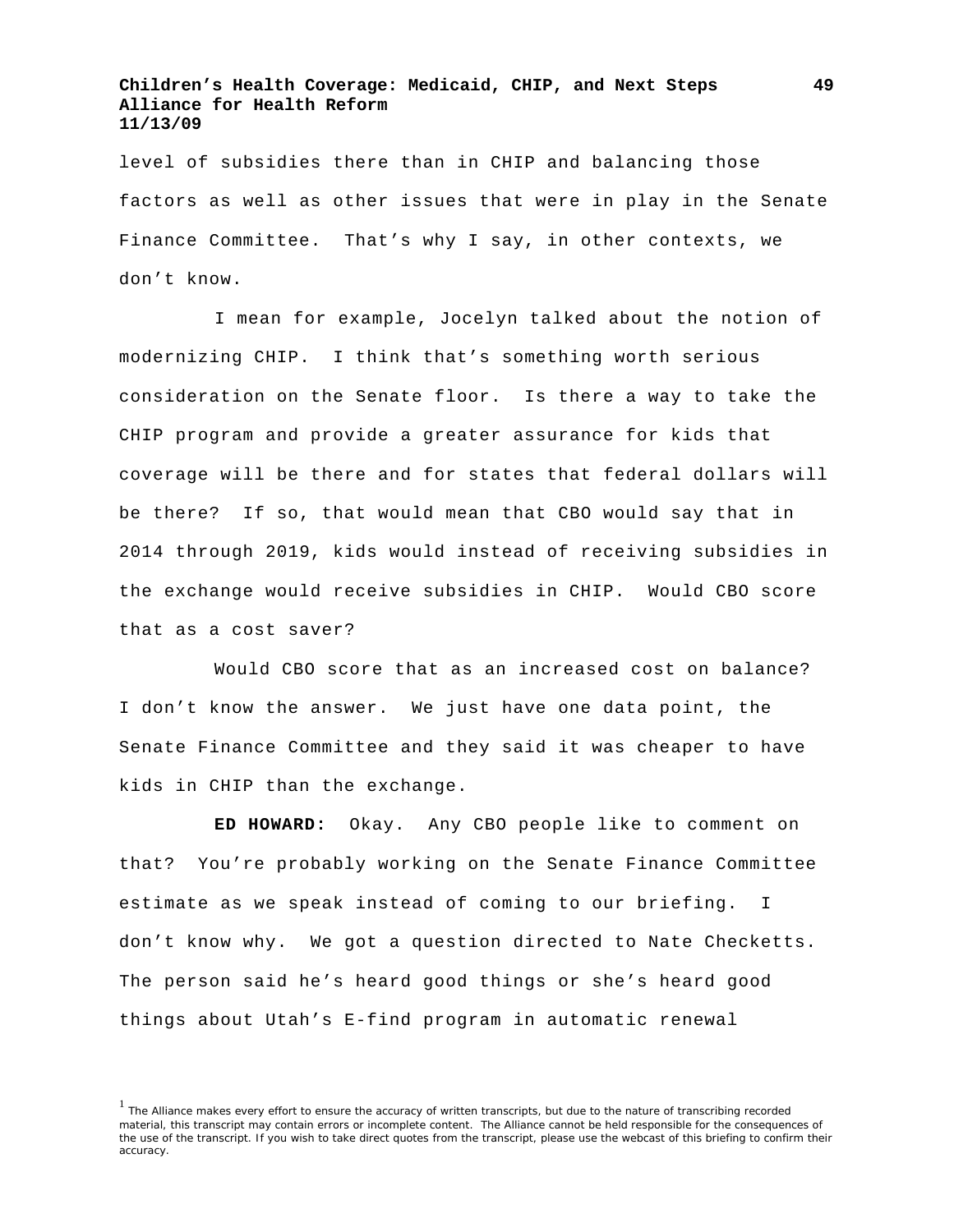strategies. Can you explain what Utah is doing to retain eligible children?

**NATE CHECKETTS:** Sure. One thing that our state's been able to do is that we've coordinated the databases from a lot of different entities, vital records, and others where our eligibility workers can see all of those electronically. One barrier that we found for enrollment in CHIP and Medicaid is the documentation issue and having to provide copies of all these different sources of information from paycheck stubs and birth records and things like that.

E-find is how our state workers are able to go out and get most of that electronically. So that greatly reduces the need to go back to the clients and require this documentation. I think there's a second part of the question.

**ED HOWARD:** No, just they heard good things about the E-find and wanted to know what you were doing to retain people.

**NATE CHECKETTS:** Oh and I guess there was some comment about automatic enrollment.

**ED HOWARD:** Automatic renewal, yes.

**NATE CHECKETTS:** There's simplified renewal options. What we do in the CHIP program is for families that look like they're going to have stable income year over year, rather than requiring that they send us back information in order to stay enrolled, we send them a notification that says look, we know

<sup>&</sup>lt;sup>1</sup> The Alliance makes every effort to ensure the accuracy of written transcripts, but due to the nature of transcribing recorded material, this transcript may contain errors or incomplete content. The Alliance cannot be held responsible for the consequences of the use of the transcript. If you wish to take direct quotes from the transcript, please use the webcast of this briefing to confirm their accuracy.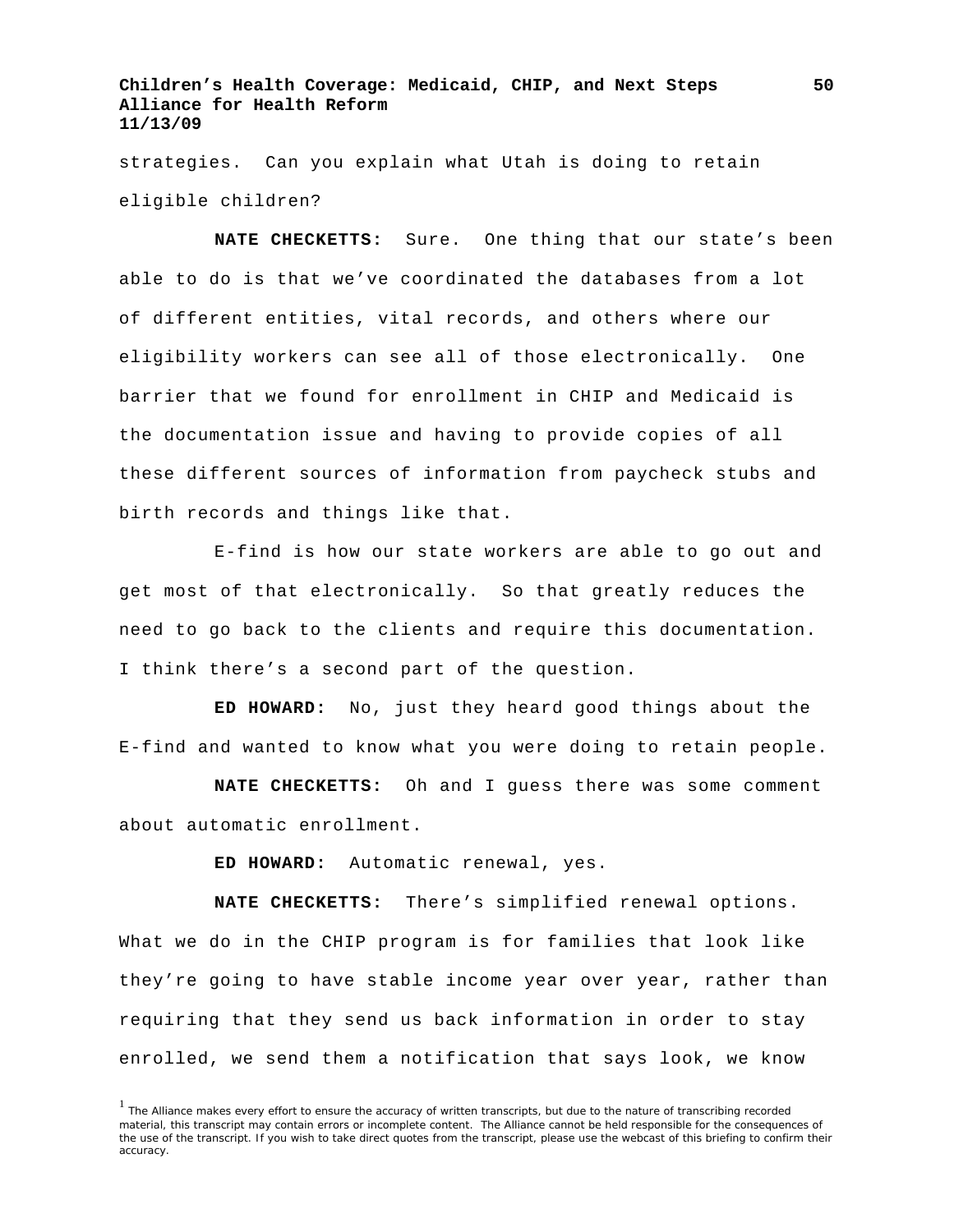who you are. We know generally what your income is supposed to be.

If you don't notify us, you need to tell us if something has changed but if it hasn't, we're just going to keep you on the program. We call that a simplified renewal program. That's been very successful for us. We found, in some cases, that's probably not the best program and we have some logic sort of behind that as far as families that have their own businesses generally don't work very well on that because small businesses, their incomes are up and down, things like that. We only offer that to certain families with more stable income.

**ED HOWARD:** Actually, this next question seems primarily directed to you too Nate although any of the panelists is free to address it. Can you discuss the implications of the economic stimulus legislation coming to a cliff in December 2010? We were talking a little about that before the program started.

**NATE CHECKETTS:** Sure. I'll just tell you Utah's experience. The stimulus funds provided enhanced match for Medicaid over a, I think it was a nine-quarter period. It does come to end in December of 2010. We were in our legislative session last year before that bill was passed and the discussions on the table were which Medicaid groups will stop

<sup>&</sup>lt;sup>1</sup> The Alliance makes every effort to ensure the accuracy of written transcripts, but due to the nature of transcribing recorded material, this transcript may contain errors or incomplete content. The Alliance cannot be held responsible for the consequences of the use of the transcript. If you wish to take direct quotes from the transcript, please use the webcast of this briefing to confirm their accuracy.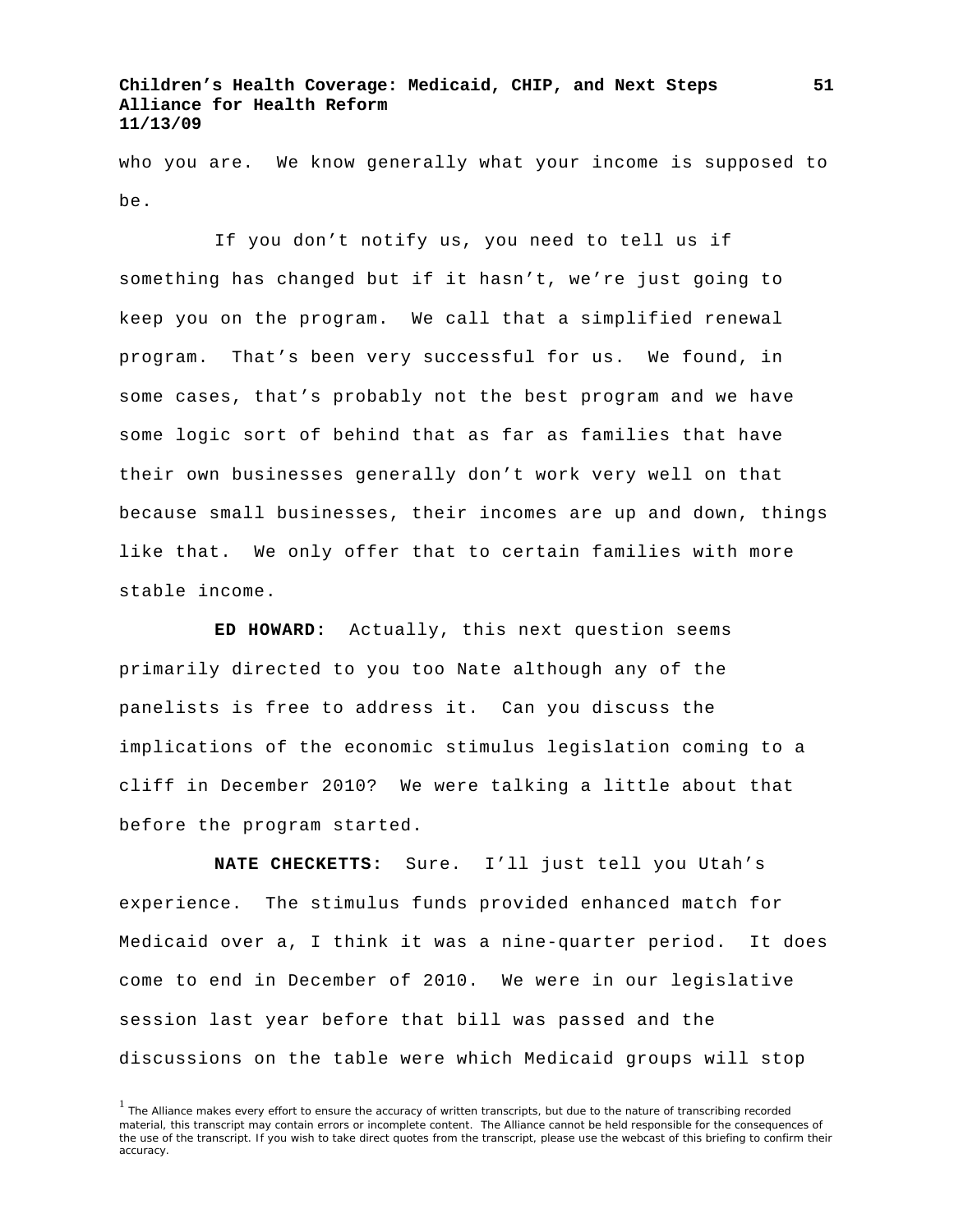receiving Medicaid eligibility. How much do we reduce the elderly? How much do we stop the medically needy?

All of those groups were on the table, literally numbers there; this is how many people will lose coverage. This is how much the state will save if we do this. The stimulus bill passed and not only gave the states money but also prohibited the reduction of eligibility.

Now we're going in, starting in January, and we will be looking at our budget that is only part, half-year funded with the stimulus funds. Those items are back on the table again. I think this stimulus funding did prevent that from happening for nine quarters but I think states are still in very bad situation financially. I think the discussions will come back up this year.

#### **ED HOWARD:** Jocelyn?

**JOCELYN GUYER:** Just to pick up on that, my understanding is that as deep and as troubling as the downturn is for those of us that work on federal issues and federal budget issues, states are expected to really lag. So even once we start to see a recovery more here in Washington, state budgets for an additional year or two, sometimes three years in prior recessions are likely to be in extremely tough shape.

I think we could fully expect major cuts in Medicaid if there isn't some continuation of that fiscal relief. I know

<sup>&</sup>lt;sup>1</sup> The Alliance makes every effort to ensure the accuracy of written transcripts, but due to the nature of transcribing recorded material, this transcript may contain errors or incomplete content. The Alliance cannot be held responsible for the consequences of the use of the transcript. If you wish to take direct quotes from the transcript, please use the webcast of this briefing to confirm their accuracy.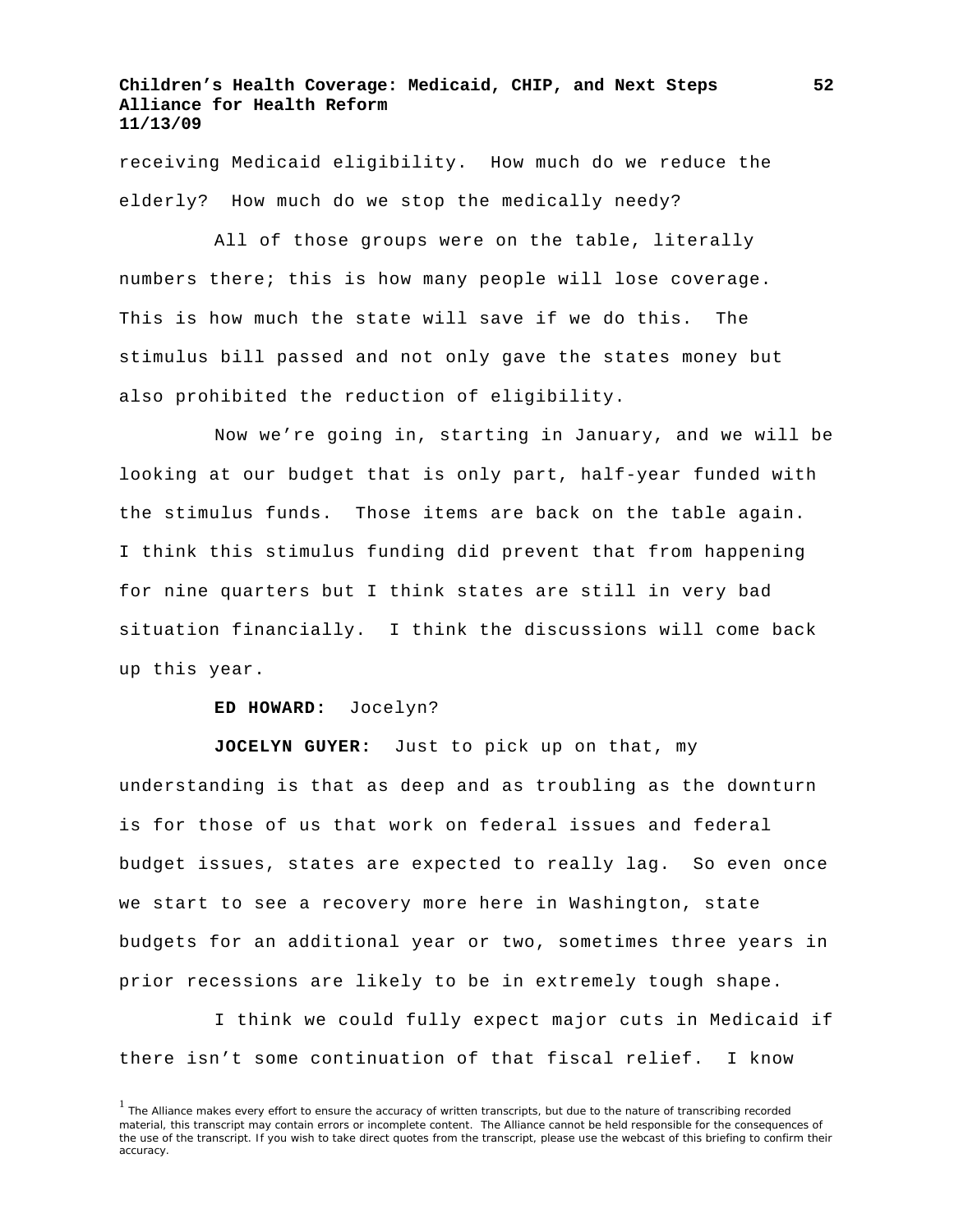that the House bill actually does continue that fiscal relief for an additional two quarters. So they're already eyeing that a little bit.

From a kids' health perspective, it's pretty clear to me that the success stories that we've had over the last year including that census finding that we're at the lowest level in 20 years, would be very much at risk if states were to begin cutting back on their Medicaid and CHIP coverage. I think there's no doubt that we would potentially see those good news stories turn into bad news stories.

**NATE CHECKETTS:** In some of the earlier discussions, there were comments made about the state share is only ninepercent or five-percent. No, no, it's a great discussion. It's a bargain. I mean that's a great thing for states but in this environment that sends panic through states because there is no money on the table and it's so short. Now granted, most of these provisions don't come in until 2013.

So we always think well it'll be better by then and it probably will be but there is that tradeoff. I mean it's a great deal for states. CHIP shows that when you provide states a great deal of the enhanced match rate they went out and did massive enrollment efforts to get children enrolled in CHIP.

<sup>&</sup>lt;sup>1</sup> The Alliance makes every effort to ensure the accuracy of written transcripts, but due to the nature of transcribing recorded material, this transcript may contain errors or incomplete content. The Alliance cannot be held responsible for the consequences of the use of the transcript. If you wish to take direct quotes from the transcript, please use the webcast of this briefing to confirm their accuracy.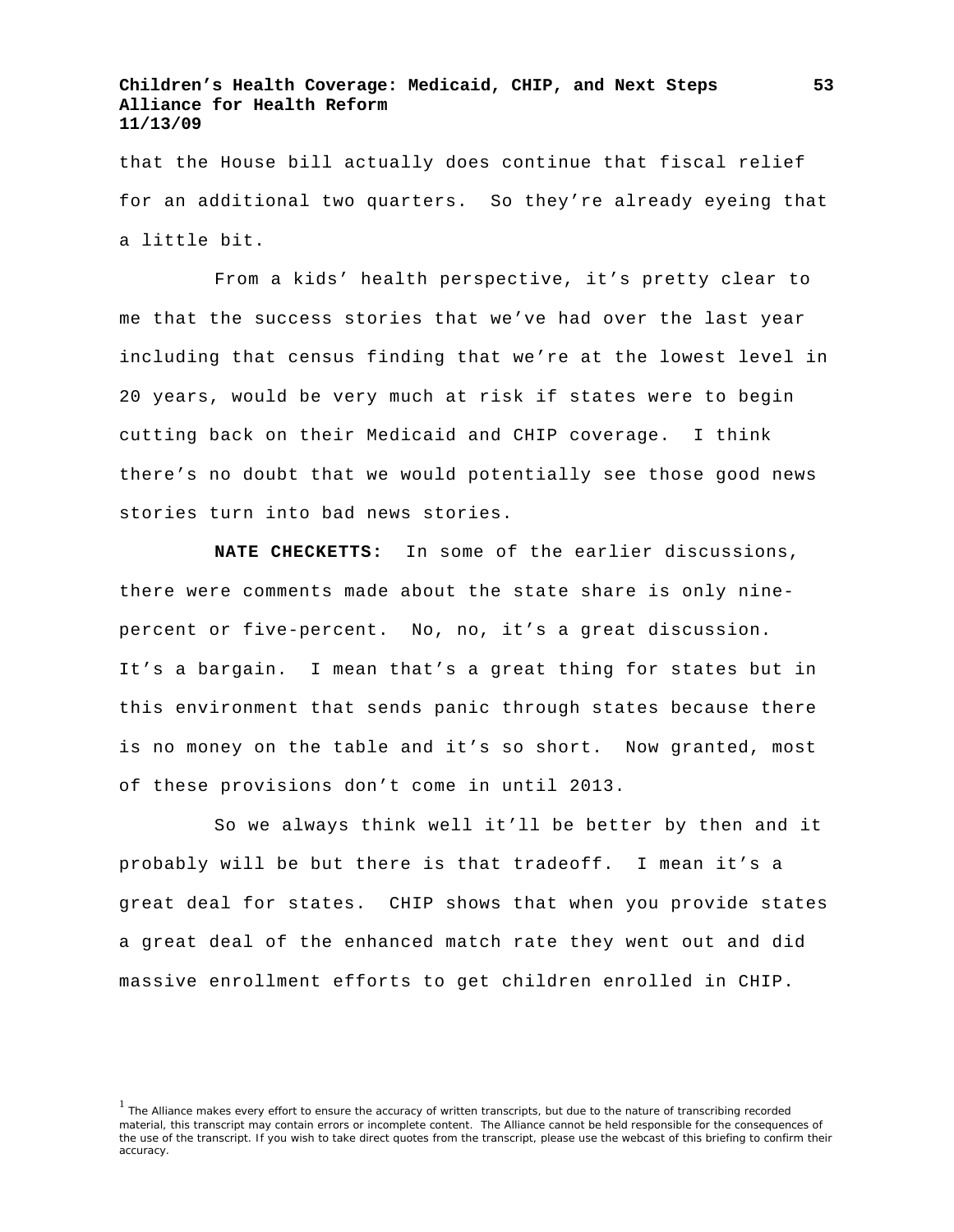So I think states will take advantage of it but right now, when there's no state funds, even one dollar more just sounds like so much.

**STAN DORN:** I think Nate's point alludes to a more fundamental structural problem with the Medicaid program, which is that when times get bad, states are forced to make cuts because states have legal requirements to balance budgets. Case loads go up, revenues go down.

During the last two recessions or soon thereafter, Congress has stepped in and provided fiscal relief to states, which has made a huge difference but there was a concept put out in the Finance Committee white paper that I thought was really well taken, which is to look at restructuring Medicaid to provide automatic countercyclical relief so that when state conditions decline, federal help is forthcoming. When state conditions improve, federal help retracts.

Not only would that help states, it would mean that federal dollars, which are in short supply or often in short supply, given the federal budget deficit that we're looking at, would be much more closely targeted to need so that rather than an across the board allocation to states, whether they need more, whether they need less, only the states that need it would get resources.

<sup>&</sup>lt;sup>1</sup> The Alliance makes every effort to ensure the accuracy of written transcripts, but due to the nature of transcribing recorded material, this transcript may contain errors or incomplete content. The Alliance cannot be held responsible for the consequences of the use of the transcript. If you wish to take direct quotes from the transcript, please use the webcast of this briefing to confirm their accuracy.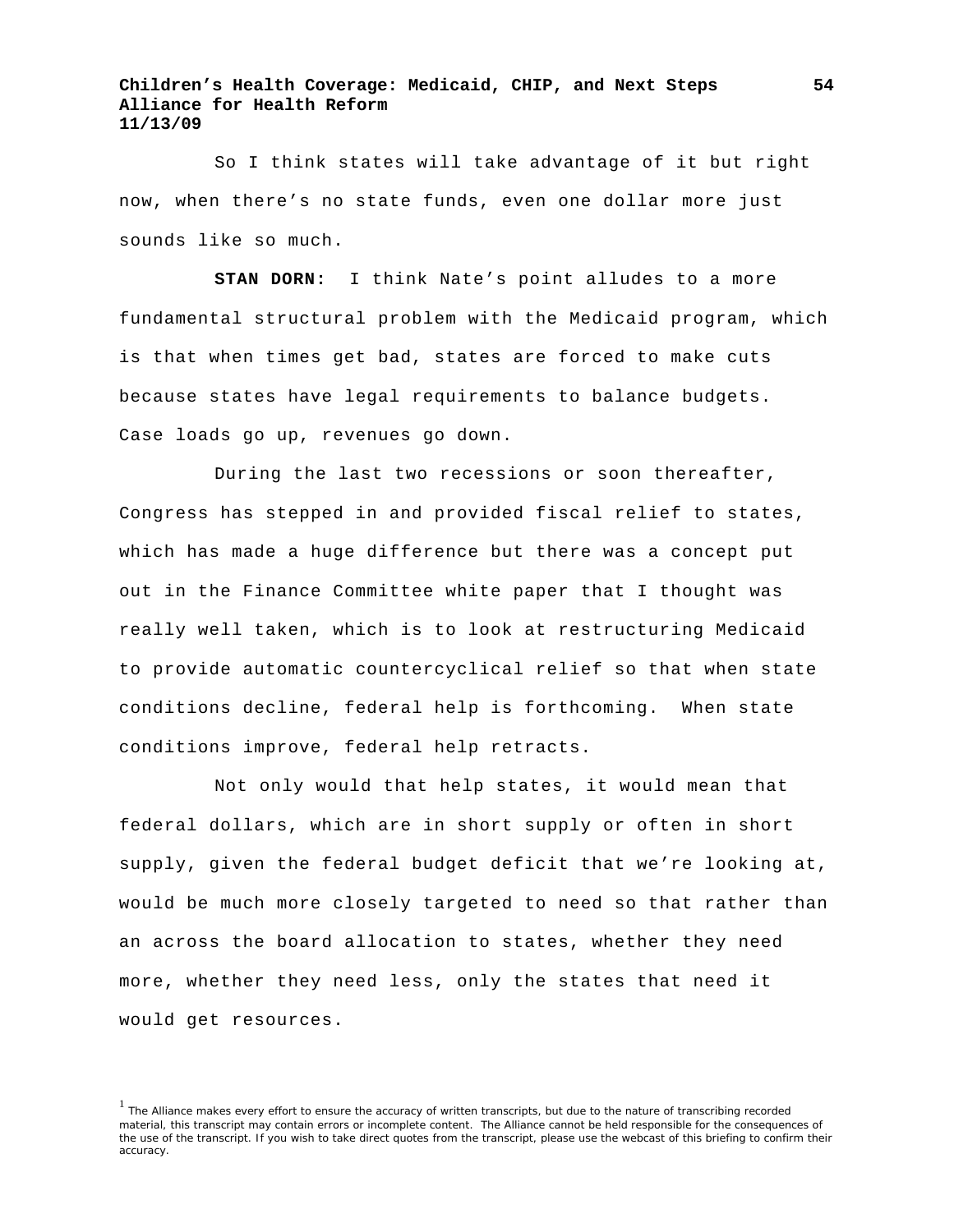Once conditions improve in a state, the stimulus would retract. So as Nate points out, 2013, God willing, we'll be out of this recession. States will be fine. They won't mind but from time to time, we're going to have these economic downturns and rather than react in the same panicked way every single time, is there a way we can rethink how we structure the underlying program.

**NATE CHECKETTS:** I think the state-specific option is a great option for states because they go into recessions and out of recessions at different pace. I mean Michigan's been in a lot longer than the rest of the states. I believe it's North Dakota, I forget who I was talking to the other day, still hasn't hit them yet and they're receiving stimulus funds. So they're doing great. I mean I would guess [laughter]. They probably have a different story but it sounds like they'd probably be doing great, so to have a state-specific one would be ideal.

The other situation that we've created, we've now gone two recessions where this federal government has come in and provided stimulus funds for Medicaid when recessions have come. So states are beginning to act as if those funds may always come. There needs to be a decision about whether that's really going to happen or if not, states need to change their behaviors. There have been discussions in our state before

<sup>1</sup> The Alliance makes every effort to ensure the accuracy of written transcripts, but due to the nature of transcribing recorded material, this transcript may contain errors or incomplete content. The Alliance cannot be held responsible for the consequences of the use of the transcript. If you wish to take direct quotes from the transcript, please use the webcast of this briefing to confirm their accuracy.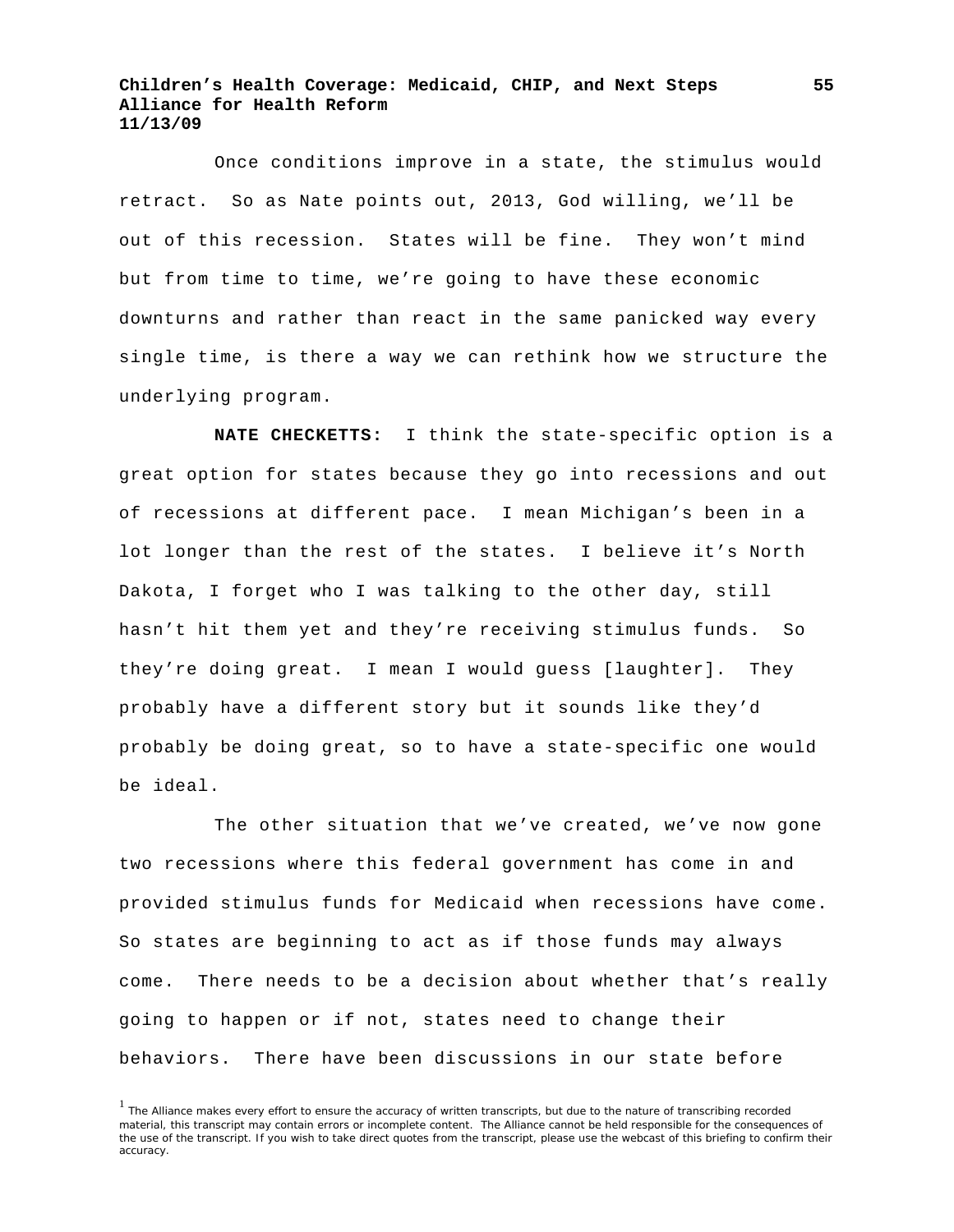these stimulus funds were coming about doing some sort of reserve pool or level funding over the years.

So money would be put in during good years and it would be there available in bad years but when the stimulus continue to come during bad years, it sort of undercuts that concept of needing to have Medicaid rainy day fund.

**STAN DORN:** Right. If Congress were to change this in a structural way, I was mentioning the Finance Committee white paper, that issue of moral hazard could be addressed. Congress could say if you want to access the countercyclical federal boost, you need to be responsible. You need to have a rainy day fund. You need to meet various standards of sound fiscal management. That way, states would know that they really have to have their house in order if they want to be able to tap into these resources in good times.

**ED HOWARD:** They need to make sure that Senator Collins and Senator Rockefeller continue in office because they were instrumental in putting the things together in both cases.

**STAN DORN:** Right and ARRA did contain for the first time flexible funding where it wasn't just every state gets the same FMAP boost. A chunk of the money said if you're a state in particularly difficult circumstances, you get additional resources. If we're addressing it on a structural ongoing basis that can really be the gist of what we do.

<sup>&</sup>lt;sup>1</sup> The Alliance makes every effort to ensure the accuracy of written transcripts, but due to the nature of transcribing recorded material, this transcript may contain errors or incomplete content. The Alliance cannot be held responsible for the consequences of the use of the transcript. If you wish to take direct quotes from the transcript, please use the webcast of this briefing to confirm their accuracy.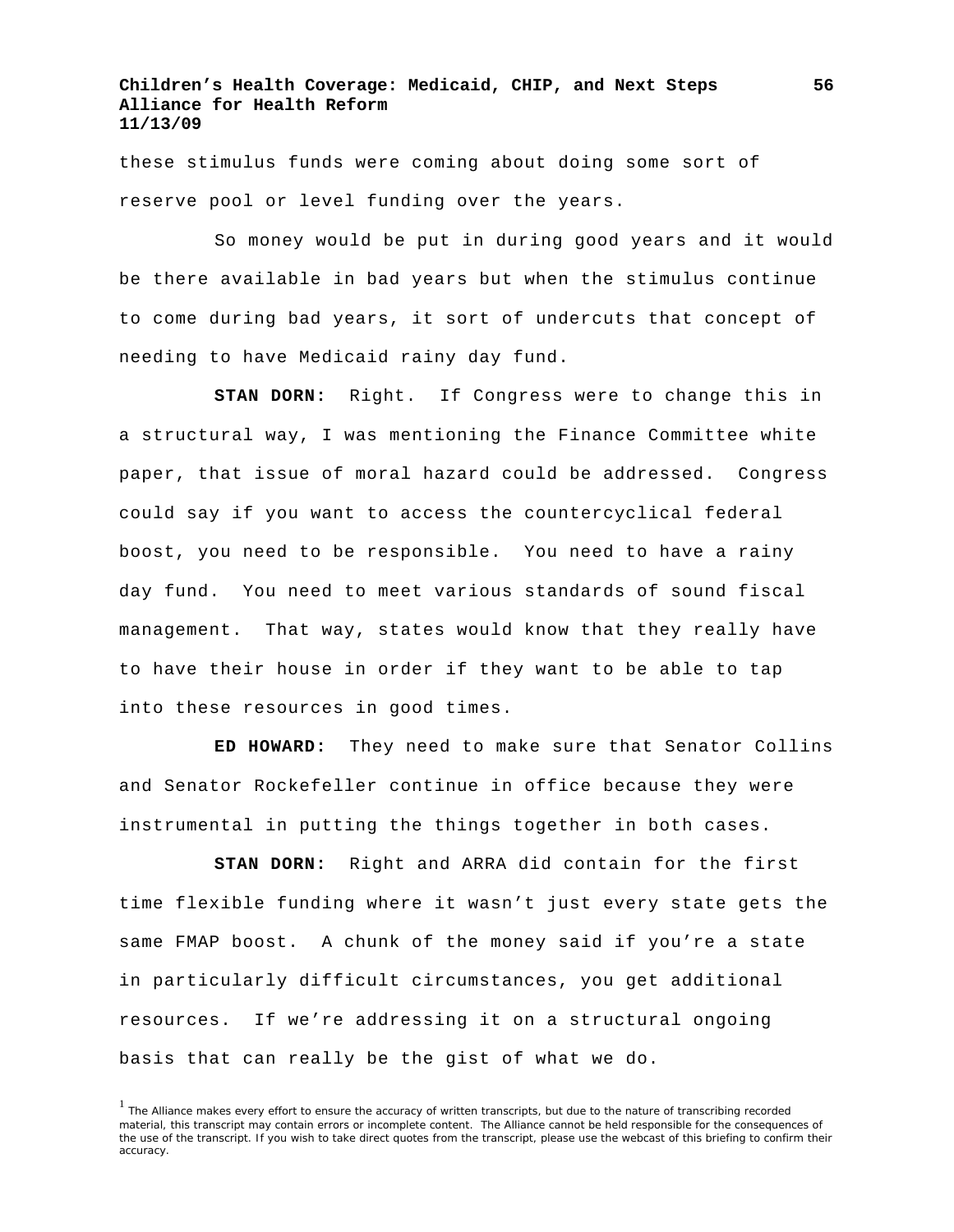**ED HOWARD:** We've got a question addressed to either Jocelyn or Stan initially. Are there any provisions in the bill to protect children with special health care needs? The bills, I guess, are the reform bills.

**JOCELYN GUYER:** I think, in some respects, one of the very best protections for low-income special needs children is the Medicaid PSDT benefit. I mean that really is the benefit that if you have a special health care need will assure that you get coverage of all medically necessary services. So that is really at the heart of what low-income children need.

I think there's a separate question, of course, about if you're not low enough income to qualify for Medicaid, what is there for you? The benefit package that they're looking at, I think in both bills, has some of what would be needed including durable medical equipment, which often can be an important service for children with special health care needs but it's probably worth continuing to look at those to make sure that they work more generally.

There also are some provisions aimed at family counseling centers for families with special needs children and other items in there that I think have an eye on those issues but Stan, I don't know if you know of others.

**STAN DORN:** Well the other thing to think about is the out-of-pocket costs. If you have a child who has special

<sup>&</sup>lt;sup>1</sup> The Alliance makes every effort to ensure the accuracy of written transcripts, but due to the nature of transcribing recorded material, this transcript may contain errors or incomplete content. The Alliance cannot be held responsible for the consequences of the use of the transcript. If you wish to take direct quotes from the transcript, please use the webcast of this briefing to confirm their accuracy.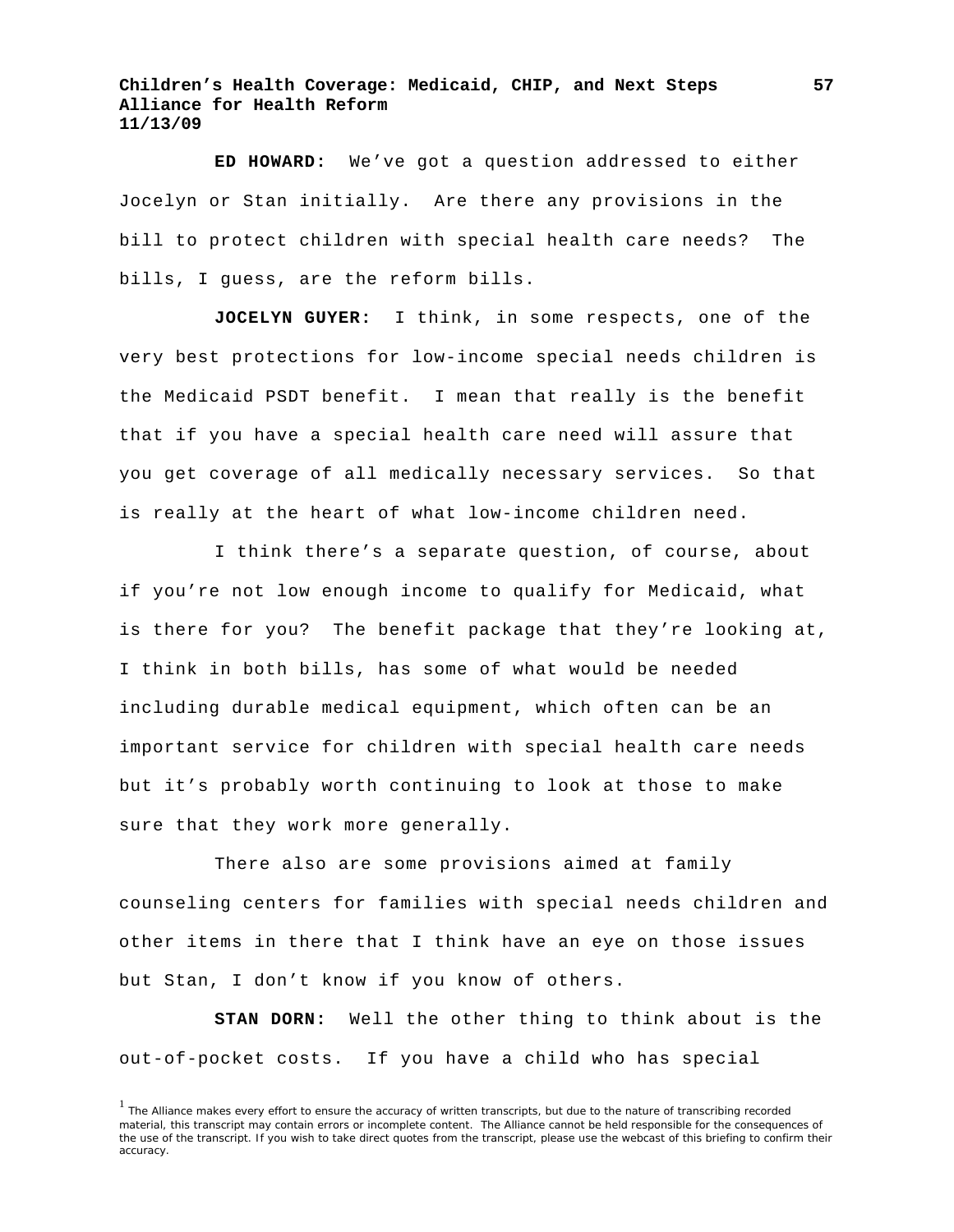health care needs, that means you use a lot more services than the average child who, thankfully, is healthy. So if you're exposed to higher cost sharing, out-of-pocket cost sharing in the exchange that becomes quite a burden for the family. On this topic, I would recommend folks taking a look at what First Focus did. They did a report.

They commissioned an actuarial firm to look at what the out-of-pocket costs would be under CHIP programs today and under proposed reforms. They looked specifically at the issue special needs kids and the difference in costs between today's CHIP program and subsidies in the exchange is staggering.

**ED HOWARD:** We can commit, can't we Allison, to getting that report and posting it on our website with the other materials that we have from First Focus. We've got a question that harkens back to, I'm sorry, yes? Go right ahead.

**JUDY SOLOMON:** Hi, Judy Solomon from the Center on Budget and Policy Priorities. Hi. I actually wanted to hark back to something that Stan said that I think kind of got left without the significance really playing out.

That was the point on 40-percent of kids that are now in CHIP going into Medicaid under the House bill, I assume that analysis was, and just kind of play out what that really means particularly given the last question on kids with special needs

<sup>&</sup>lt;sup>1</sup> The Alliance makes every effort to ensure the accuracy of written transcripts, but due to the nature of transcribing recorded material, this transcript may contain errors or incomplete content. The Alliance cannot be held responsible for the consequences of the use of the transcript. If you wish to take direct quotes from the transcript, please use the webcast of this briefing to confirm their accuracy.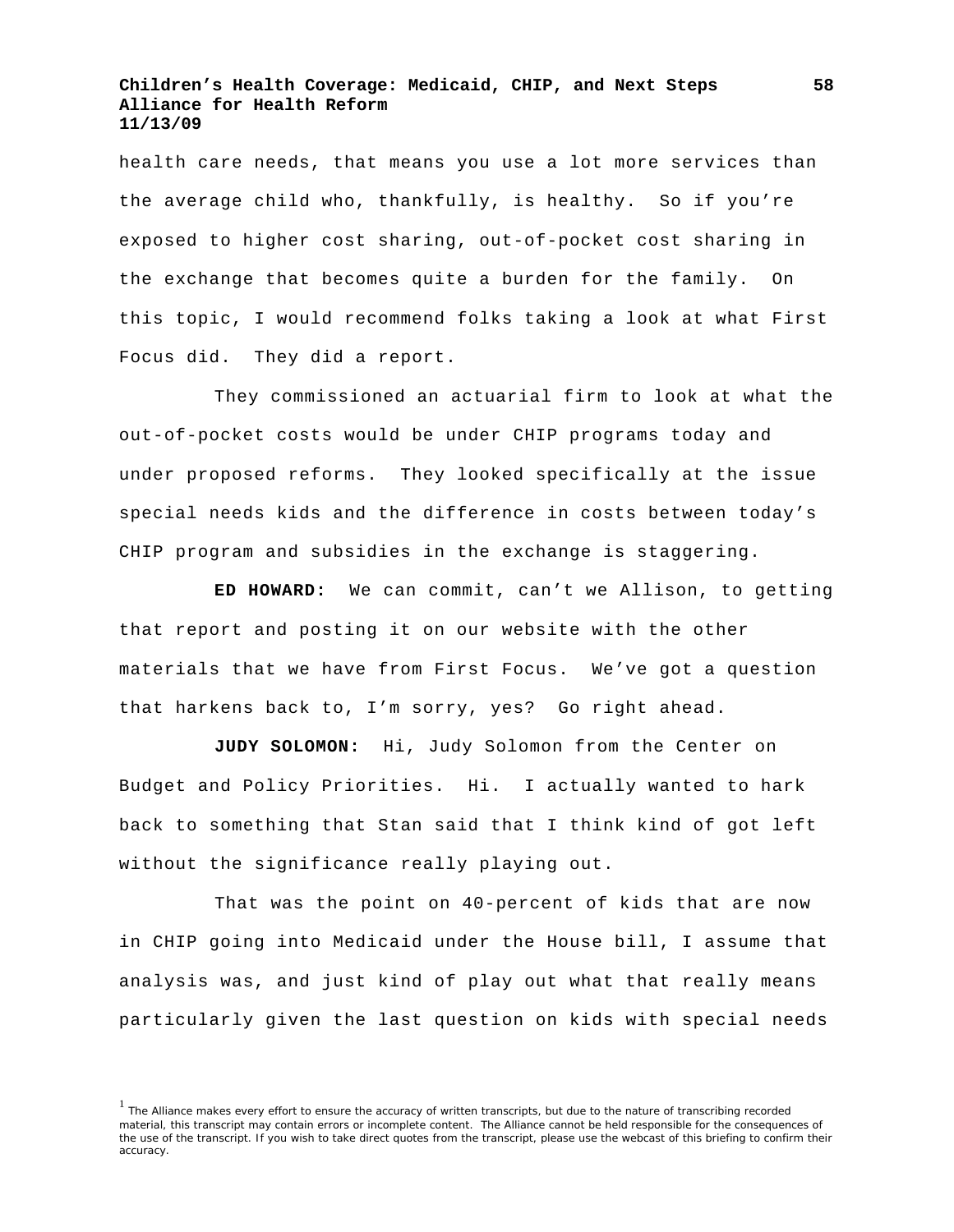because you've really got, these would be the lowest income children that are now in CHIP.

I think in Mr. Checkett's state, it would be actually a lot of your CHIP kids from older kids from 100 to 150 and your younger kids who are now a little fewer of them but a lot of kids moving from CHIP into Medicaid. I think what you said was in CHIP, in your CHIP program, they're getting a sort of more of an employer-sponsored plan, which I think would be similar to what the exchange would provide but the vast majority of those kids would be going into Medicaid where they would not pay any premiums at all.

They would likely not have any cost sharing at all except very limited basis. They would have EPSDT. So I just thought that it was a very, very important point that shouldn't be left behind particularly because I think if you look at what we've written about the bills, our main concern is with affordability are at the lower end of the set scale and the need to make it affordable. I think as we weigh this, it's really important to think that through.

**NATE CHECKETTS:** Yes, just talking for Utah, I think our numbers may be closer to 70 to 75-percent of our children will move from CHIP to Medicaid. That's, in part, because we have an asset test still for children ages six to 18. So we have children in our CHIP program that are at 50-percent of

<sup>&</sup>lt;sup>1</sup> The Alliance makes every effort to ensure the accuracy of written transcripts, but due to the nature of transcribing recorded material, this transcript may contain errors or incomplete content. The Alliance cannot be held responsible for the consequences of the use of the transcript. If you wish to take direct quotes from the transcript, please use the webcast of this briefing to confirm their accuracy.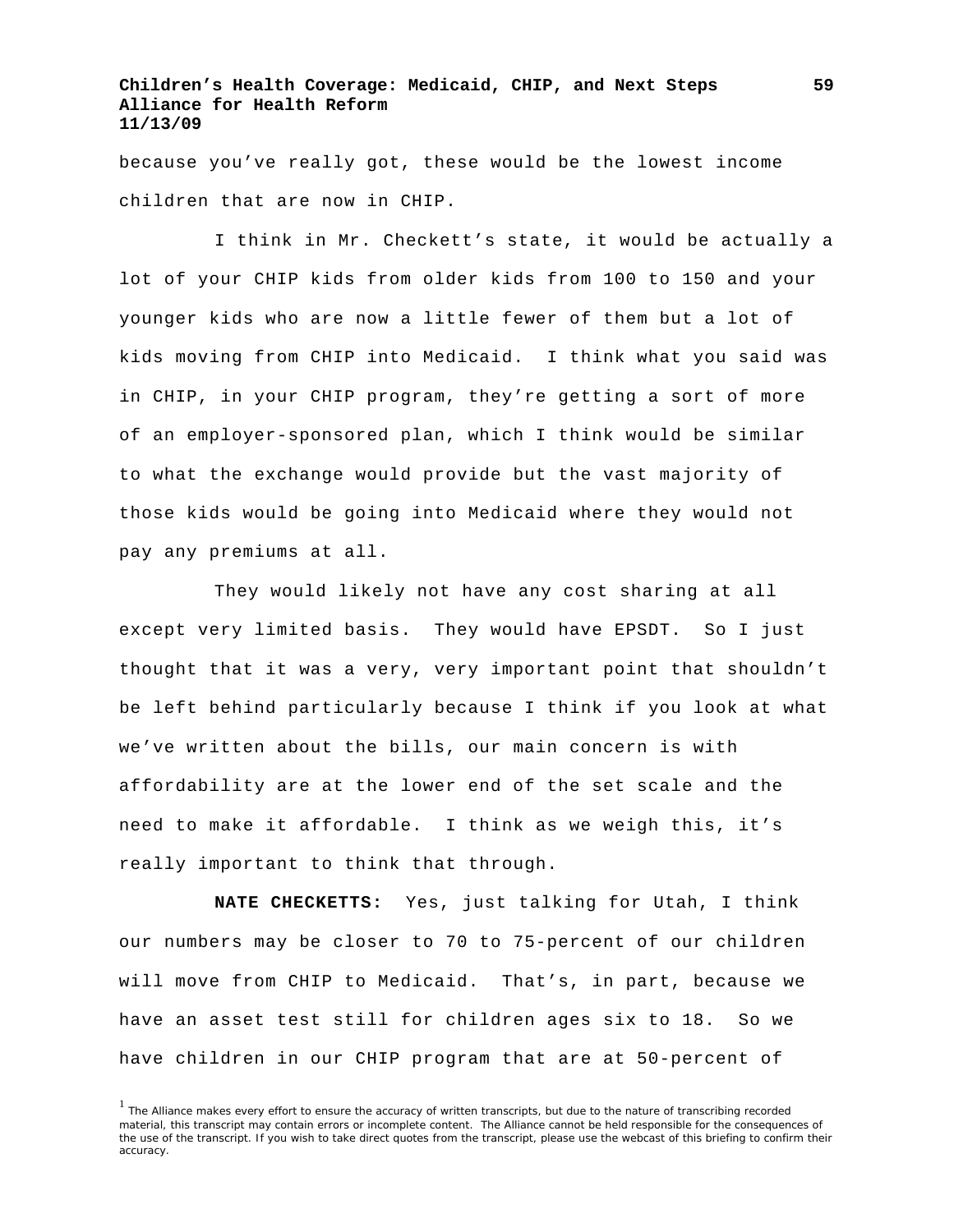federal poverty level but have assets and so they're on our CHIP program.

They do receive the employer-sponsored benefit but they have all of the cost sharing protections that are in there for those lowest income children. So no premiums, \$3 co-pays for services, free preventative care. So they still get a great package. We still have families at those levels that as we're going through the eligibility, the determination process, sometimes those families end up on Medicaid and some other families, for slightly different reasons, end up on CHIP.

We still have families that come back to us and ask please can I move off of Medicaid onto CHIP, that's where I want to be, again mostly because of access issues but the way federal law is structured right now, if they qualify for Medicaid, they must be on Medicaid. There's no choice there.

**ED HOWARD:** Nate, you had alluded to the kind of situation people face when they are trying to figure out whether to buy family coverage through the UP program or insure the kids through Medicaid or CHIP. Questioner asks whether if health care reform includes an individual mandate, will that affect CHIP coverage as parents look for coverage for themselves. Will they move to family coverage and how certain are we that one or the other is going to be more attractive?

 $<sup>1</sup>$  The Alliance makes every effort to ensure the accuracy of written transcripts, but due to the nature of transcribing recorded</sup> material, this transcript may contain errors or incomplete content. The Alliance cannot be held responsible for the consequences of the use of the transcript. If you wish to take direct quotes from the transcript, please use the webcast of this briefing to confirm their accuracy.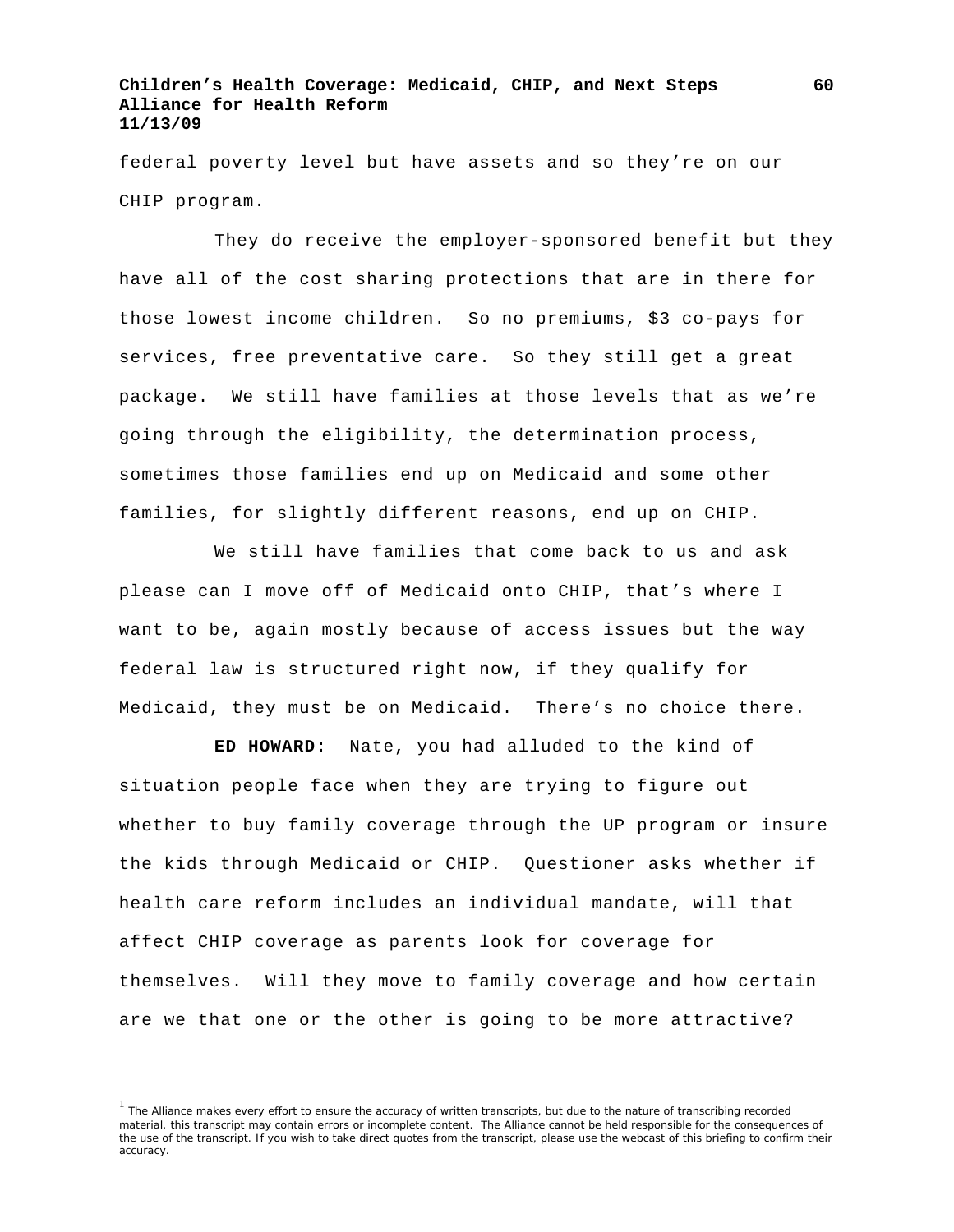**NATE CHECKETTS:** As we've discussed in our state trying to get all kids covered, every time we come to that discussion, we get to a point where there needs to be either some reward or some penalty for not having health insurance without that, it doesn't seem like we'll ever get to a point where most people are covered.

So from what I've seen in the bills and I'll ask the others here to correct me but I believe there has been some discussion of individual, I guess, penalties if you fail to have coverage. So that may provide enough impetus to have families sign up. Again, there will be that question of is it enough given our experience that families have problems paying premiums on a regular basis.

**ED HOWARD:** Jocelyn?

**JOCELYN GUYER:** Certainly both bills do envision some potential penalties for people that don't sign up for coverage with exceptions that it's simply still not affordable to you. So there is some acknowledgement that even with the subsidy structure, some people may still continue to have problems purchasing insurance.

I think on this point, it's actually a really interesting point to look at Massachusetts because Massachusetts had a mandate as part of its health reform. It only applied to adults. It did not apply to the children. It

<sup>&</sup>lt;sup>1</sup> The Alliance makes every effort to ensure the accuracy of written transcripts, but due to the nature of transcribing recorded material, this transcript may contain errors or incomplete content. The Alliance cannot be held responsible for the consequences of the use of the transcript. If you wish to take direct quotes from the transcript, please use the webcast of this briefing to confirm their accuracy.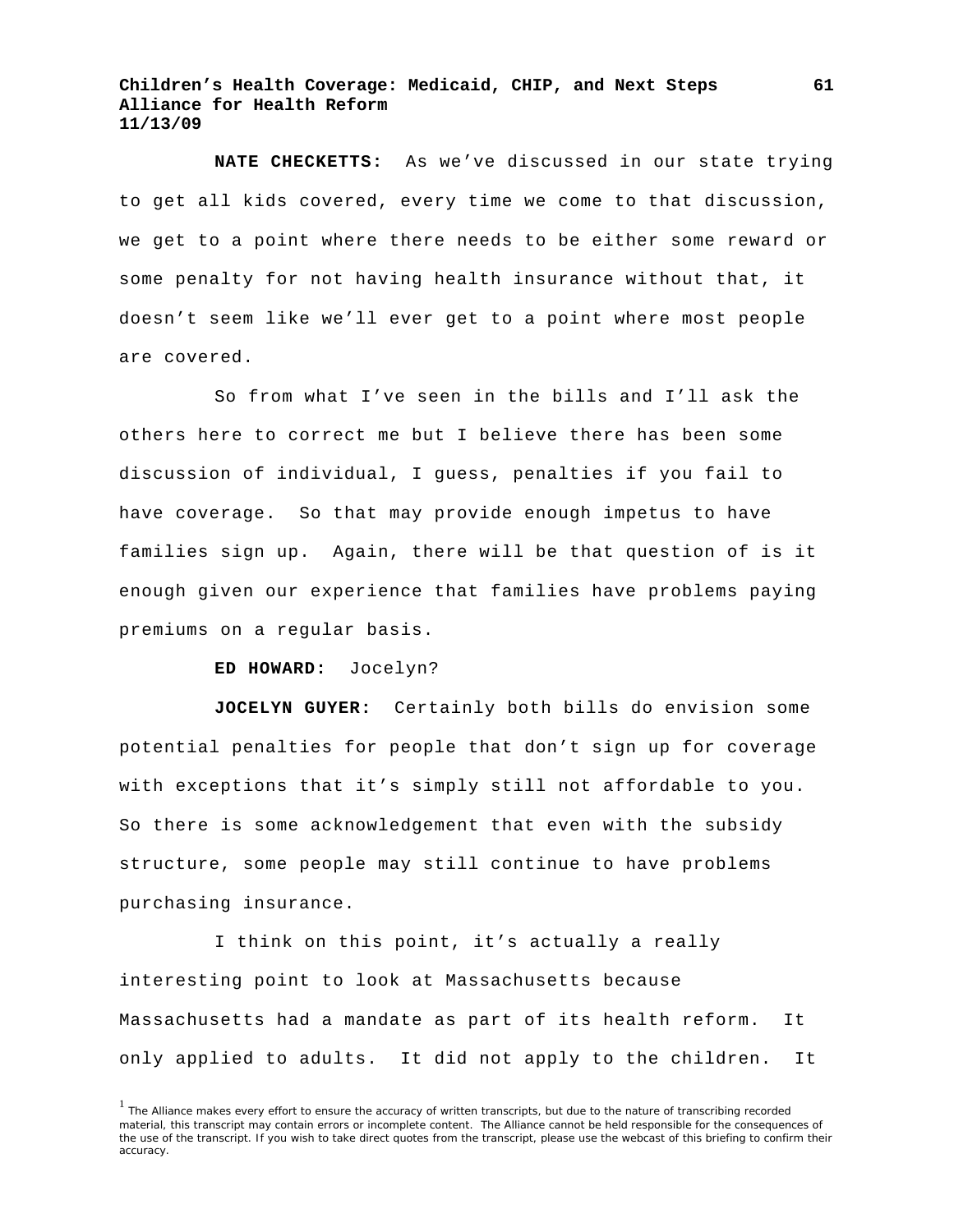had relatively modest penalties. There were not major penalties associated with not purchasing coverage but somehow putting out the expectation that everyone is supposed to have health insurance had a very positive effect.

They sometimes call it the culture of coverage in Massachusetts. So they have the very lowest uninsured rate in the country close to, on kids even though kids are actually not subject to a mandate. It seems to be because they've been caught up as their families have gone out to buy insurance for the adults as the state has made it really clear that the expectation is everyone should have health insurance.

**STAN DORN:** It's actually, it's that but it's also a lot of other things too. We just came out with a report two days ago on the RWJ website called "The Secrets of Massachusetts Success." Massachusetts covers 97-percent of its' state residents. The mandate is one piece of it but there are all kinds of other stuff going on that I certainly didn't know before we made a visit to Boston earlier this summer.

About a quarter of newly insured individuals in Massachusetts were enrolled based on data the state had without having to fill our application forms. As Jocelyn mentioned, with respect to the Bingaman amendment, Massachusetts has a dozen subsidy programs, way more complex than what anybody's envisioning for health reform, Medicaid, a program for

<sup>1</sup> The Alliance makes every effort to ensure the accuracy of written transcripts, but due to the nature of transcribing recorded material, this transcript may contain errors or incomplete content. The Alliance cannot be held responsible for the consequences of the use of the transcript. If you wish to take direct quotes from the transcript, please use the webcast of this briefing to confirm their accuracy.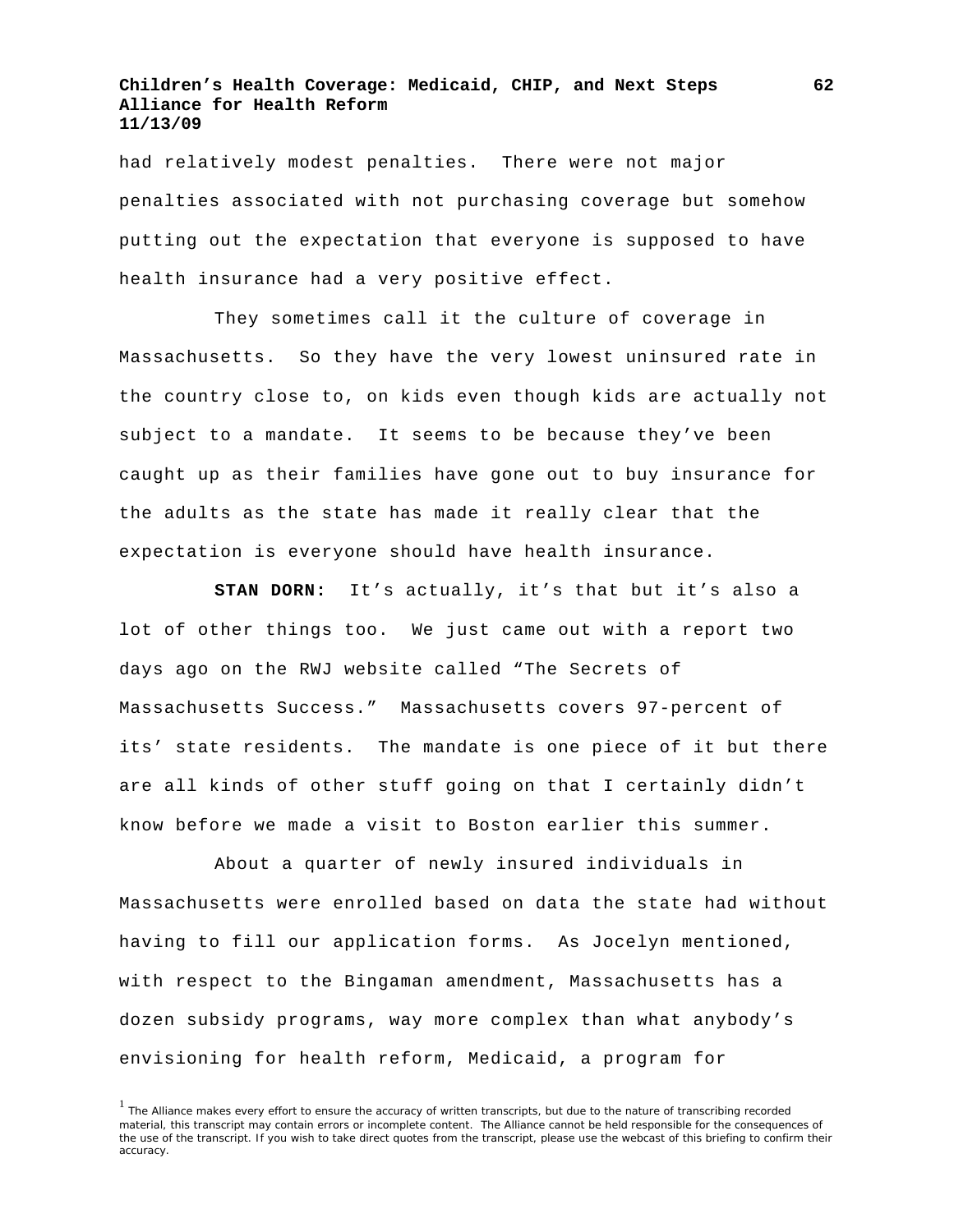immigrant kids, a subsidy program for hospitals and health centers, the COMCARE program and that's not a problem for families because they have one application form and one agency that determines eligibility for all the programs. So for the family, you don't have to worry. You just fill out the form. You send it in.

Massachusetts had grants to community-based organizations to fill out applications for people online. They said to hospitals and health centers unless you get your patient to fill out an application form and send it in, you're not going to get any reimbursement from us for uncompensated care.

So as a result, not only did about a quarter of the newly insured folks not have to fill out application forms, more than half of all the application forms that came in were completed by CBOs, community-based organizations and providers and not by consumers themselves. So yes indeed the mandate mattered as did subsidies far more generous than what's been discussed either in the Finance Committee bill or in the House bill but these other administrative factors that we're going to be talking about on December  $1^{st}$  were really enormously consequential. So check out the report. It's on the RWJ website.

## **ED HOWARD:** Yes Bob?

<sup>&</sup>lt;sup>1</sup> The Alliance makes every effort to ensure the accuracy of written transcripts, but due to the nature of transcribing recorded material, this transcript may contain errors or incomplete content. The Alliance cannot be held responsible for the consequences of the use of the transcript. If you wish to take direct quotes from the transcript, please use the webcast of this briefing to confirm their accuracy.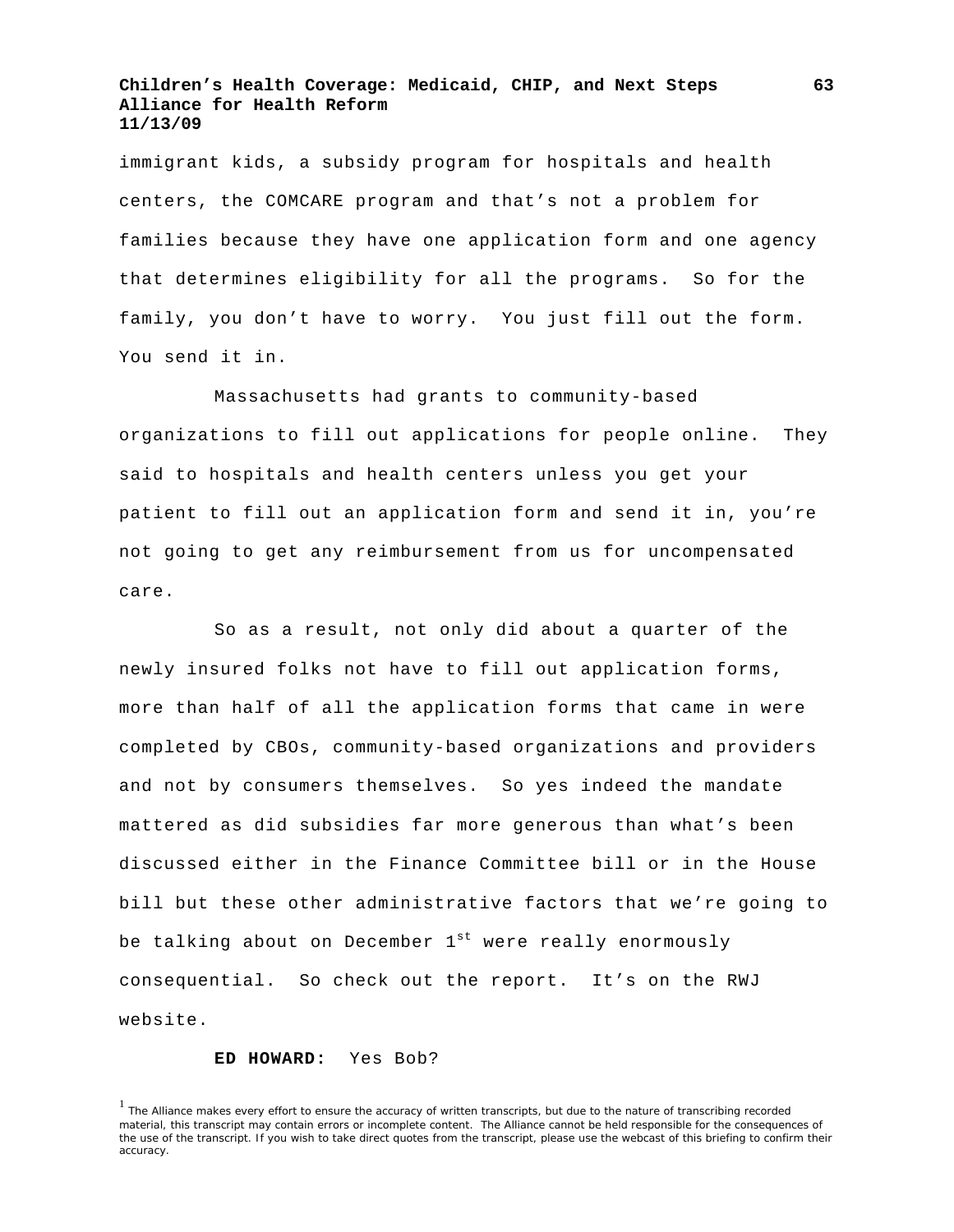**BOB GRIST:** Bob Grist with the Institute of Social Medicine and Community Health. Except for this last comment, most of the conversation has been focused on health insurance strategies and yet in Utah, we often hear about Intermountain Health as an integrated health care delivery system. Are there advantages to children in getting health care through integrated health care delivery? What strategies is the state using to try to spread those advantages?

**ED HOWARD:** Good question.

**NATE CHECKETTS:** Yes, we benefit from having Intermountain as a major player in our market. In our CHIP environment, we have in essence, two options for families. One is what ends up being an Intermountain option and the other option being the non-Intermountain option. We have that just because there are different hospital networks in the state and physician networks.

So some families prefer to be in one or the other depending on where their physician is or where their hospital or preference is. So we do benefit from being able to access that network. We do think, as the national studies have shown, that there are advantages to having the integrated system.

In our state, we have a unique political system, we can't push people into that system because there are the nonsystems, the non-Intermountain system that still has a lot of

<sup>&</sup>lt;sup>1</sup> The Alliance makes every effort to ensure the accuracy of written transcripts, but due to the nature of transcribing recorded material, this transcript may contain errors or incomplete content. The Alliance cannot be held responsible for the consequences of the use of the transcript. If you wish to take direct quotes from the transcript, please use the webcast of this briefing to confirm their accuracy.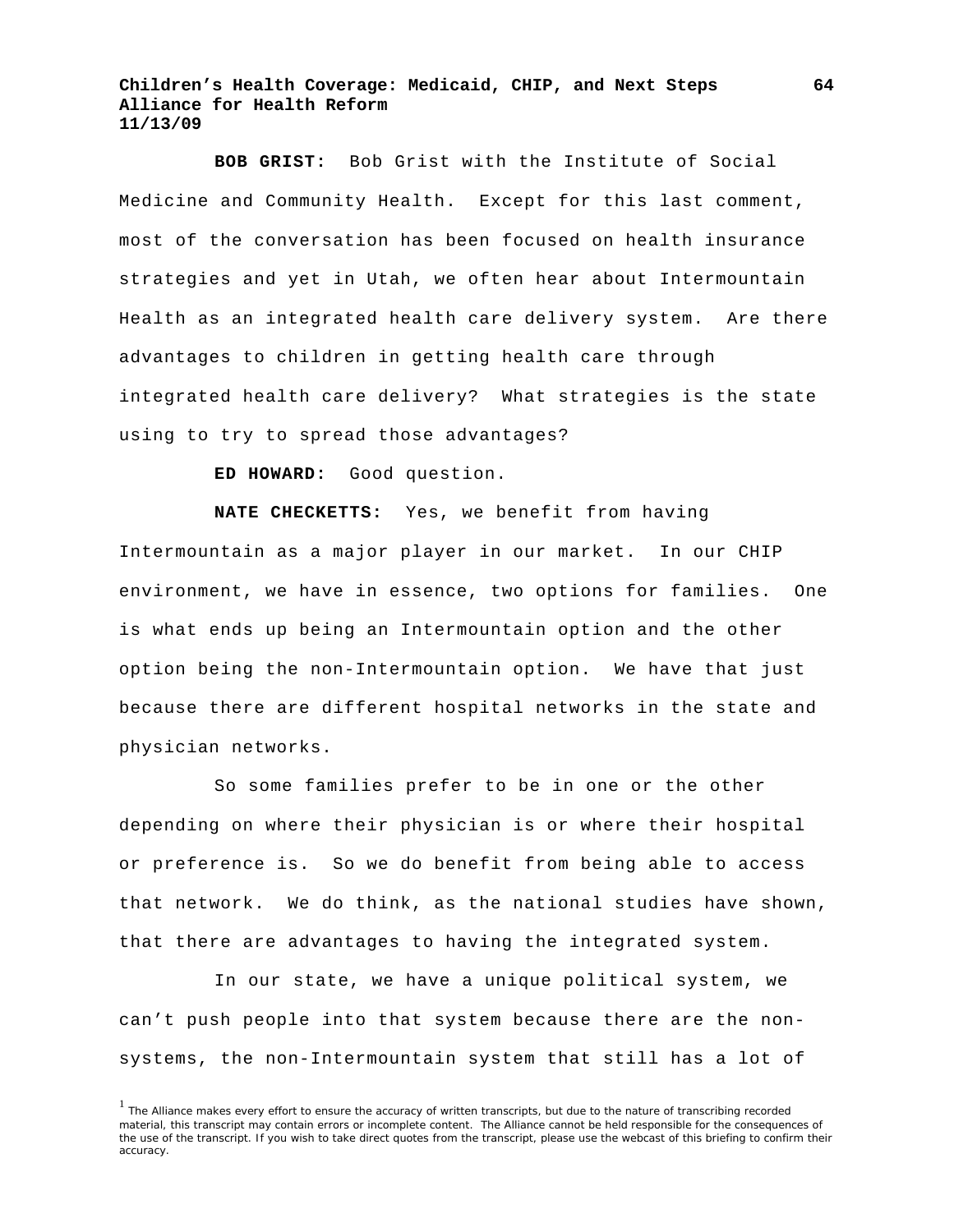political clout and wants to make sure that they have access to their facilities and their physician panels.

We are looking to apply for the CHIP reauthorization quality grant, which will study some of these issues a little bit more and also be able to help us look to see if there's things that we're learning in Medicaid that we might be able to apply outside of the Intermountain system and to other states in our region.

**BOB GRIST:** When you say the networks are determined, the physician and hospital networks sort of determine themselves through the market place, what could the state do to influence the way those networks are actually formed? Are there any strategies that the state could use to influence the shape of the networks that hospitals have with providers in their community?

**NATE CHECKETTS:** From our experience, that's been extremely difficult politically. There is this natural alliance of Intermountain where they started as an integrated system having a hospital and physicians and clinics. So they've been able to retain that but we're moving that with other providers, there's been a lot of resistance. We're trying to do that. One of our discussions that we have back and forth, is there any willing provider in the open network

<sup>&</sup>lt;sup>1</sup> The Alliance makes every effort to ensure the accuracy of written transcripts, but due to the nature of transcribing recorded material, this transcript may contain errors or incomplete content. The Alliance cannot be held responsible for the consequences of the use of the transcript. If you wish to take direct quotes from the transcript, please use the webcast of this briefing to confirm their accuracy.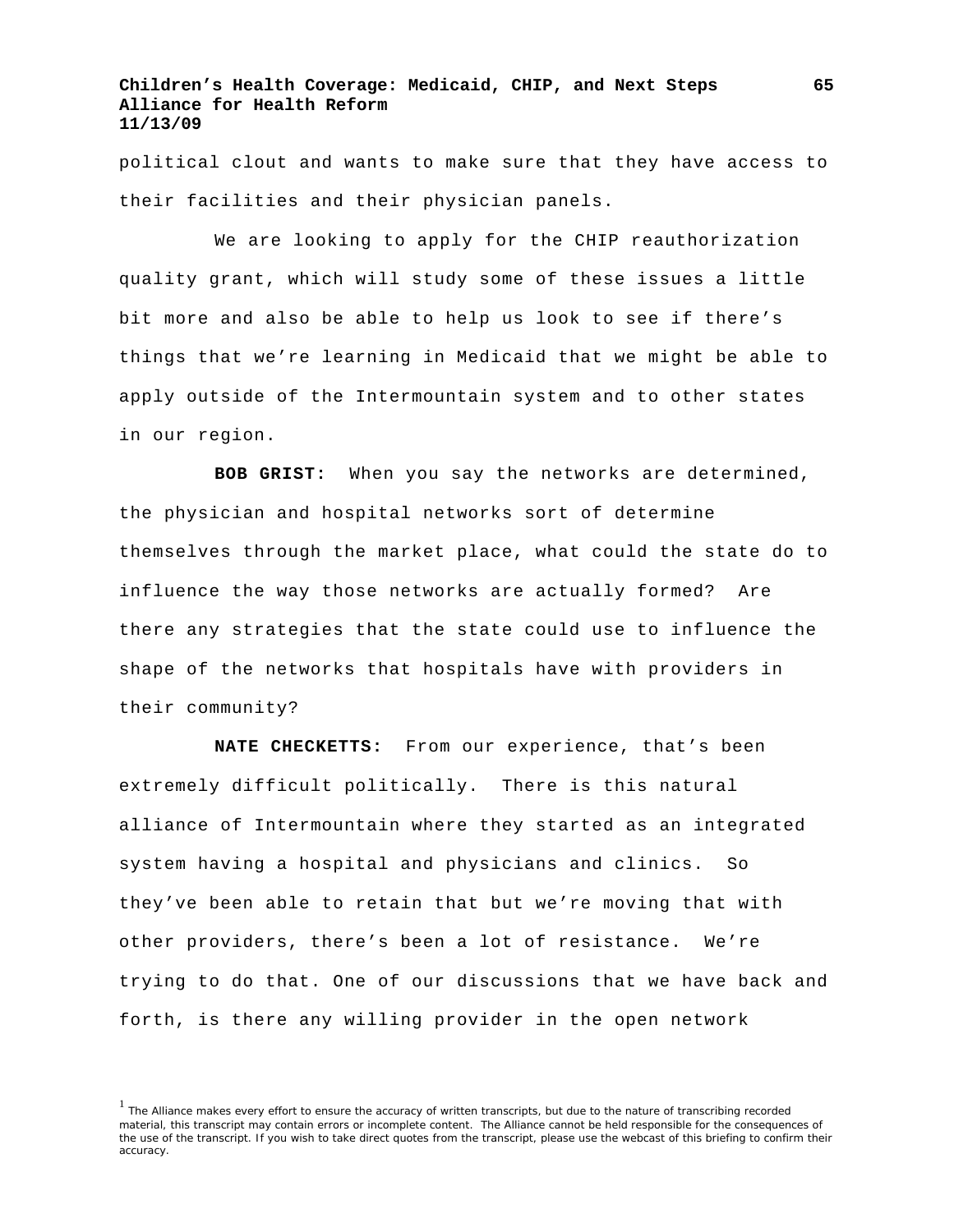discussions. Those are bills that are run almost every year in our legislature and occasionally get a lot of traction.

They haven't passed yet but those, in essence, would blow up the network concept and allow people to go wherever they want. They still get a lot of traction even given the performance of the different players in our system.

**ED HOWARD:** We have time for another question, yes?

**KIRSTEN BERONIO:** Hi, I'm Kirsten Beronio with Mental Health America. In my looking at comparing, is it better to move kids into the exchange or keep them in CHIP, one aspect that's important to us is that in all the health reform bills, mental health and substance abuse services are included in the essential benefit package. In the CHIP program, in separate CHIP programs anyway, mental health is not on the list much less substance abuse on the list of services that have to be covered.

I think all states do cover mental health but when you're doing this analysis, I think it goes to Jocelyn's point about making sure that we do ensure there are guarantees of coverage in the CHIP program.

**NATE CHECKETTS:** The mental health parity is something that states are facing right now. The CHIP reauthorization bill required parity on the mental health side. That poses some challenges for separate programs because that came a year

**66**

<sup>&</sup>lt;sup>1</sup> The Alliance makes every effort to ensure the accuracy of written transcripts, but due to the nature of transcribing recorded material, this transcript may contain errors or incomplete content. The Alliance cannot be held responsible for the consequences of the use of the transcript. If you wish to take direct quotes from the transcript, please use the webcast of this briefing to confirm their accuracy.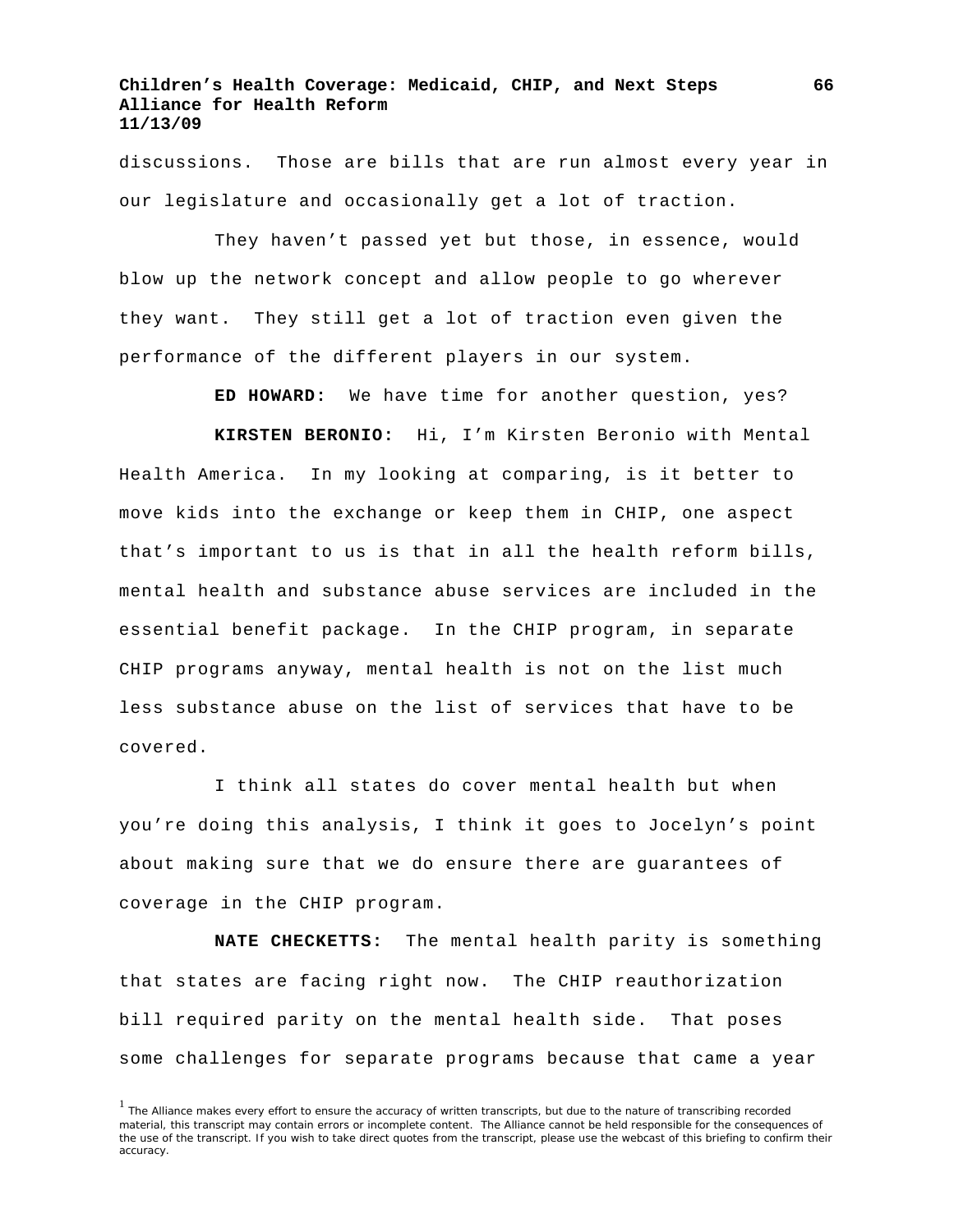earlier than it's coming into the private market. So we're often benchmarked on private plans. They haven't moved yet to parity, at least in our state, and I think it's true of many other states.

**KIRSTEN BERONIO:** Not come out but they are supposed to be compliant as of this coming year as well.

**NATE CHECKETTS:** Yes, this coming year they are supposed to be but our law started in July of '09. So it has been challenging for separate CHIP programs to come into parity ahead of the private insurance that are supposed to be benchmarked too.

**ED HOWARD:** You had similar difficulties with the requirement of coverage for dental services or did that work more smoothly?

**NATE CHECKETTS:** I think the biggest issue on the dental services has actually been how the law was structured and to regulate the guidance that's been coming out from CMS on that. I think most states covered dental services just to differing degrees. It's really been more of how that's been implemented rather than the fact that there was a dental requirement.

**ED HOWARD:** Okay. We have time for just a couple more questions. I have a couple more questions on cards. I'm going to ask you to pull out your blue evaluation form and start

 $<sup>1</sup>$  The Alliance makes every effort to ensure the accuracy of written transcripts, but due to the nature of transcribing recorded</sup> material, this transcript may contain errors or incomplete content. The Alliance cannot be held responsible for the consequences of the use of the transcript. If you wish to take direct quotes from the transcript, please use the webcast of this briefing to confirm their accuracy.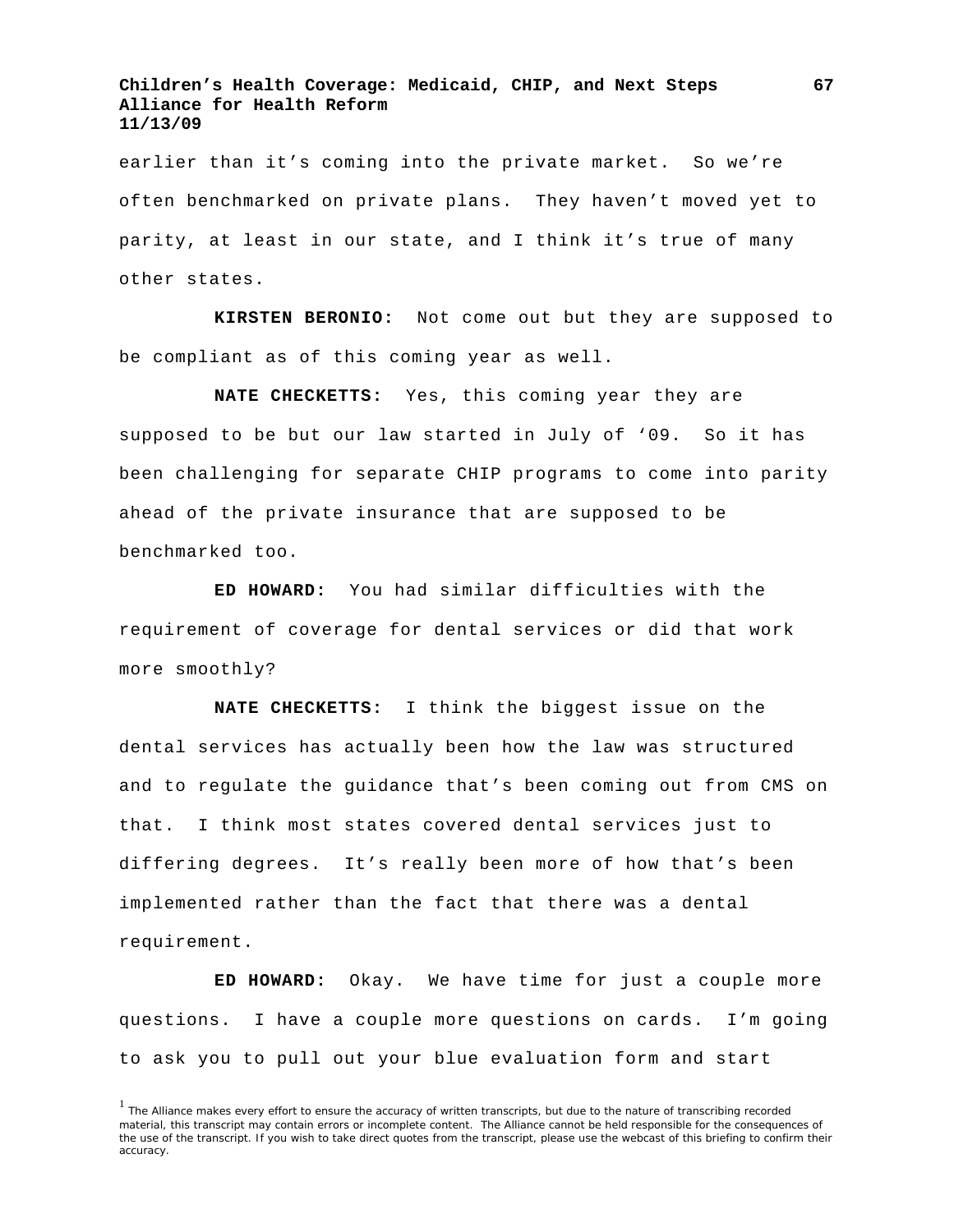filling them out as we finish here. I'm particularly interested if you have an opinion about reducing the amount of paper versus having something in hand some of us old folks like. We'd like to particularly have your opinion on that.

This question is about legal immigrant children in states that haven't lifted the five-year bar to CHIP or Medicaid. They still face barriers to coverage. How would health reform affect them? How could they benefit from removal of that waiting period?

**STAN DORN:** I think those kids go into the exchange. They would experience much greater access to care and their families would experience fewer affordability barriers to enrollment if that five-year waiting period were eliminated for Medicaid and for CHIP.

**JOCELYN GUYER:** I just want to say I think it's a really critical question because if you look at who the uninsured children are in the United States, legal immigrant children, children whose families have played by the rules and are here lawfully are still a major piece of the kids who are missing out on coverage.

The one thing I would say about them going into the subsidized exchange plans, I think that's obviously a major step forward compared to not having any insurance but if they're very low income, those subsidies are really structured

<sup>&</sup>lt;sup>1</sup> The Alliance makes every effort to ensure the accuracy of written transcripts, but due to the nature of transcribing recorded material, this transcript may contain errors or incomplete content. The Alliance cannot be held responsible for the consequences of the use of the transcript. If you wish to take direct quotes from the transcript, please use the webcast of this briefing to confirm their accuracy.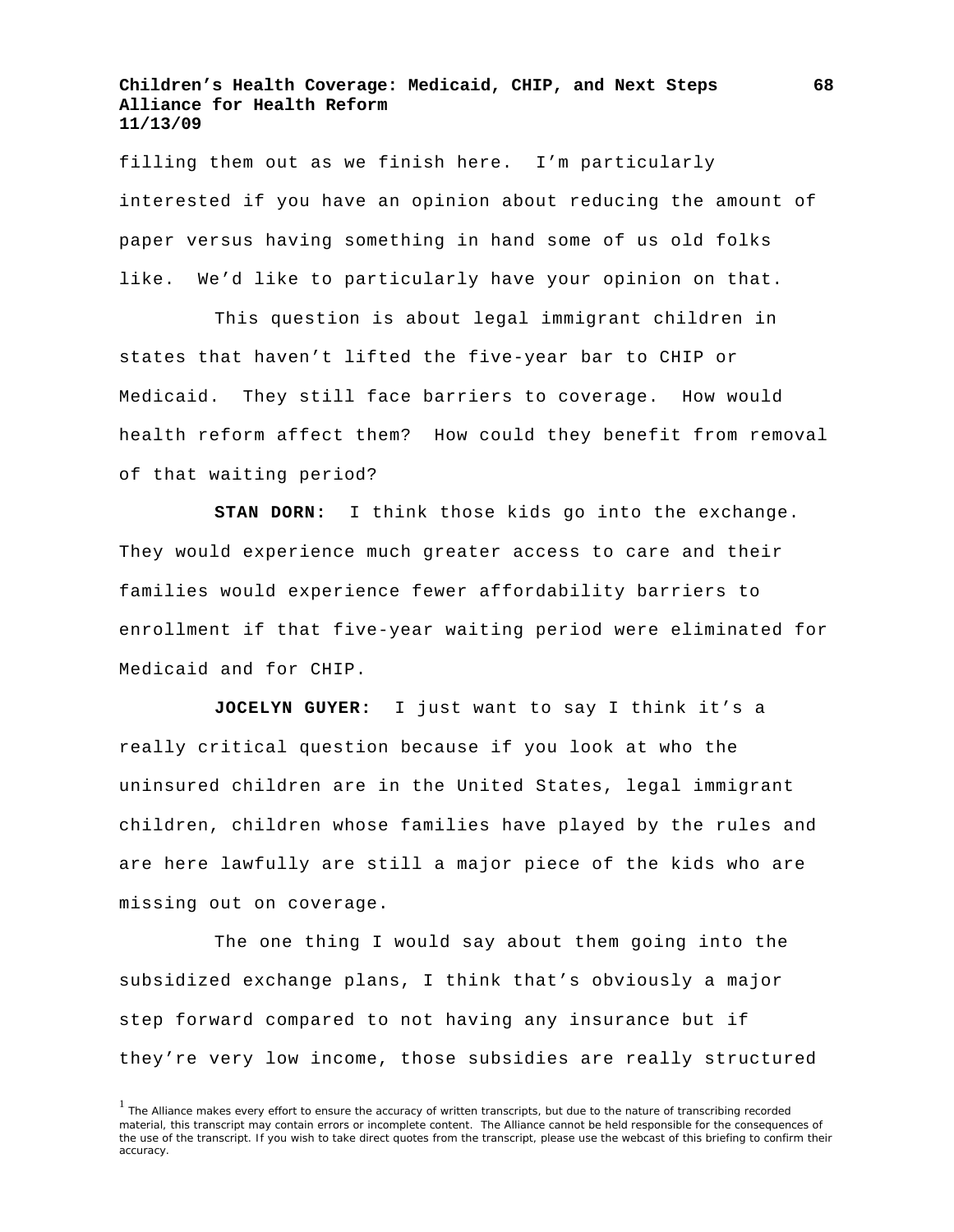for families who are near poor, kind of 133 to further up the income scale.

So I do think there may still be some serious access issues for legal immigrant children and very low-income families where even the premiums that are available to you if you're in the subsidy just don't quite match what their financial circumstances are.

**STAN DORN:** Repealing the five-year bar for Medicaid and CHIP, I wonder how CBO would score that given that Medicaid is, generally speaking, cheaper than subsidies for the exchange. It might be something that would save money rather than cost money.

**ED HOWARD:** But just to clarify the current versions of these bills do not do away with the five-year bar, is that right?

**STAN DORN:** In the exchange, they do. If you're a newly arrived legal immigrant in the United States and you're income eligible, you can get subsidies in the exchange. So that means that kids who would qualify for Medicaid or CHIP but for their recent arrival in the U.S., instead of getting Medicaid or CHIP, will get coverage in the exchange, which means higher costs and fewer benefits for the family and potential greater costs for the federal government.

<sup>&</sup>lt;sup>1</sup> The Alliance makes every effort to ensure the accuracy of written transcripts, but due to the nature of transcribing recorded material, this transcript may contain errors or incomplete content. The Alliance cannot be held responsible for the consequences of the use of the transcript. If you wish to take direct quotes from the transcript, please use the webcast of this briefing to confirm their accuracy.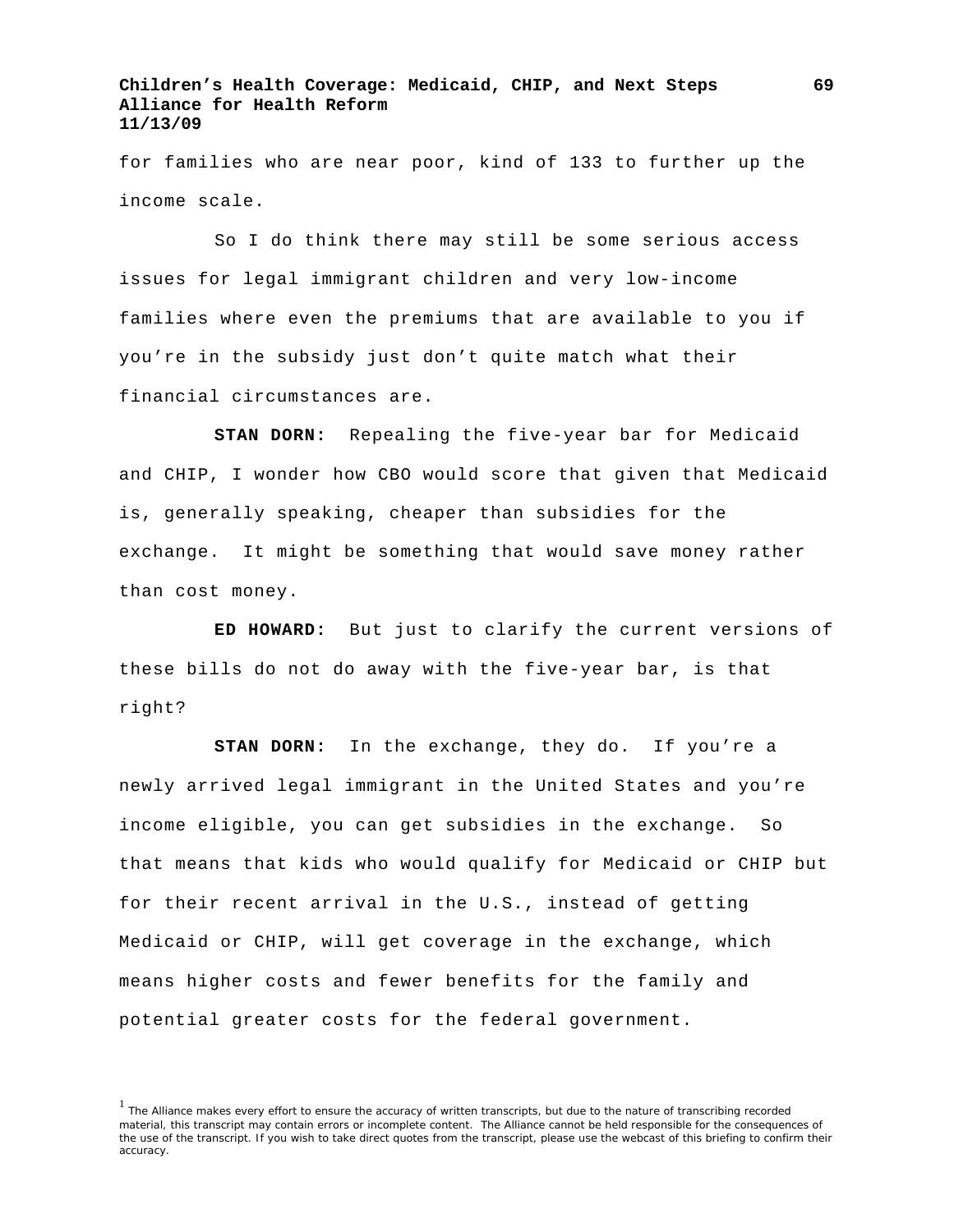**ED HOWARD:** That's what I thought. You touched on this before Nate, the question addresses directly the question of how you are coordinating eligibility determinations for those who are eligible for subsidies that are the UP program, which I think you should have called UP high, by the way, since it was health insurance and enrolling through the exchange.

Do you foresee additional complications? Should Medicaid eligibles be permitted to enroll through the exchange? Also do you think individuals will be confused by having 67 plans to choose from through the exchange compared to Massachusetts, which offers nine?

**NATE CHECKETTS:** On the simplified application, right now we do Medicaid and CHIP and all on one application. So you apply for any one of those programs, you use one application. You can get in through those doors. When we go to the exchange because we don't have a guaranteed issue on our state, there's a lot of different questions that the health insurers want to know that we don't want to know. They want to know about your history. They want to know your medical history and a variety of other things.

So in essence, we found that we're asking two different types of questions. On the Medicaid form, we want to know your income, very, very important and your family status. On the health insurance documents, they want to know your medical

<sup>&</sup>lt;sup>1</sup> The Alliance makes every effort to ensure the accuracy of written transcripts, but due to the nature of transcribing recorded material, this transcript may contain errors or incomplete content. The Alliance cannot be held responsible for the consequences of the use of the transcript. If you wish to take direct quotes from the transcript, please use the webcast of this briefing to confirm their accuracy.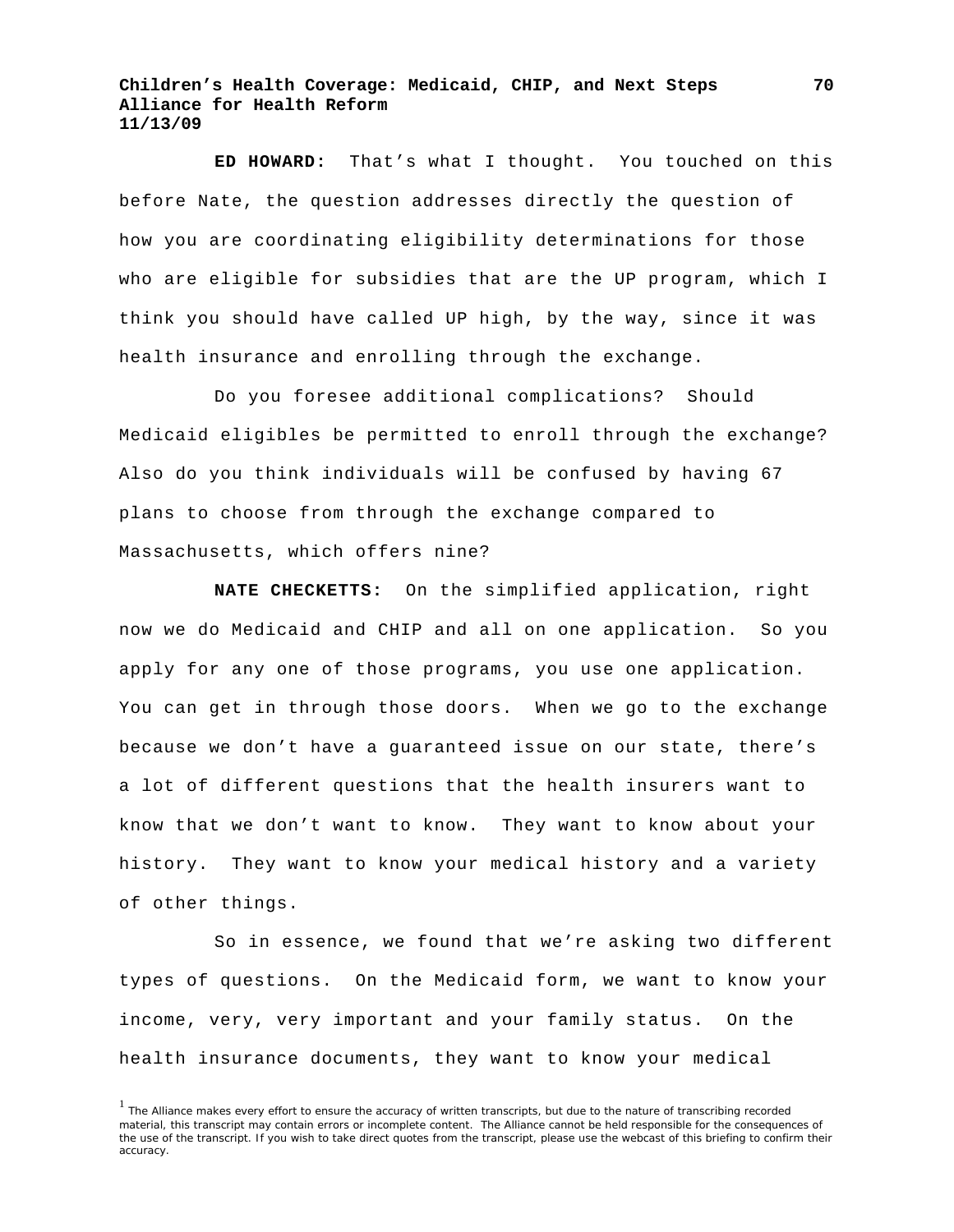history. Now with guaranteed issue that would help remove some of those questions that the insurers would need to ask.

We are working towards trying to get a single application where if you applied at the exchange, you would also be considered for Medicaid and CHIP but right now, one of the biggest barriers that would be a very long application. People that are at high income levels would need to answer the income and family questions that we have for Medicaid and families that were just applying for Medicaid would have to answer the insurance questions. So we're trying to balance simplicity versus completeness there.

The 67-option issue, we will see how that goes. It may be that nine options is the better way to go. Right now we're using the model of the website's ehealthinsurance.com where you go and you type in who you are and it brings up all the policies that are available to you. I don't know what the sorting features are but it's something, at least on e-health insurance, I believe it's your deductibles.

You can sort by deductibles or you could sort by premium rates and things like that. So you sort of sift through those. That does envision an online model where you can probably facilitate that rather than probably 67 options, on a page of paper is probably harder to work through.

<sup>&</sup>lt;sup>1</sup> The Alliance makes every effort to ensure the accuracy of written transcripts, but due to the nature of transcribing recorded material, this transcript may contain errors or incomplete content. The Alliance cannot be held responsible for the consequences of the use of the transcript. If you wish to take direct quotes from the transcript, please use the webcast of this briefing to confirm their accuracy.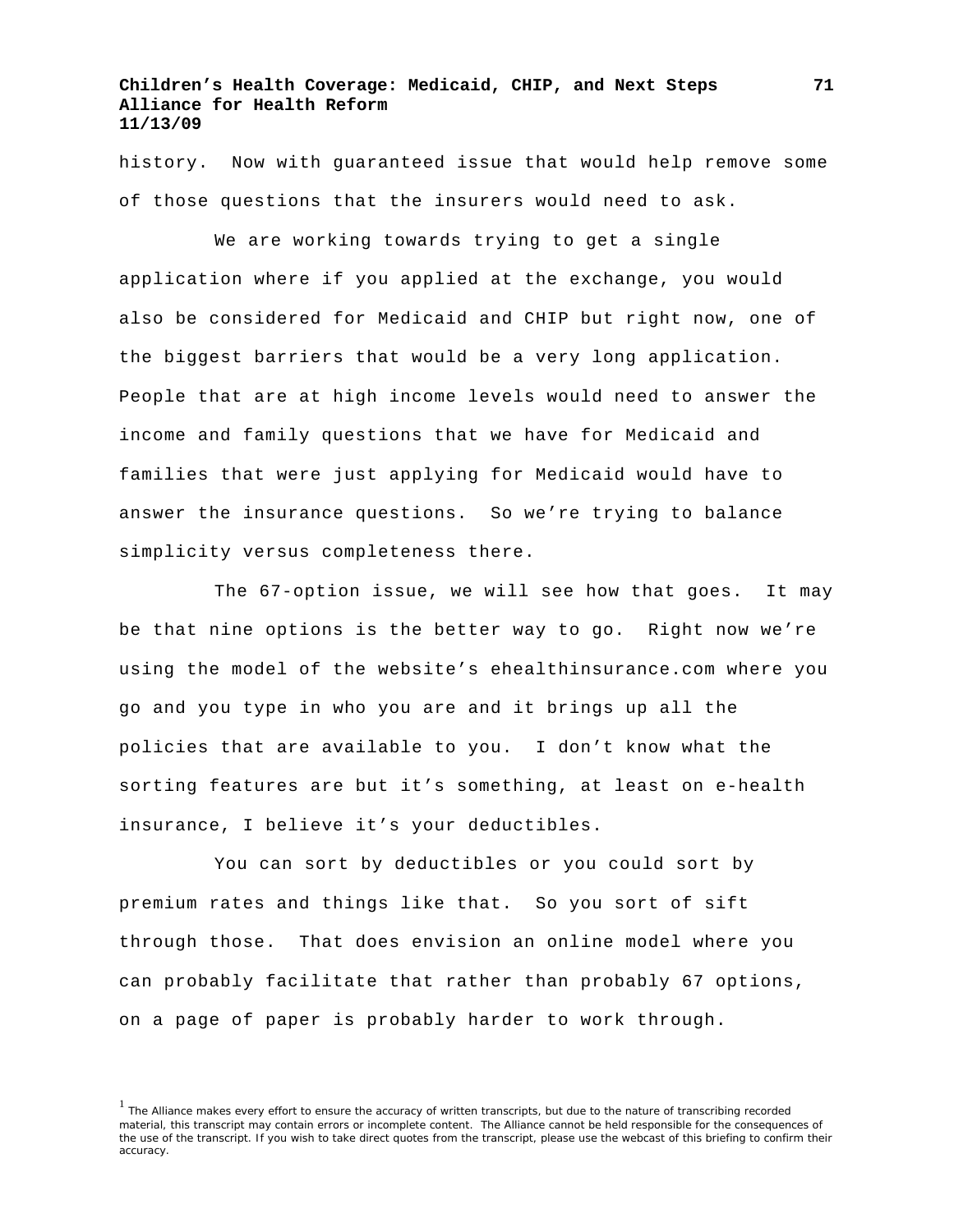**ED HOWARD:** Okay. I have one final question here. Do CHIP enrollees have better health outcomes and does CHIP reduce inappropriate use of emergency rooms beyond anecdotal evidence? Anyone?

**NATE CHECKETTS:** I would say over the uninsured yes and yes. I think that's been documented. I don't know if there have been a lot of comparisons between CHIP and Medicaid or CHIP and other insurance.

**JOCELYN GUYER:** Yes. I think there is some good, solid research out there and again, I get to be cheerful, it's good news. CHIP really has worked in terms of producing better health outcomes. There's some particularly strong research around children with asthma avoiding preventable hospitalizations. So I think there's a solid basis for that since it really has been working well for children.

**ED HOWARD:** My impression is though that emergency room visits are primarily by people who have insurance. Is that a correct impression or am I treading into the analyst's domain here?

**STAN DORN:** I think there are a lot of emergency visits by people who have insurance, the majority, I think that's right. My sense of the research is it shows that if you have CHIP or Medicaid, you're much more likely to have a usual source of care than if you're uninsured, which means that you

<sup>&</sup>lt;sup>1</sup> The Alliance makes every effort to ensure the accuracy of written transcripts, but due to the nature of transcribing recorded material, this transcript may contain errors or incomplete content. The Alliance cannot be held responsible for the consequences of the use of the transcript. If you wish to take direct quotes from the transcript, please use the webcast of this briefing to confirm their accuracy.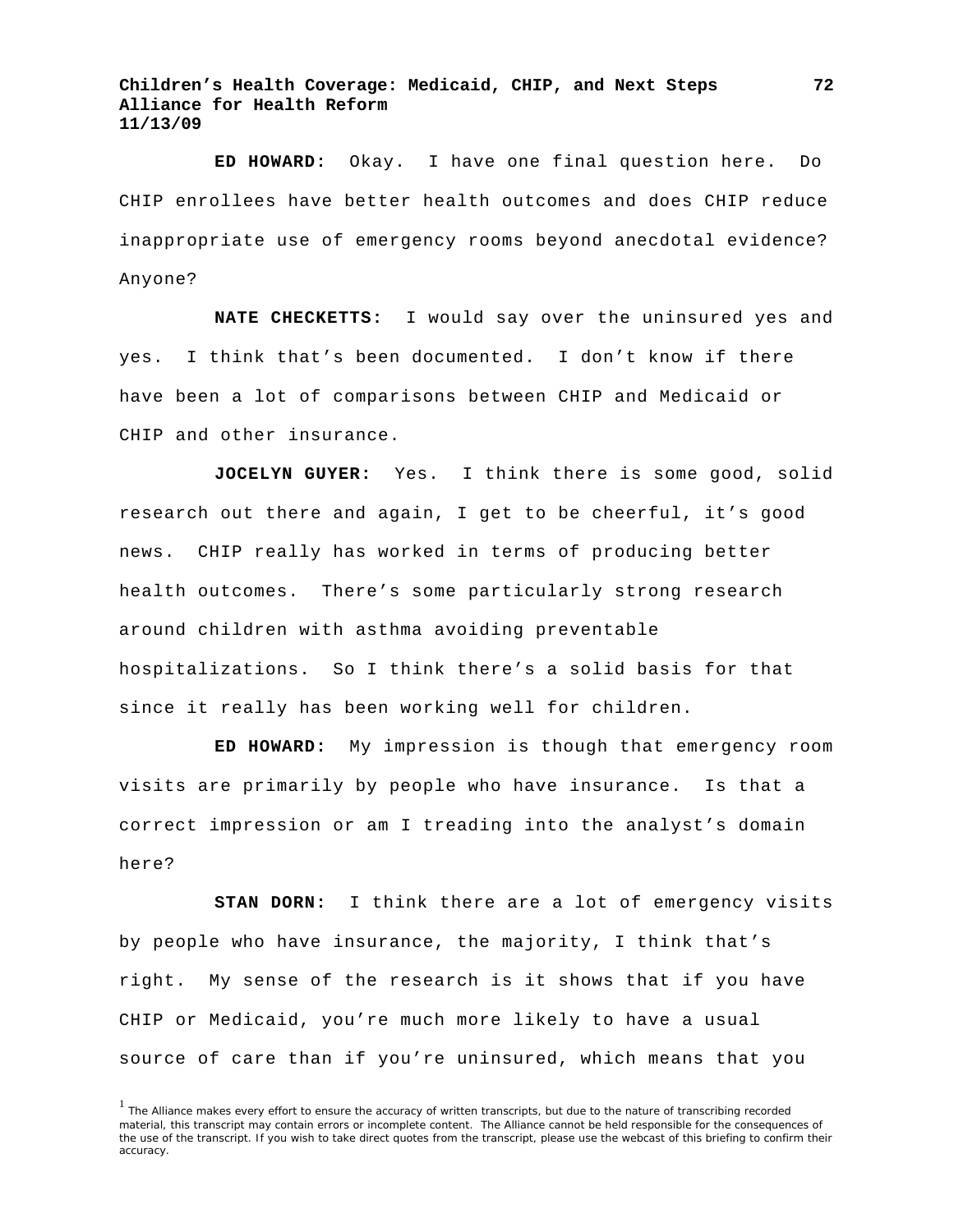## **Children's Health Coverage: Medicaid, CHIP, and Next Steps Alliance for Health Reform 11/13/09**

can keep going back to the same doctor or clinic for services rather than having to resort to the emergency room but your point is right Ed.

I mean the issue of managing emergency room costs is much more multifaceted than simply reducing uninsurance. It's about going back to the question that Bob raised. It's about how do we structure our health care delivery system? Are there options available where you can get urgent services where you can schedule an appointment the next day so you don't need to go into the emergency room tonight to get care rather than sit around and wait a week before you can get into your doctor's offices? There are lots of hospitals that are experimenting with models for diversion and alternative sources.

So I think it's an important issue but we absolutely cannot delude ourselves into thinking that all we have to do is take care of the problem of the uninsured and emergency room overutilization issue will go away. It won't. We need to take other steps to deal with that.

**NATE CHECKETTS:** In our Medicaid, we have a federal grant to look at this. We have sort of a three strikes program where the first time you come in and have an inappropriate ER use for something that wasn't emergent, you get a notification from us. It's a phone call the first time, a letter the second time, and if there's a third time then we actually put the

<sup>&</sup>lt;sup>1</sup> The Alliance makes every effort to ensure the accuracy of written transcripts, but due to the nature of transcribing recorded material, this transcript may contain errors or incomplete content. The Alliance cannot be held responsible for the consequences of the use of the transcript. If you wish to take direct quotes from the transcript, please use the webcast of this briefing to confirm their accuracy.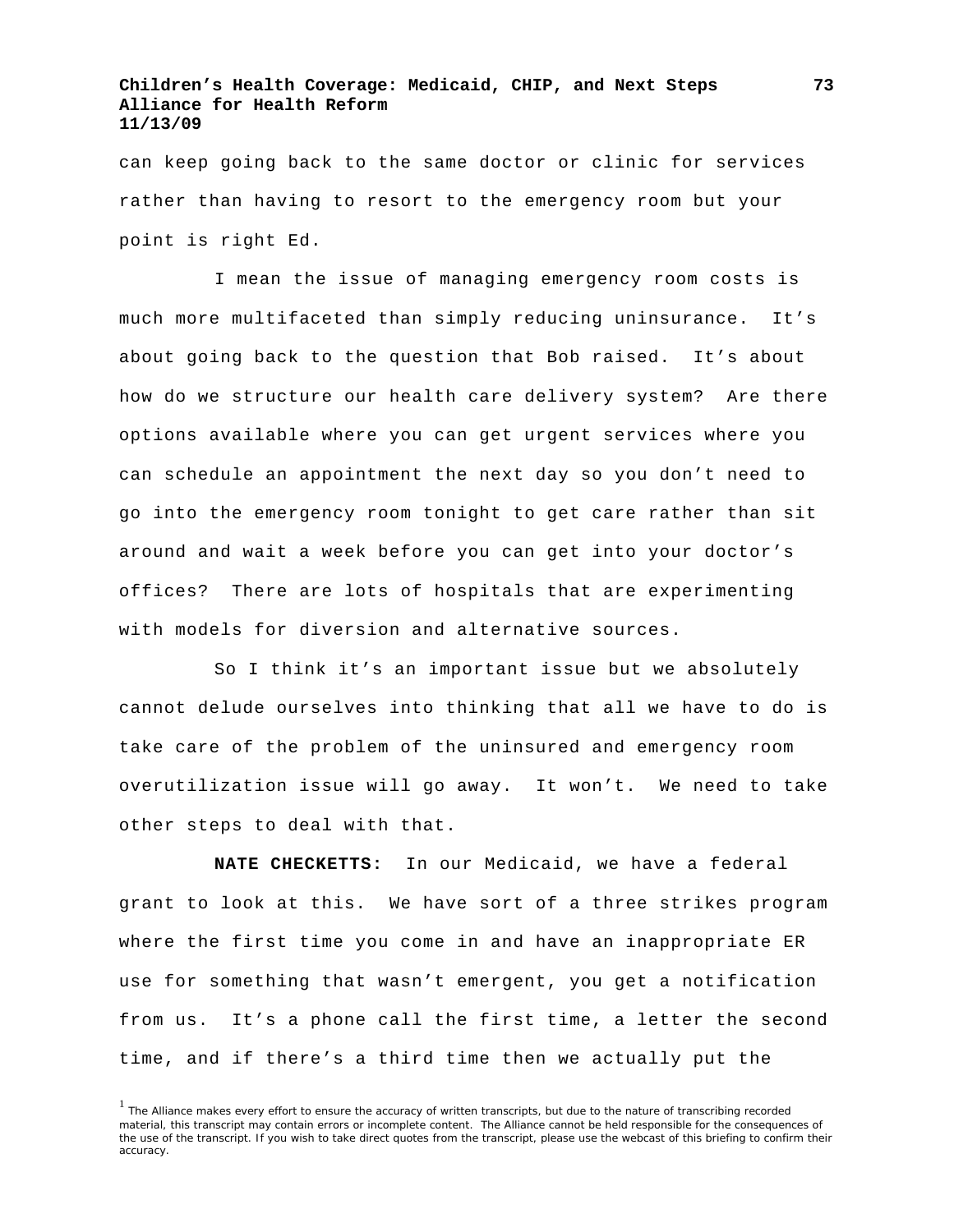## **Children's Health Coverage: Medicaid, CHIP, and Next Steps Alliance for Health Reform 11/13/09**

Medicaid client on what we call a restriction program, which identifies this is your physician. You have to go see your physician. This is your pharmacy and you have to go to this pharmacy.

Our initial numbers were only, we have six months worth of data so we're still working into it but our initial numbers are showing that that is providing us cost savings to do that.

**ED HOWARD:** Interesting. Very good. Well it has been an extremely interesting afternoon for me anyway. I've learned a lot from these folks already to my left and right. Let me just do a little commercial. Next Friday, we have a program that's going to look specifically at affordability questions that we've talked a lot about in the context of children.

As I mentioned, on December  $1^{st}$ , we're going to go back and look at some of the eligibility determinations and the administrative barriers and the strategies that people are using in different parts of the country to make sure that people who should be on these programs, who Congress wanted on these programs actually get some benefit from these programs.

I want to thank Kaiser Family Foundation for doing the webcast and posting the materials on their website and a special thanks, of course, to the Robert Wood Johnson Foundation, Maureen Cozine and David Colby and their colleagues, the staff at the Alliance for doing a great job in

<sup>&</sup>lt;sup>1</sup> The Alliance makes every effort to ensure the accuracy of written transcripts, but due to the nature of transcribing recorded material, this transcript may contain errors or incomplete content. The Alliance cannot be held responsible for the consequences of the use of the transcript. If you wish to take direct quotes from the transcript, please use the webcast of this briefing to confirm their accuracy.